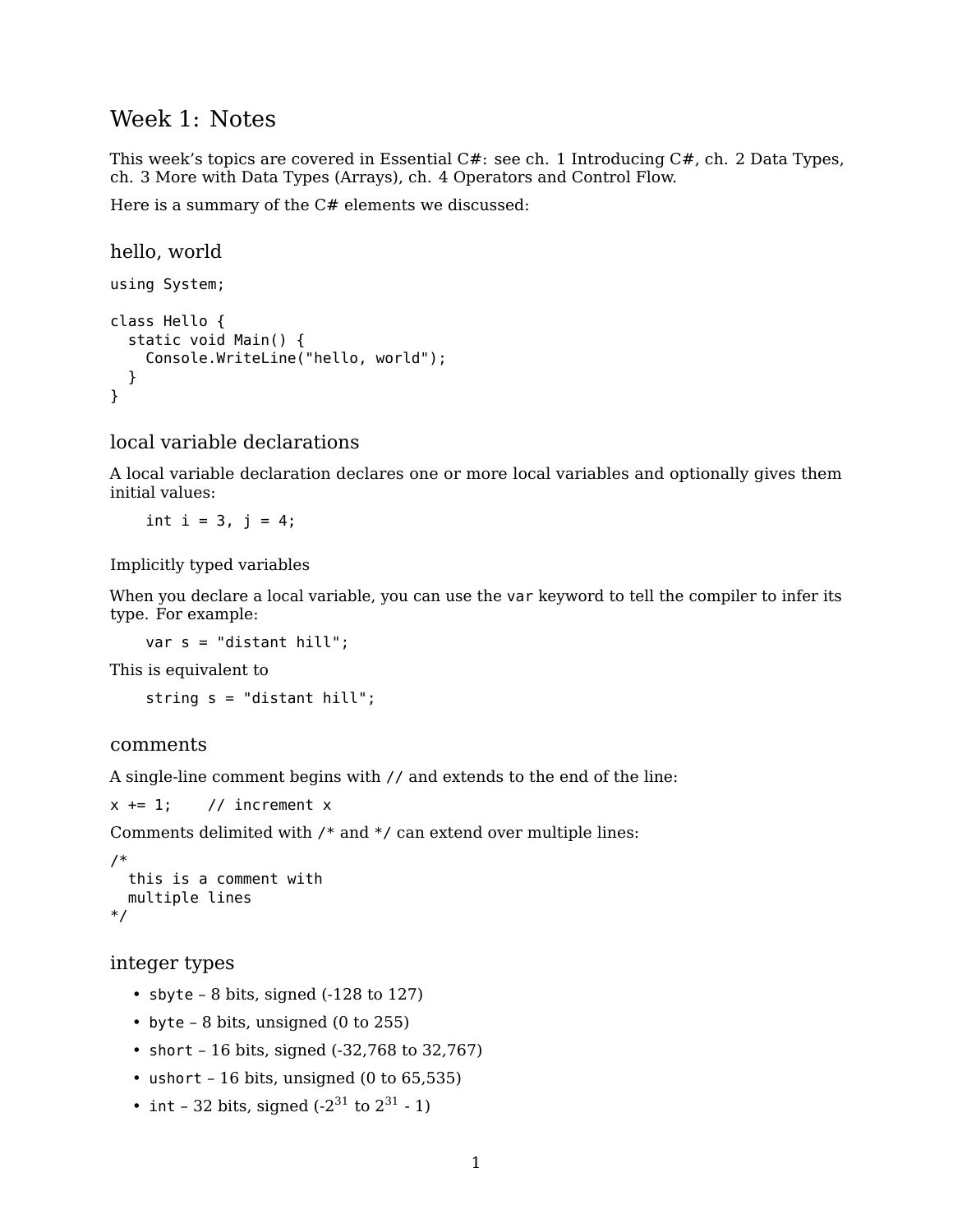- uint 32 bits, unsigned (0 to  $2^{32}$  1)
- long 64 bits, signed  $(-2^{63} \text{ to } 2^{63} 1)$
- ulong 64 bits, unsigned (0 to  $2^{64}$  1)

A literal integer (or floating-point value) may contain embedded underscores for readability:

int  $i = 1$  000 000 000; // 1 billion

The inferred type of an integer literal is the first of these types which can hold it: int, uint, long, ulong.

### floating-point types

- float 32 bits, 7 significant digits
- double 64 bits, 15-16 significant digits
- decimal 128 bits, 28 significant digits, base-10 representation

The inferred type of a floating-point literal (e.g. 3.4) is double by default. To create a literal of type float, append the character 'f', e.g. 3.4f.

## numeric conversions

C# will perform an implicit conversion between two numeric types if every possible value of the source type is valid in the destination type. For example:

short s; ... int  $i = s$ ; // implicit conversion

You can also implicitly convert a char to any numeric type that can hold a 16-bit unsigned value:

```
char c = 'r';
int i = c; // now i holds the Unicode value for i^*, i.e. 345
```
You can use an explicit conversion to force a conversion between any two numeric types. This is accomplished with a type cast:

```
int i = 1000;
short s = (short) i;
```
If the destination type cannot hold the source value, it will wrap around or be truncated.

You can explicitly convert any numeric type to a char:

```
int i = 100;
char c = (char) i; // now c is 'd', which is ASCII/Unicode character 100
```
#### bool

The bool type represents a Boolean value, namely either true or false.

char

A char is a 16-bit Unicode character.

A character constant is enclosed in single quotes, e.g. 'x' or 'ř'. A character constant containing a backslash is an escape sequence. Here are some common escape sequences: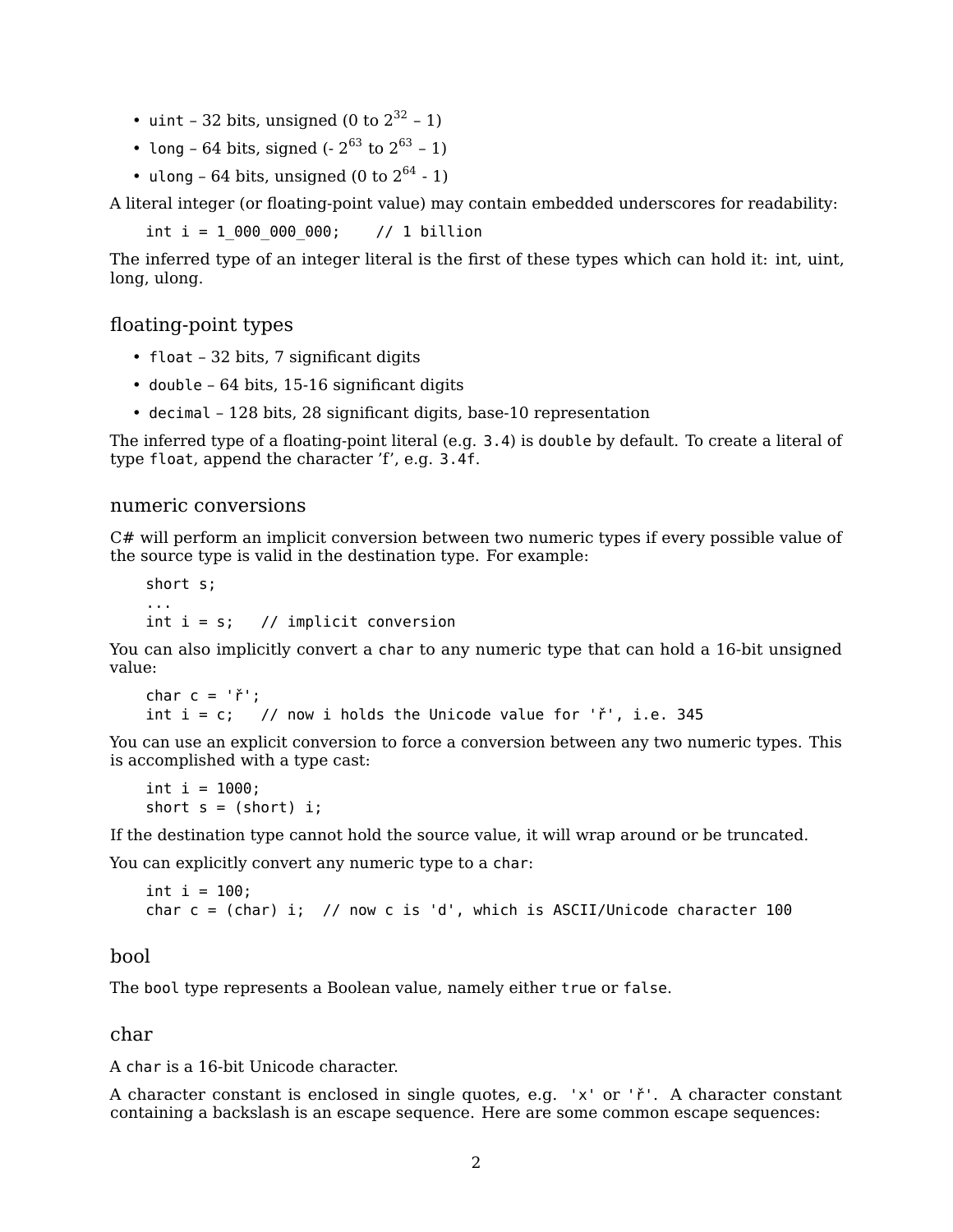- $\n\rightharpoonup$  n newline
- $\Gamma$  carriage return
- $\bullet \backslash \prime$  single quote
- \" double quote
- $\bullet \ \backslash \setminus$  backslash

To create a character constant representing a single quote or backslash, use one of the sequences above:

```
WriteLine('\\'); // writes a backslash
WriteLine('\''); // writes a single quote
```
### string

A string is an immutable sequence of characters. A string literal is enclosed in double quotes, e.g. "hello". Ordinary string literals may contain escape sequences.

You may access individual characters of a string using square brackets:

```
string s = "spire";
```
char  $c = s[2]$ ; // now  $c = 'i'$ 

Note that characters are indexed starting from 0.

interpolated values

A string beginning with \$ may contain interpolated values enclosed in braces:

int  $a = 3$ ,  $b = 4$ ;

```
WriteLine(\{\"{a} plus {b} equals {a + b}");
```
A interpolated value may be followed by a format specifier (preceded by a colon).

There are many predefined format specifiers. Many format specifiers can be followed by an integer called the precision, whose meaning varies among specifiers. Here are two useful specifiers:

- f prints a number in fixed-point decimal (i.e. not using scientific notation). The precision is the number of the digits after the decimal point.
- n prints a number using thousands separators. The precision is the number of digits after the decimal point.

For example,

```
const double pi = 3.14159;
const int i = 1357;
```

```
WriteLine($"{pi:f2} {i:n0}");
```
writes

3.14 1,357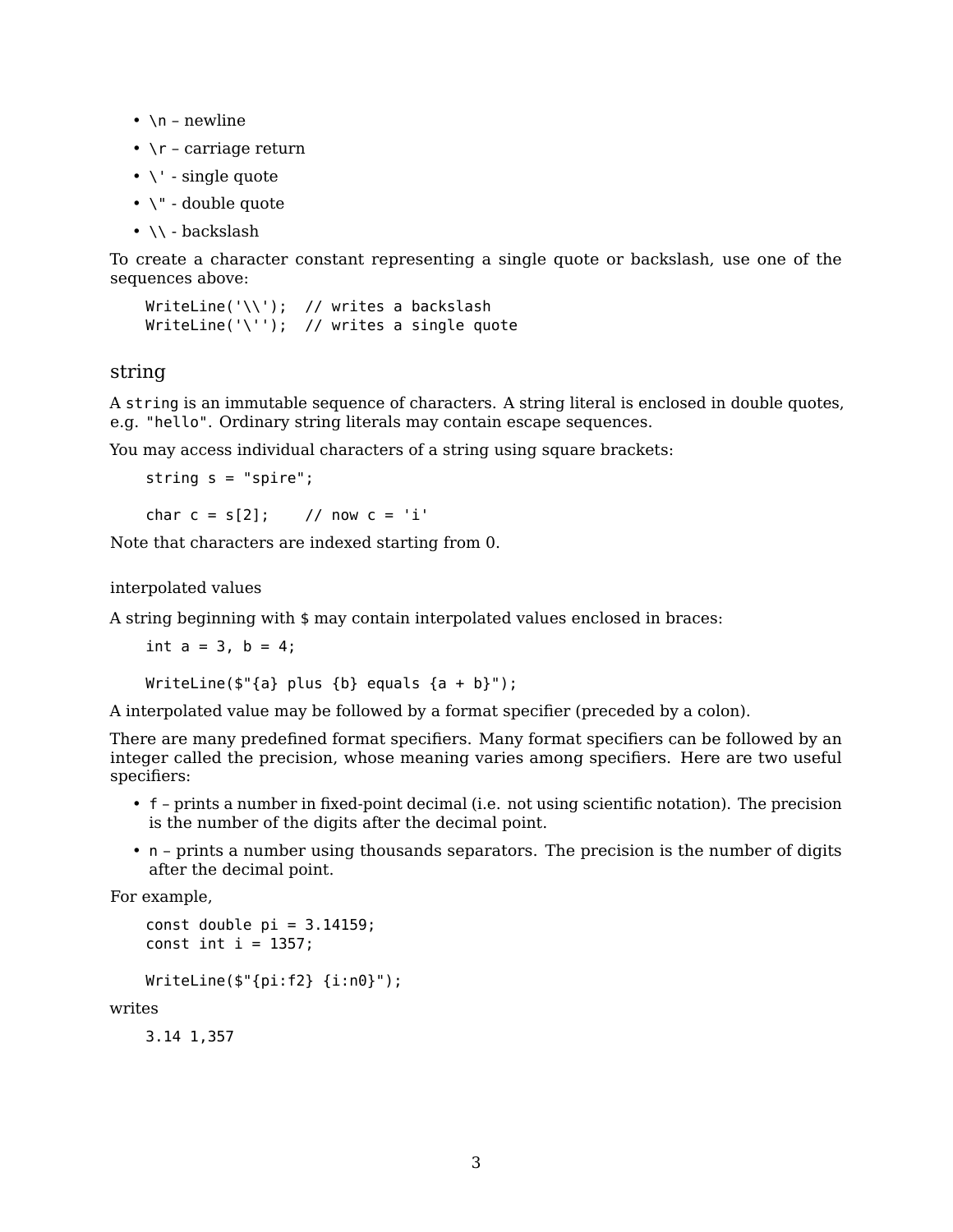verbatim strings

A literal string preceded with  $\omega$  is a verbatim string, and differs from an ordinary string literal in two ways:

- A backslash (\) in a verbatim string is an ordinary backslash; it does not introduce an escape sequence.
- A verbatim string may extend over multiple lines.

To include a double quote character (") in a verbatim string, type it twice. For example:

```
string s = @"He said, ""Where is she?"""
```

```
Console.WriteLine(s)
```
prints

```
He said, "Where is she?"
```
### arrays

You can allocate an array like this:

 $int[] i = new int[10];$ 

With this form of allocation all elements are initialized to the element type's default value. For example, the default value for integers is 0.

Alternatively, you can allocate an array and initialize its elements to specific values:

int[]  $i = \{3, 4, 5\};$ 

Arrays are indexed from 0. The Length property returns the length of an array.

### arithmetic operators

```
\bullet + : addition
```
The + operator can also be used to concatenate strings:

 $WriteLine("good" + " " + "break")$ ;

It can also concatenate strings and other kinds of values:

int  $i = 4$ ;

WriteLine(" $i = " + i$ );

- - : subtraction
- \* : multiplication
- / : division

The / operator performs integer division if both its arguments have integer types:

WriteLine( $7 / 3$ ); // will write 2

Otherwise, floating-point division is performed:

WriteLine(7 / 3.0); // will write 2.3333

The result of integer division is truncated toward zero. For example, -17 / 5 is -3. (This differs from some other languages such as Python, which truncates toward -∞.)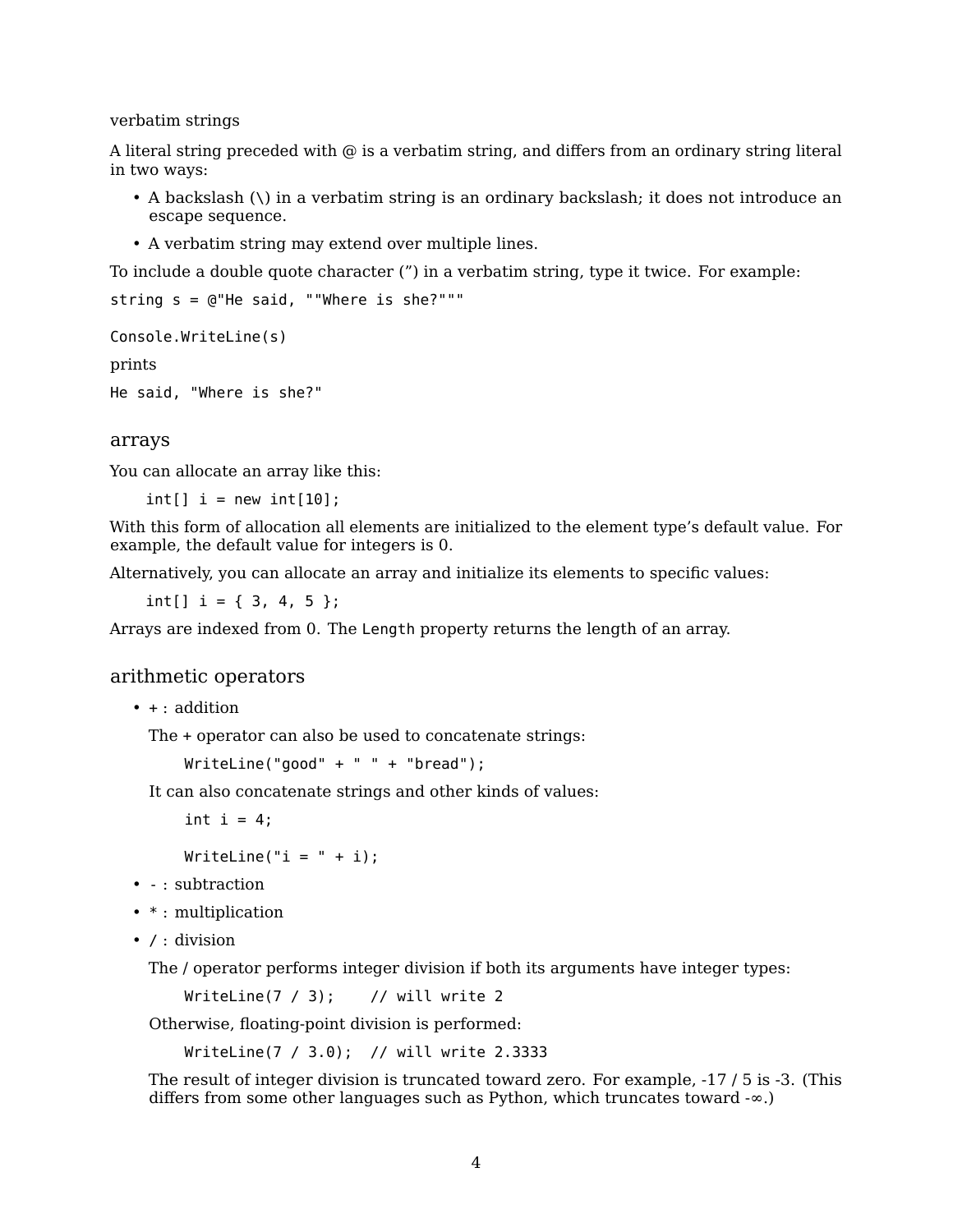• % : remainder

Be aware that if  $a < 0$  and  $b > 0$ , then  $(a *%* b)$  will be negative or zero, never positive. For example, (-17 % 5) is -2. This is consistent with the fact that division truncates toward zero. (This differs from some other languages such as Python. In Python, if  $b > 0$  then (a mod b) is always a value in the range  $0 \le x < b$ .)

## boolean operators

- ! : not
- | : or
- && : and

## equality operators

- $\bullet$  == : equals
- != : does not equal

## relational operators

These operators are defined on numbers and characters, but not on strings.

- $\bullet$  < : less than
- <= : less than or equal to
- > : greater than
- >= : greater than or equal to

## compound assignment operators

- $+ = : addition$
- $\bullet$  -= : subtraction
- $* = : multiplication$
- $\bullet$  /= : division
- %= : remainder

## if

```
if (i > 0) {
 WriteLine("positive");
  WriteLine("definitely positive");
} else if (i == 0)WriteLine("zero");
else
  WriteLine("negative");
```
An if statement executes a statement (or block) if the given value is true. If the statement has an else clause, it is executed if the given value is false.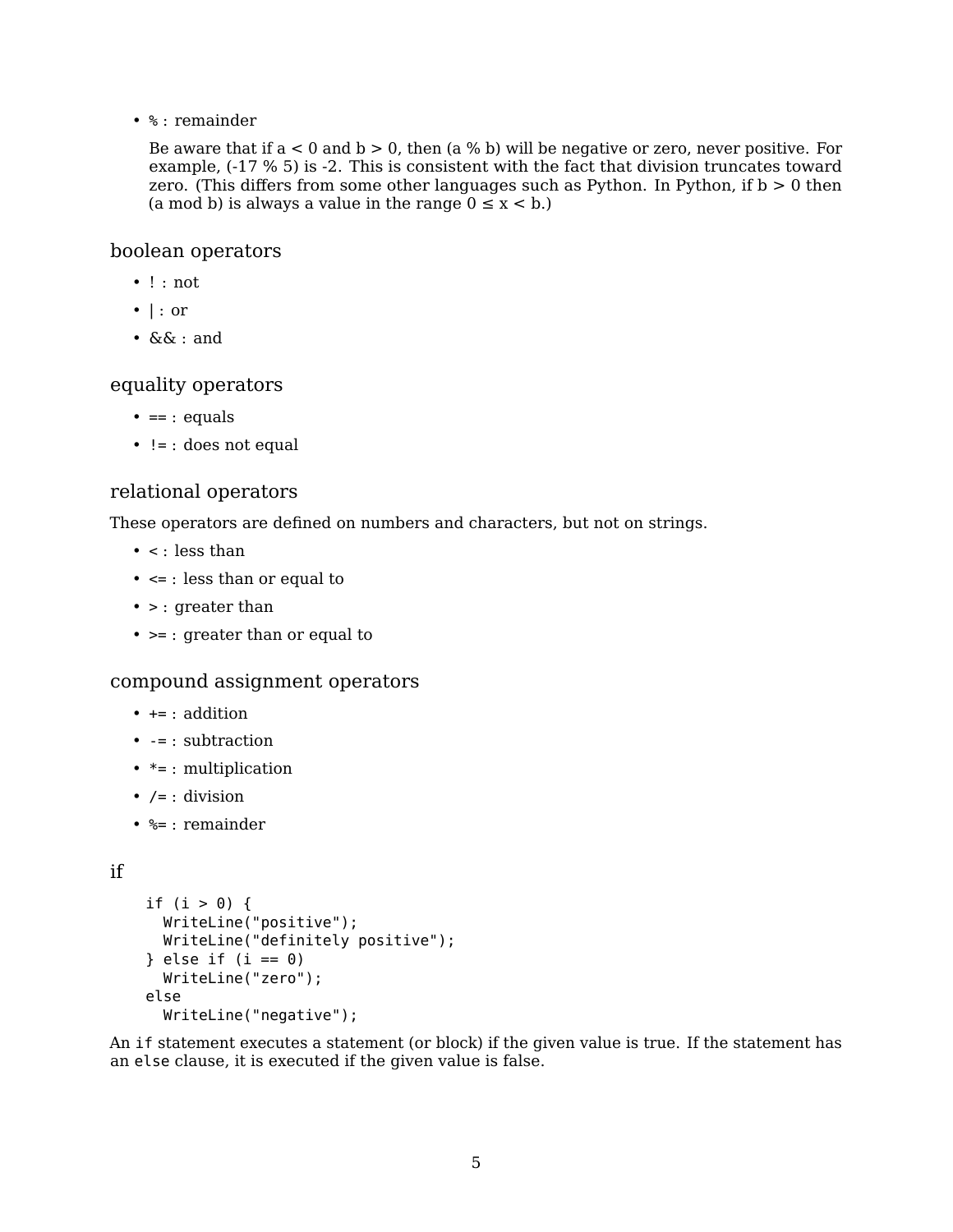while

```
while (i < 10) {
  sum = sum + i;i \neq 1;}
```
A while loop loops as long as the given condition is true.

do / while

```
do {
 s = ReadLine();
} while (s != "yes" && s != "no");
```
A do/while loop is like a while loop, but checks the loop condition at the bottom of the loop body.

for

for (int  $i = 0$ ;  $i < 10$ ;  $i \neq 1$ ) WriteLine(i);

A for statement contains three clauses, separated by semicolons, plus a loop body.

- The initializer (e.g. int  $i = 0$ ) executes once at the beginning of the loop. It contains either a variable declaration, or one or more statements separated by commas.
- The condition (e.g. i  $\leq$  10) is evaluated before every loop iteration. If it is false, the loop terminates.
- The iterator (e.g.  $i \leftarrow 1$ ) executes at the end of every loop iteration. It contains one or more statements, separated by commas.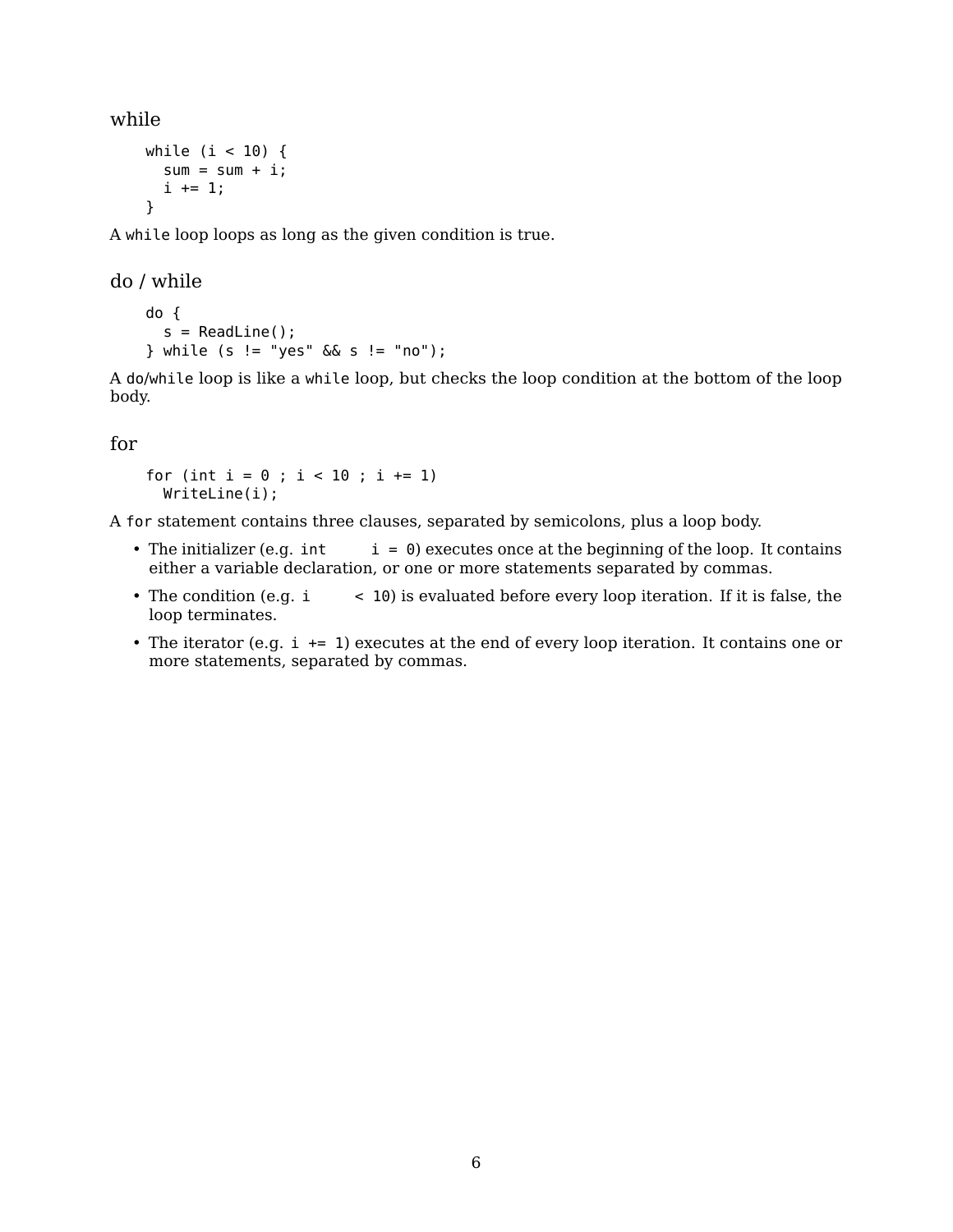# Week 2: Notes

This week's topics are covered in [Essential C#:](https://www.pearson.com/us/higher-education/program/Michaelis-Essential-C-7-0-6th-Edition/PGM1654205.html) see ch. 3 More with Data Types (Tuples, Arrays), ch. 5 Methods and Parameters, ch. 6 Classes.

Here is a summary of the  $C#$  elements we discussed:

## conditional operator

The conditional operator (? :) is similar to the if statement, but it is an expression, not a statement. It takes a Boolean value and two extra values. It returns the first of these values if the boolean is true, or the second if it is false. For example, the following statement computes the greater of i and j and assigns it to k:

```
int i, j;
...
int k = i > j ? i : j;
```
## switch

```
switch (i) {
  case 1:
    WriteLine("one");
    break;
  case 2:
  case 3:
    WriteLine("two or three");
    return;
  default:
    WriteLine("other");
    break;
```
The switch statement is a more compact (and possibly more efficient) alternative to a series of if statements. The default section is optional. Each case in a switch statement must end with a break or return statement.

## foreach

}

```
foreach (char c in "hello")
 Write(c + " ");
```
foreach iterates over each element of a collection. The only kinds of collections we have learned about so far are strings and arrays (but we will soon see others).

A foreach statement always declares an iteration variable whose scope is the body of the statement.

## tuples

A tuple holds two or more values. Unlike arrays, tuples have fixed length and can hold values of varying types.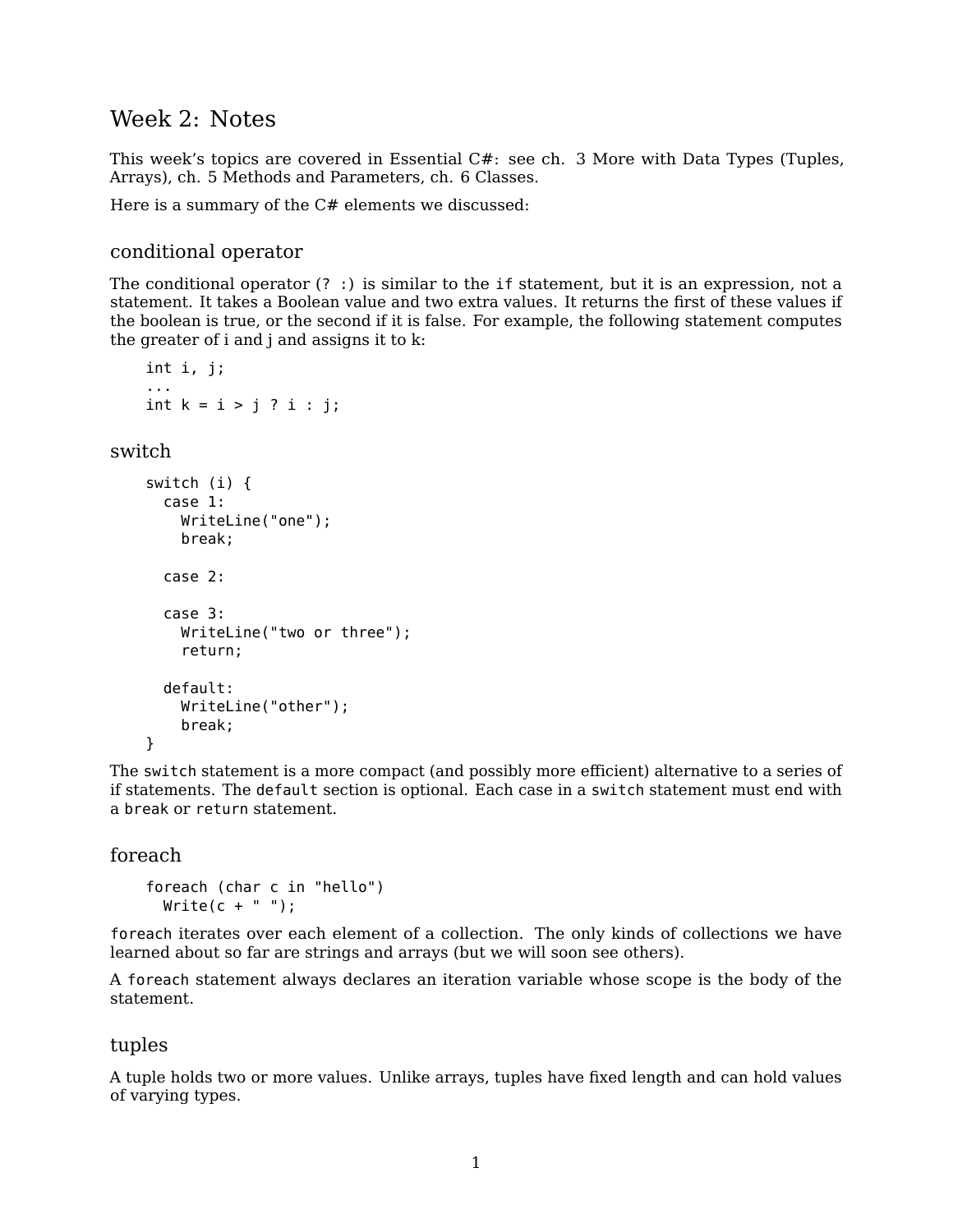A tuple type is written as a list of element types in parentheses. For example:

 $(int, string) p = (3, "hello");$ 

We can access a tuple's elements using the property names Item1, Item2 and so on:

WriteLine(p.Item1); // writes 3

WriteLine(p.Item2); // writes "hello"

We can use multiple assignment to unpack a tuple into a set of variables:

(int x, string s) =  $p$ ; // now x is 3, s = "hello"

named tuples

The generic element names Item1 and Item2 are not very informative. Sometimes it is clearer to use a named tuple, which specifies names for the elements. For example:

 $(int x, int y) p = (10, 20);$ 

Now we can access the tuple elements by name:

WriteLine( $\frac{1}{2}$ "x = {p.x}, y = {p.y}");

Be sure to note the difference between the syntax for multiple assignment and the syntax for creating a named tuple – these may look similar at first. The declaration above creates a single variable p with fields p.x and p.y. By contrast, the line

 $(int x, int y) = (10, 20);$ 

is a multiple assigment that creates local variables x and y.

### multidimensional arrays

There are two kinds of multidimensional arrays: rectangular arrays and jagged arrays.

You can dynamically allocate a rectangular array using the new operator:

int[,]  $a = new int[3, 4];$ 

Or you can allocate an array and initialize it with a set of values:

int[,]  $a = \{ \{1, 4, 5\}, \{2, 3, 6\} \};$ 

You can access an element of a rectangular array using an expression such as  $a[2,5]$ .

An rectangular array may even have 3 or more dimensions, e.g.

 $int[,$ ,  $]$  a = new  $int[5, 10, 15];$  // a 3-dimensional array

The Length property returns the total number of elements in a rectangular array. This is the product of the lengths of all dimensions. The Rank property returns the number of dimensions, and the method int GetLength(int d) returns the length of dimension d.

A jagged array is an array of arrays. Unlike a rectangular multidimensional arrays, each subarray in a jagged array can have a different length.

You can allocate a jagged array like this:

```
int[] i = new int[3][];
i[0] = new int[2];
i[1] = new int[4];
i[2] = new int[5];
```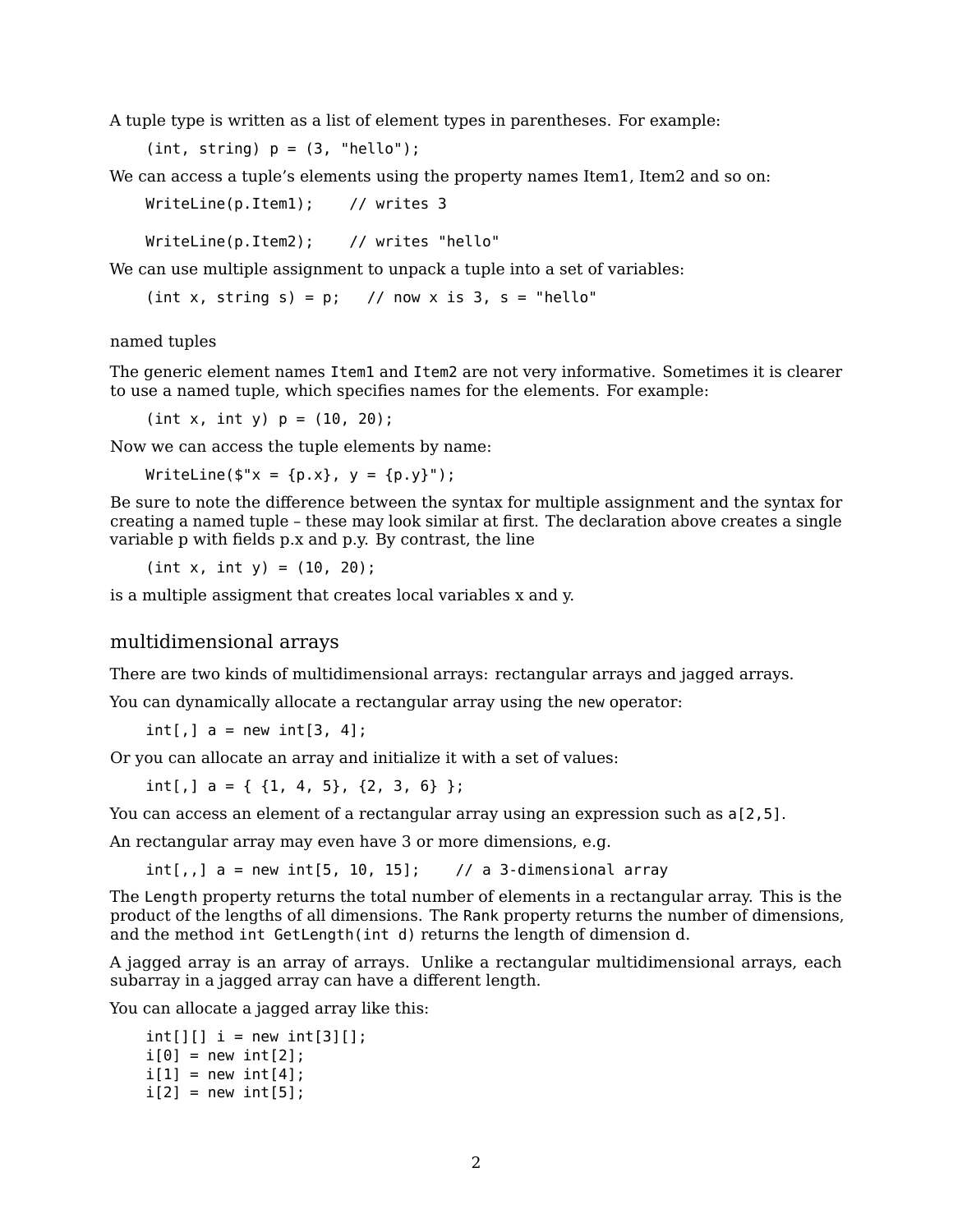If you like, you can initialize a jagged array as you allocate it:

```
int[][] i = \{new int[] { 2, 3},
  new int[] { 3, 4, 5},
  new int[] { 1, 3, 5, 7, 9}
};
```
You can access an element of a jagged array using an expression such as  $a[2][5]$ .

### classes

A class is a user-defined data type that can contain fields, constructors, methods, and other kinds of members.

Here is a definition for a simple class implementing a fixed-size stack:

```
class Stack {
   // fields
    int[] a;
    int count;
   // constructor
   public Stack(int maxSize) {
        a = new int(maxSize;
        count = 0;}
   // methods
   public bool isEmpty() {
        return count == 0;}
    public void push(int i) {
        a[count] = i;count += 1;}
    public int pop() {
        count - = 1;
        return a[count];
    }
```
## access levels

}

Every member in a class can be either public or private. public members are accessible everywhere, and private members are accessible only within the class.

The default access level is private.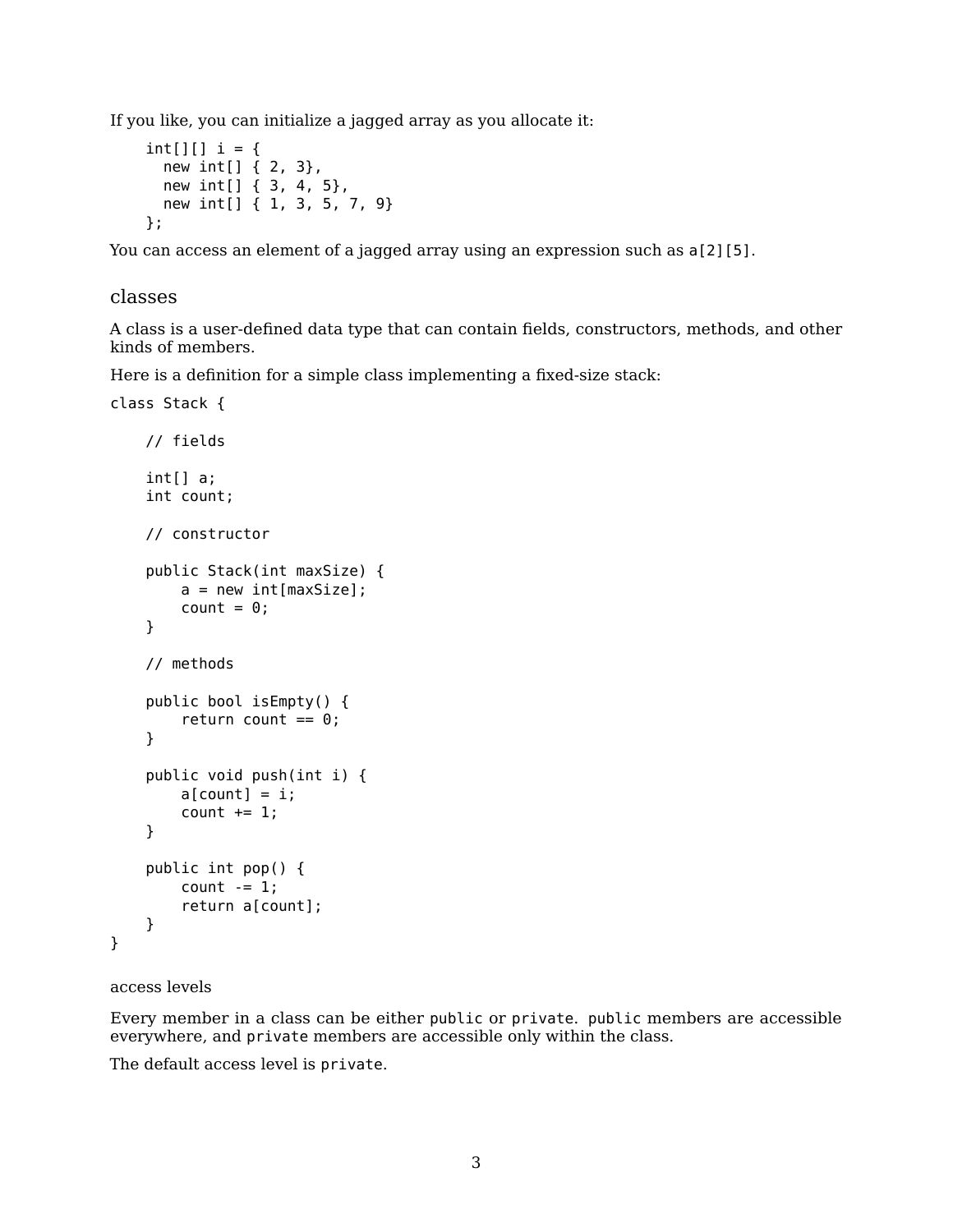fields

Each instance of a class contains a set of fields.

A field may be declared with an initial value:

```
class Foo {
 int x = 3, y = 4;
  …
```
}

If you don't specify an initial value, a field will intially be set to its type's default value (e.g 0 for an int).

Code in a constructor or method may refer to fields by name and may modify their values.

constructors

A constructor makes a new instance of a class. It always has the same name as its containing class.

A constructor will often intialize fields. For example:

```
class Point {
  double x, y;
  public Point(double x, double y) {
    this.x = x;this.y = y;
  }
…
}
```
To call a constructor, use the new operator and pass any required arguments:

Point  $p = new Point(3.0, 4.0);$ 

If a class definition includes no constructors, then C# provides a default constructor that is public and takes no arguments.

Constructors may be overloaded, meaning that a class may contain several constructors with different numbers and/or types of arguments.

A constructor may call another constructor; this is called constructor chaining. For example, we could add a second constructor to the Point class that takes no arguments, and constructs a Point at the origin (0,0):

public Point() : this(0.0, 0.0) { }

this

this is a special value that refers to the object on which a constructor or method was invoked.

methods

A method is like a function, but belongs to a class. In a method declaration, the return type precedes the method name: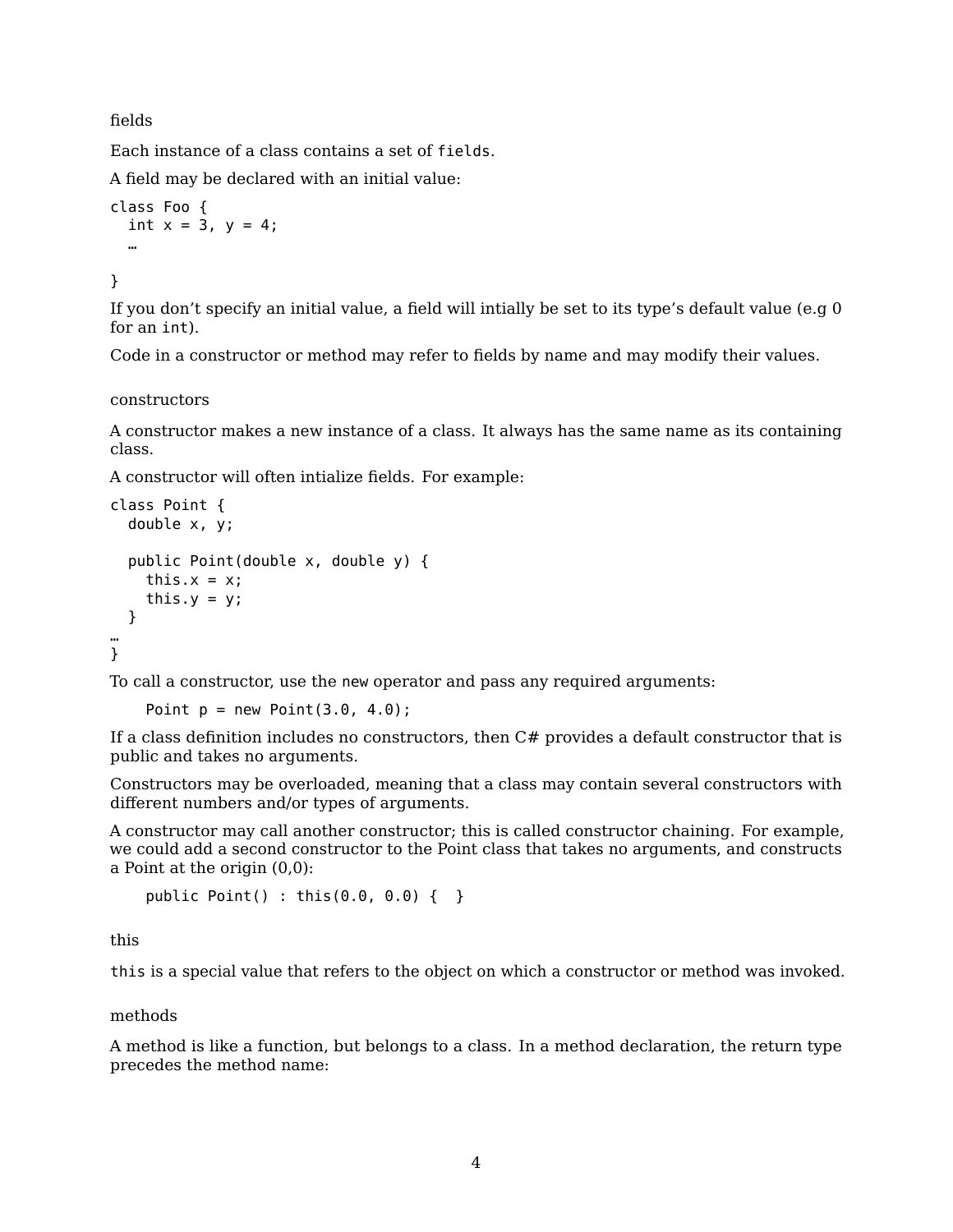```
int mul(int x, int y) {
 return x * y;
}
```
overloaded methods

You may declare multiple methods that have the same name but have different numbers and/or types of parameters. This is called method overloading. For example:

```
int abc(int i) {
  return i + 1;
}
int abc(int i, int j) {
  return i + j;
}
string abc(string s) {
 return s + s;
}
```
expression-bodied methods

If a method's body is a simple expression, the method can be defined using a compact syntax:

int mul(int x, int y) =>  $x * y$ ;

static members

A field or method may be static. Static members are shared by all instances of a class.

```
class Foo {
  static int x = 1;
  static int y;
  static void inc() \{ x \leftarrow 1; \}}
```
A static method is invoked on a class, not on an instance:

Foo.inc();

Static methods may access private members of any instance of their class. For example, we can add a static method to the Point class that compares two Point objects and returns true if they are equal:

public static bool eq(Point p, Point q) =>  $p.x == q.x & Qx y == q.y;$ 

## value and reference types

Every type in C# is either a value type or a reference type.

- value types: all numeric types, bool, char
- reference types: string, arrays, classes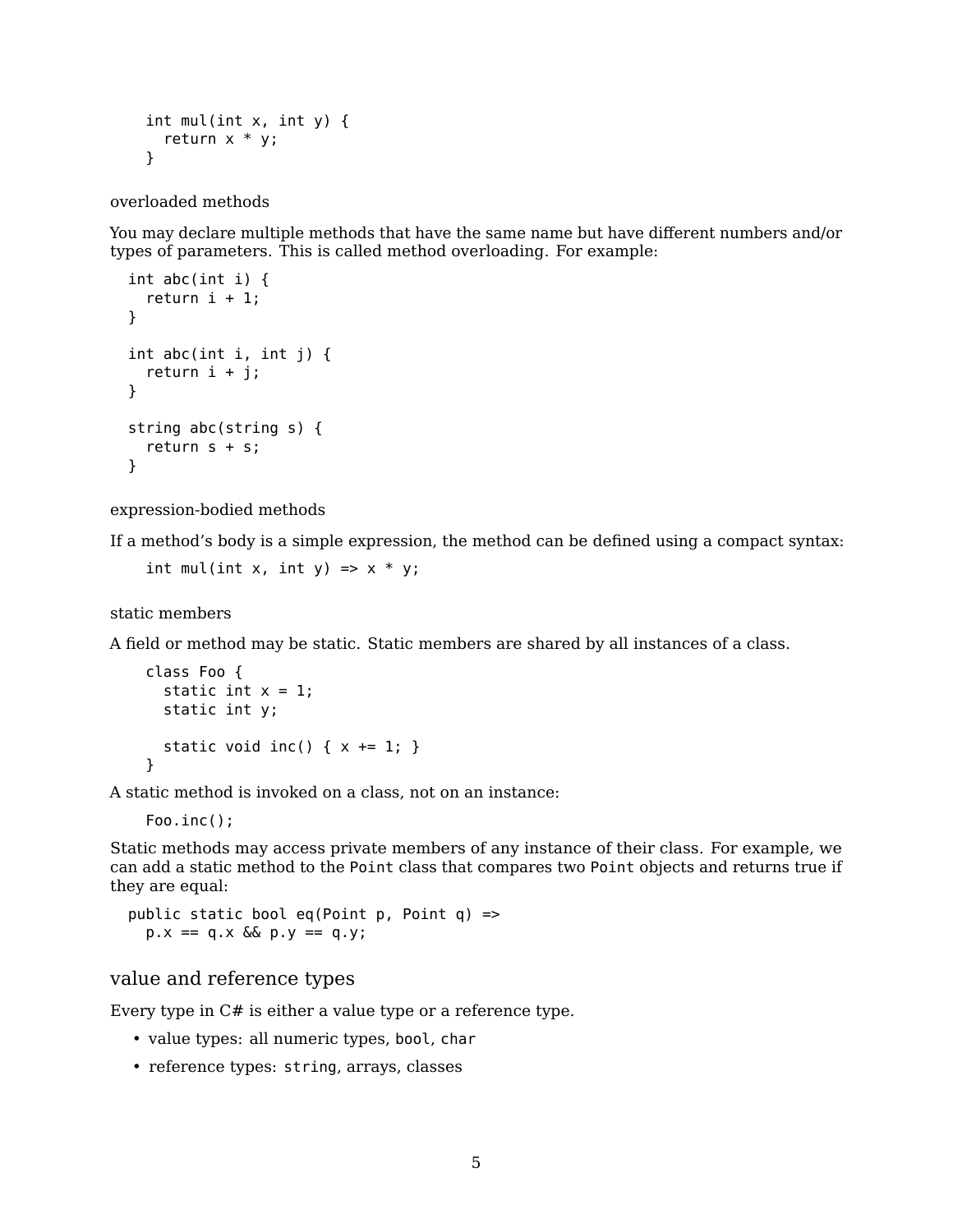When a variable's type is a value type, the variable holds a value. An assignment between variables of value type copies the value from one variable to another.

When a variable's type is a reference type, the variable holds a reference to an object. An assignment between variables of reference type makes them refer to the same object.

For example:

```
int[] a = \{4, 5, 6\};
int[] b = a; // now b and a refer to the same array
a[1] = 7;WriteLine(b[1]); // writes 7
```
using static

At the top of a source file, you can use a using static declaration to import all static methods from a given class, so that you can use these methods without prefixing with them with the class name. For example, if you write

using static System.Math;

then your code will be able to call Sqrt() and  $Exp()$  directly without having to write Math.Sqrt() and Math.Exp(). This is often convenient.

### tutorial

In the tutorial, we solved a couple of [exercises.](https://ksvi.mff.cuni.cz/~dingle/2019-20/prog_2/exercises_2.html) Here is the dynamic array class we wrote:

```
using static System.Math;
```

```
class DynArray {
    int[] a;
    int length;
    public DynArray(int length, int val) {
        a = new int[length];this.length = length;
        for (int i = 0; i < length; ++i)
            a[i] = val;}
    public DynArray(int length) : this(length, 0) { }
    public DynArray() : this(0) { }
    int get(int index) \Rightarrow a[index];void set(int index, int val) {
        a[index] = val;
    }
    int getLength() \Rightarrow length;void setLength(int len) {
        if (len > a.Length) \{ // must grow array
            int[] b = new int[Max(len, 2 * a.length)];for (int i = 0; i < length; ++i)
```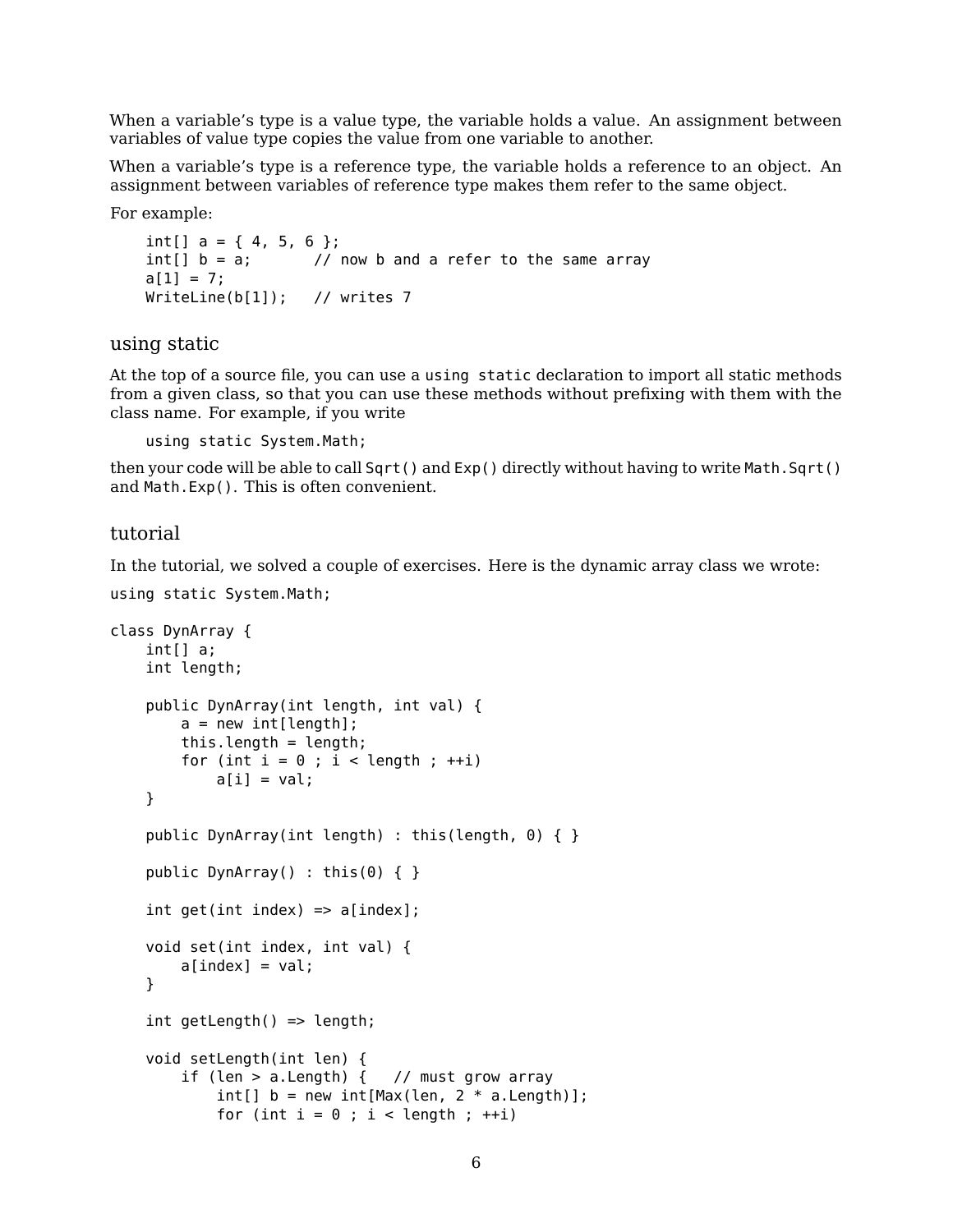```
b[i] = a[i];a = b;}
   for (int i = length; i < len; i+i)
       a[i] = 0;length = len;}
void append(int i) {
    setLength(length + 1);
    a[length - 1] = i;}
int[] toArray() {
    int[] b = new int[length];for (int i = 0; i < length; ++i)
       b[i] = a[i];return b;
}
```
}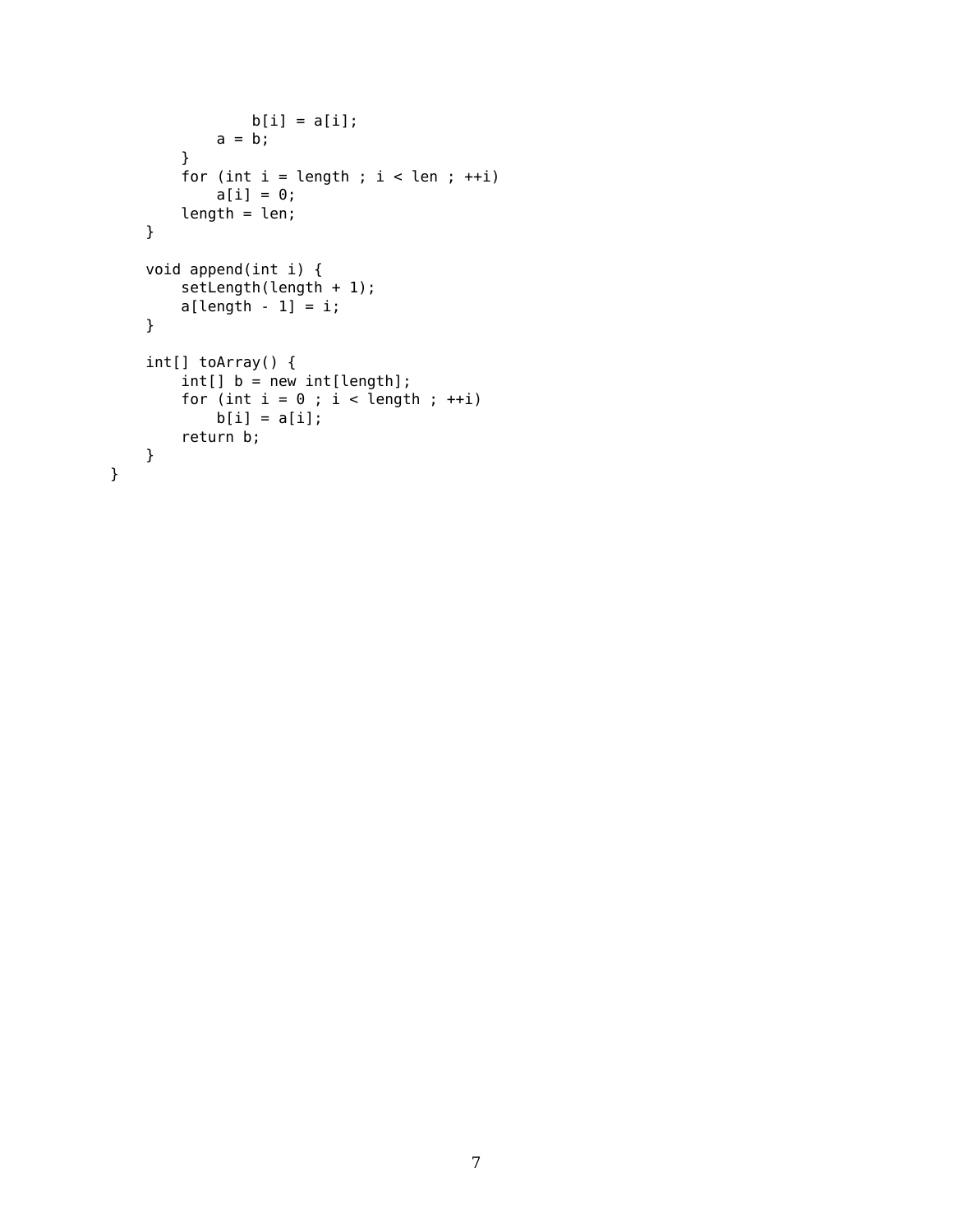## Week 3: Notes

This week's topics are covered in [Essential C#:](https://www.pearson.com/us/higher-education/program/Michaelis-Essential-C-7-0-6th-Edition/PGM1654205.html) see ch. 3 More with Data Types (Nullable Modifier), ch. 5 Methods and Parameters (Advanced Method Parameters, Optional Parameters), ch. 6 Classes (Properties), ch. 9 Value Types (Enums), ch. 10 Well-Formed Types (Operator Overloading), ch. 17 Building Custom Collections (Providing an Indexer).

Here is a summary of the C# elements we discussed:

enums

An enum type holds one of a fixed set of constant values:

```
enum Suit {
  Club, Diamond, Heart, Spade
}
```
To refer to one of these values, prefix it with the type name:

Suit s = Suit.Diamond;

If you'd like to be able to access an enum's values without the type name prefix, include a using static declaration at the top of your source file:

using static Suit;

Then you will be able to write, for example:

Suit s = Diamond;

Internally, an enumerated value is stored as an integer. Each constant in an enum is assigned an integer value, starting from 0. For example, in the enumeration above, Diamond is assigned the value 1.

Explicit conversions exist between each enum type and int in both directions:

```
Suit s = Suit.Diamond;
int i = (int) s; // convert a Suit to an int
Suit t = (Suit) i; // convert an int to a Suit
```
nullable types

Value types such as int and bool cannot hold null. However, each such type can be made nullable by appending a ? character to its name. A nullable type holds either an instance of its base type, or the value null. For example:

```
int? x = 7:
if (x > 3)x = null:
```
A value of the base type can be converted to a nullable type implicitly:

int  $y = abc()$ ; int?  $z = y$ ;

To convert from a nullable type to its base type, use an explicit cast or access the Value property. These are equivalent, and will fail with an exception at run time if the value is null.

```
int? a = xyz();
int b = (int) a;int c = a.Value; // equivalent
```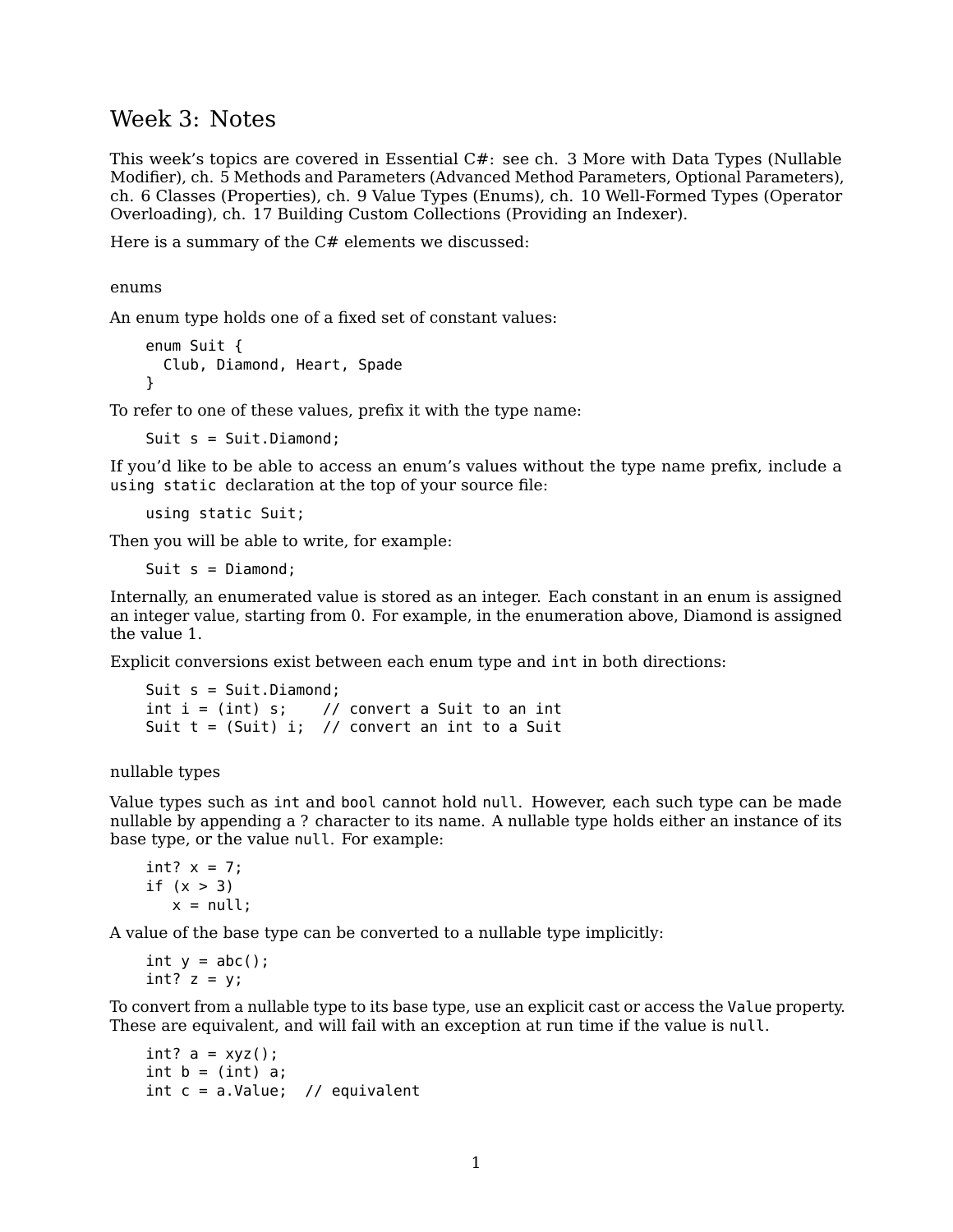optional parameters

You can make a method parameter optional by giving it a default value:

```
void fill(int[] a, int start = 0, int val = -1) {
 for (int i = start; i < a. Length; ++i)
   a[i] = val;}
```
The caller can omit any optional parameters:

```
int[] a = new int[10];
fill(a); // same as fill(a, \theta, -1)
fill(a, 5); // same as fill(a, 5, -1)fill(a, 7, 3);
```
Optional parameters must appear after any non-optional parameters in a parameter list.

named arguments

When you invoke any method, you may precede any argument with a parameter name, followed by a colon.

For example, the Substring method in the string class is defined as

```
public string Substring (int startIndex, int length);
```
We may invoke it in any of these ways:

```
string s = "bowling ball";
string t = s.Substring(1, 3); // "owl"
string u = s.Substring(startIndex: 1, length: 3); // identical
string v = s.Substring(lenqth: 3, startIndex: 1); // identical
```
Notice that named arguments may appear in any order, and must appear after any non-named arguments in an argument list.

If some method parameters are optional, you may specify any subset of them you like using named arguments. For example, we may invoke the fill method from the previous section as

```
fill(a, val: 4) // same as fill(a, 0, 4)
```
ref and out parameters

A parameter marked with ref is passed by reference: the method can modify the variable that is passed. Here's a method that swaps two variables:

```
static void swap(ref int a, ref int b) {
  int t = a;
 a = b;
 b = t;
}
```
You must include the keyword ref when passing an argument by reference:

```
int i = 3, j = 4;
swap(ref i, ref j);
```
A parameter marked with out returns a value to the caller. This method takes two integers and returns both their sum and product: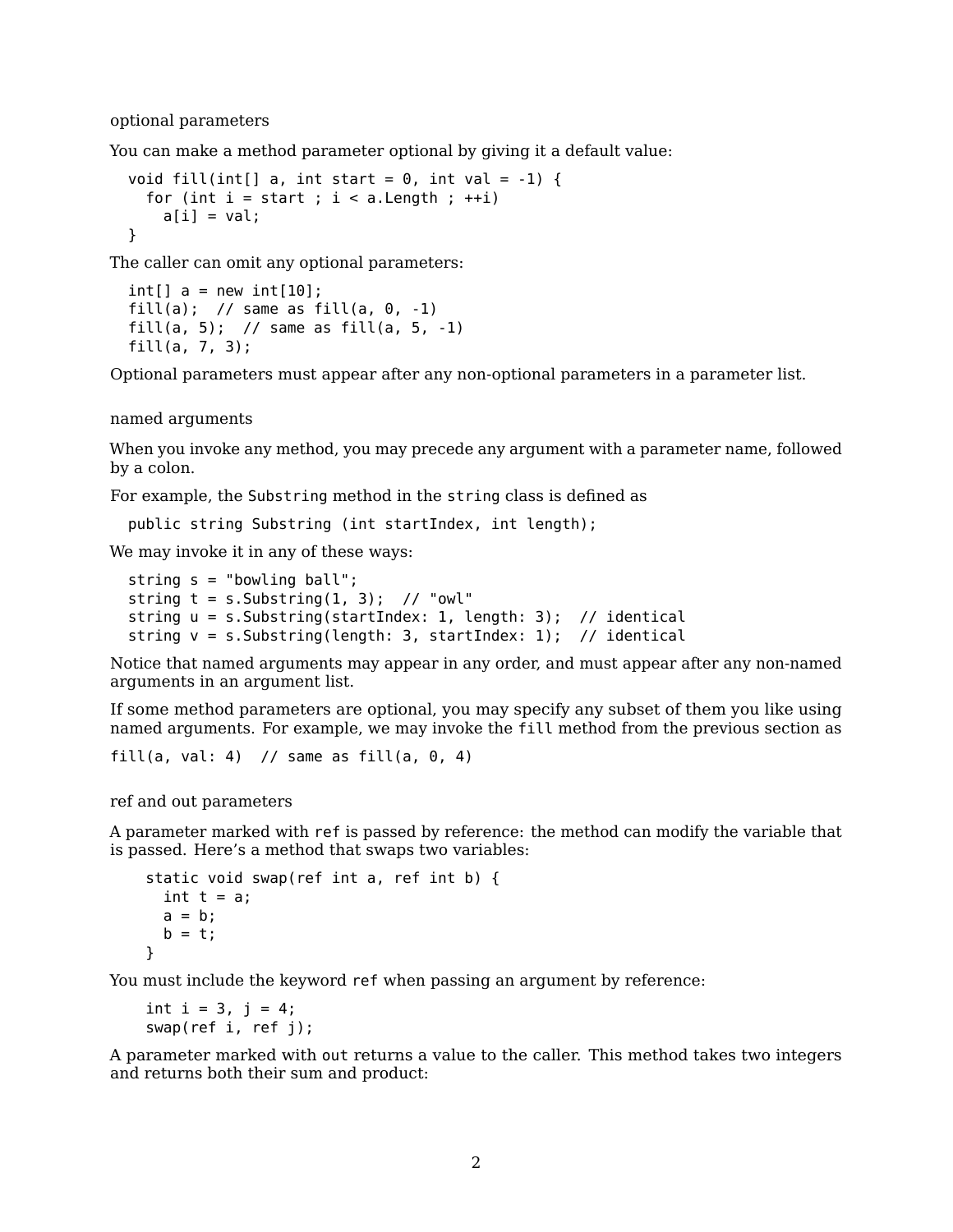```
static void sumAndProduct(int a, int b, out int sum, out int product) {
  sum = a + b;
  product = a * b;
}
```
You must include the keyword out when passing a variable to an out parameter:

```
int s, p;
sumAndProduct(3, 4, out s, out p);
```
You can declare a new variable as you invoke a method with an out parameter. The following is equivalent to the two preceding lines:

```
sumAndProduct(3, 4, out int s, out int p);
```
parameter arrays (params)

If the last parameter to a method is marked with params and has type T[], then in its place the method can receive any number of arguments of type T. The caller may pass individual values separated by commas, or may pass an array of type T[].

For example, this method receives a parameter array of integers and returns their sum:

```
static int sum(params int[] a) {
  int s = 0;
  foreach (int i in a)
    s += i;
  return s;
}
```
It can be invoked as

int  $s = sum(4, 5, 6)$ ;

Alternatively, the caller can pass an array:

```
int[] a = \{4, 5, 6\};int s = sum(a);
```
properties

A property is syntactically like a field, but contains a getter and/or a setter, which are methods that run when the caller retrieves or updates the property's value. Inside the setter, the keyword value refers to the value that is being set.

Here is a partial listing of a class Vector that includes a property length:

```
class Vector {
 double[] a;
  ...
  public int length {
    get {
      return a.Length;
    }
    set {
      a = new double[value];}
 }
}
```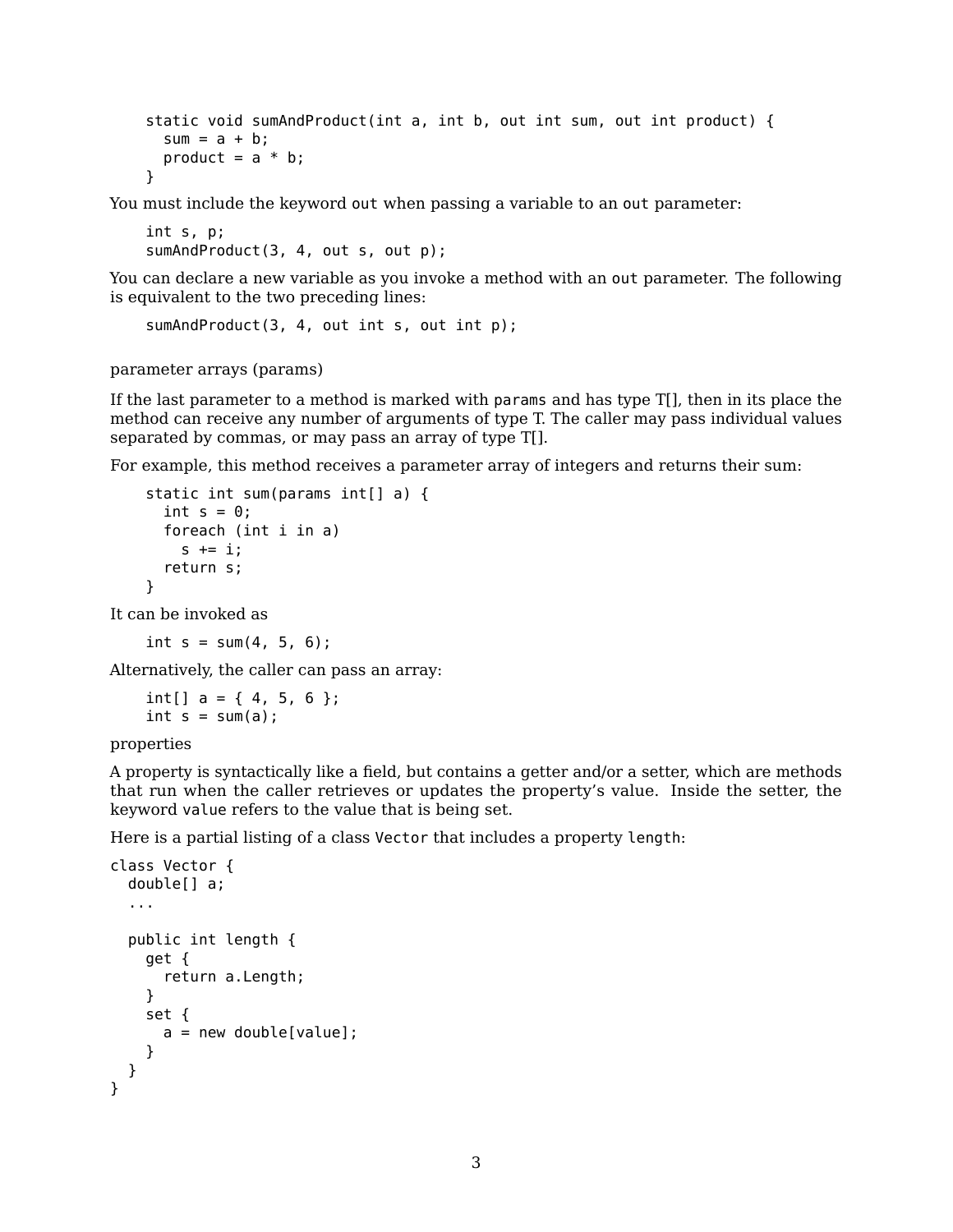You can use expression syntax to define getters or setters. The length property above could be written as

```
public int length {
  get => a.Length;
  set \Rightarrow a = new double[value];}
```
indexers

An indexer allows you to define custom getter and/or setter methods that run when an instance of your class is accessed using the array-like syntax a[i]. For example, we can extend the Vector class above with an indexer that retrieves and sets elements of the underlying array v:

```
public double this[int i] {
    get { return a[i]; }
    set { a[i] = value; }
}
```
A caller can now invoke this indexer as if v itself were an array:

```
Vector v = new Vector(...);v[3] = 77.2;v[4] = v[5] + 1.0;
```
The indexer defined above has return type double and uses an index parameter of type int. In general, an indexer may have any return type and any index parameter type.

#### overloaded operators

You may defined overloaded operators for a class, which redefine the meaning of built-in operators such as + and \* when invoked on instances of the class. For example:

```
class Vector {
 double[] a;
 public Vector(params double[] a) { this.a = a; }
 public static Vector operator + (Vector v, Vector w) {
   double[] b = new double[v.a.Length];for (int i = 0; i < v.a.Length; ++i)
     b[i] = v.a[i] + w.a[i];return new Vector(b);
 }
}
```
The operator above can be invoked like this:

```
Vector v = new Vector(2.0, 5.0, 10.0);Vector w = new Vector(1.0, 3, 0, 9.9);
Vector x = v + w;
```
An overloaded operator must be public and static.

You may overload most of the built-in operators available in  $C#$ , including

- unary operators:  $+, -, !, ++, -$
- binary operators:  $+, -, *, /, %$ ,  $\lt$ ,  $\lt$ =,  $\gt$ =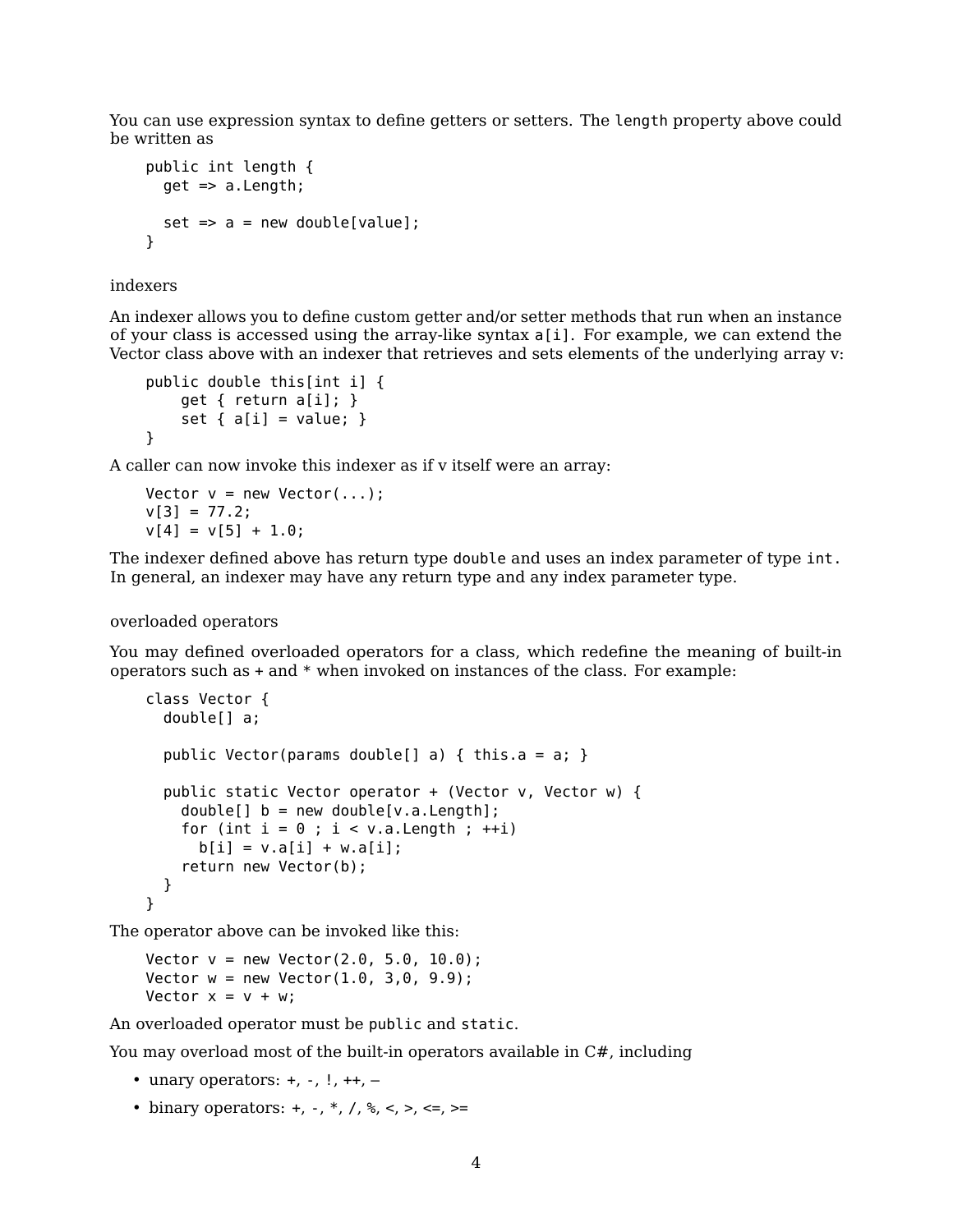## Week 4: Notes

There was no lecture or tutorial this week.

Our topics for this week are interfaces and generics. They are discussed in our textbook [Essen](https://www.pearson.com/us/higher-education/program/Michaelis-Essential-C-7-0-6th-Edition/PGM1654205.html)[tial C# 7.0](https://www.pearson.com/us/higher-education/program/Michaelis-Essential-C-7-0-6th-Edition/PGM1654205.html) (Chapter 8. Interfaces; Chapter 12. Generics: C# without Generics; Introducing Generic Types; Constraints; Generic Methods). These topics are also covered in [Programming](https://www.oreilly.com/library/view/programming-c-80/9781492056805/) [C# 8.0](https://www.oreilly.com/library/view/programming-c-80/9781492056805/) (Chapter 3. Types: Interfaces; Chapter 4. Generics).

Here are some additional notes:

### interfaces

In Introduction to Algorithms we learned about various abstract data types, such as stacks and queues. For each abstract data type, we described the methods that it provides. For example, a stack has methods push(), pop() and isEmpty(). We saw that we can implement each abstract data type in various ways. For example, we can implement a stack either using a linked list, or an array. Different implementations of an abstract data type will have equivalent functionality, though they might have different performance characteristics.

C# interfaces formalize this concept. An interface defines a set of methods or other members in an abstract data type. For example, here is an interface for a stack of integers:

```
interface Stack {
  bool isEmpty();
  void push(int i);
  int pop();
}
```
There is no implementation yet - just a set of methods to be implemented. We can write a concrete class LinkedStack that implements a stack using a linked list. It might begin like this:

```
class LinkedStack : Stack {
  Node head;
  public bool isEmpty() { return (head == null); }
  public void push(int i) {
   head = new Node(i, head);
  }
 public int pop() { … }
}
```
Above, "class LinkedStack : Stack" means that we are defining a class LinkedStack that implements the Stack interface. The compiler will check that our class provides an implementation of every method that was declared in the interface. If any implementations are missing, we will get a compiler error.

We might then write a second class ArrayStack that implements a stack using a fixed-size array. It could begin like this:

```
class ArrayStack : Stack {
 int[] a;
 int num; // number of elements currently on the stack
 public ArrayStack(int maxSize) {
   a = new int(maxSize];
```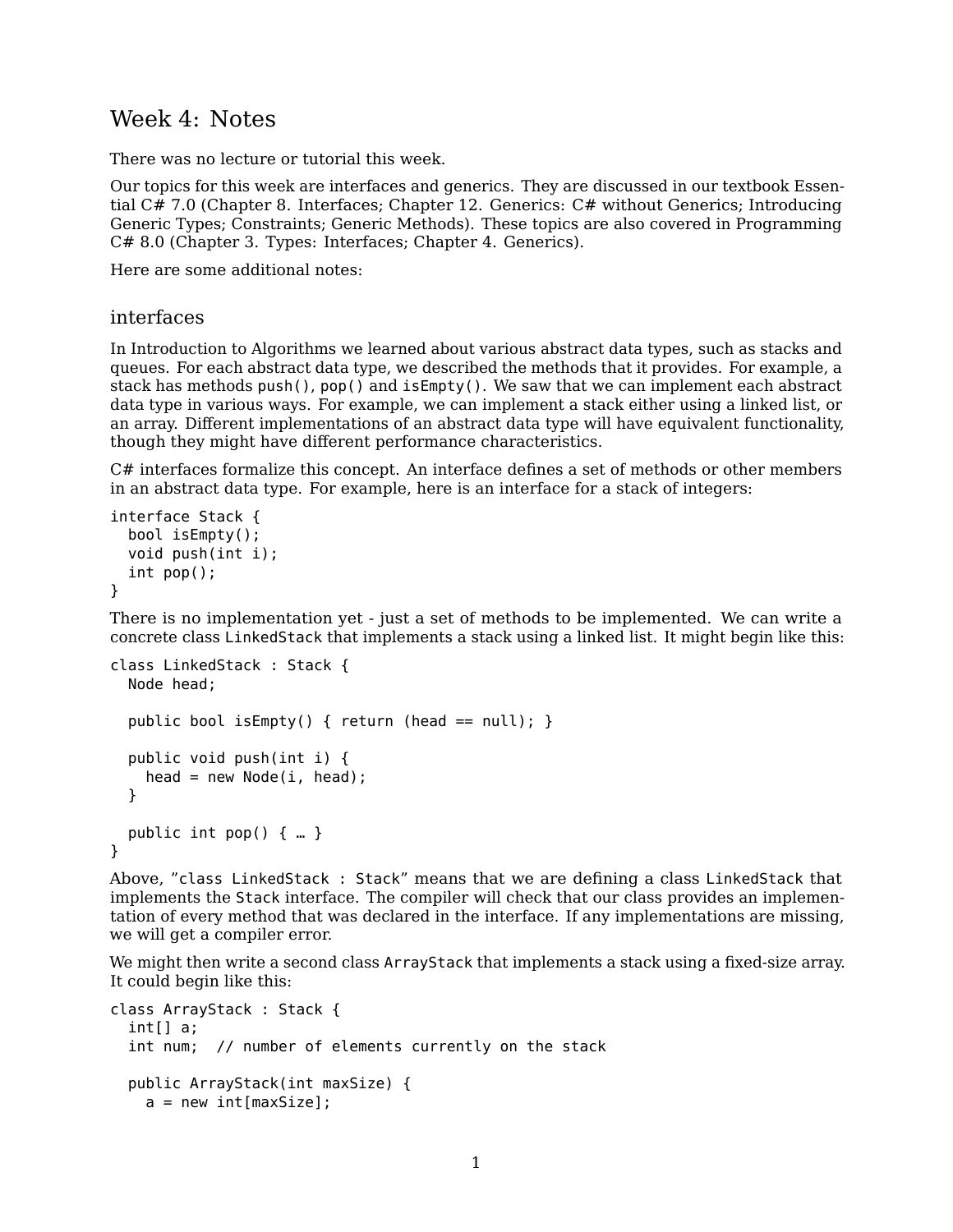```
}
  public bool isEmpty() { return num == 0; }
  …
}
```
We now have two different concrete implementations of a Stack. We might create two Stack objects as follows:

```
Stack s = new LinkedStack();
Stack t = new ArrayStack(100);
```
Notice that a variable can have an interface type, such as the variables s and t above. A variable with an interface type can hold any object that implements that interface.

Method parameters can also have an interface type. For example, here is a method that will empty a Stack, printing all values as it does so:

```
static void empty(Stack s) {
  while (!s.isEmpty()) {
    int i = s.pop();
   WriteLine(i);
 }
}
```
We may pass either a LinkedStack or an ArrayStack to this method. For example:

```
ArrayStack as = new ArrayStack(100);
for (int i = 0; i < 5; +i)
  as.push(i);
empty(as);
```
Notice that an interface may not contain a constructor. Any class that implements an interface may have its own constructor(s), but those are not part of the interface.

An interface may, however, contain properties and indexers. For example, let's modify the Stack interface so that isEmpty is a read-only property, not a method:

```
interface Stack {
  bool isEmpty { get; }
  void push(int i);
  int pop();
}
```
All members in an interface are implicitly public, so you should not write the keyword public in an interface declaration. However, when you write a class that implements an interface, all implementations of the interface's members must be declared public (as you can see in the examples above).

Note that a class may implement more than one interface. For example, let's write an interface Countable for any type that has a current element count:

```
interface Countable {
```

```
int count { get; }
}
```
Now we can modify our ArrayStack class so that it implements both Stack and Countable: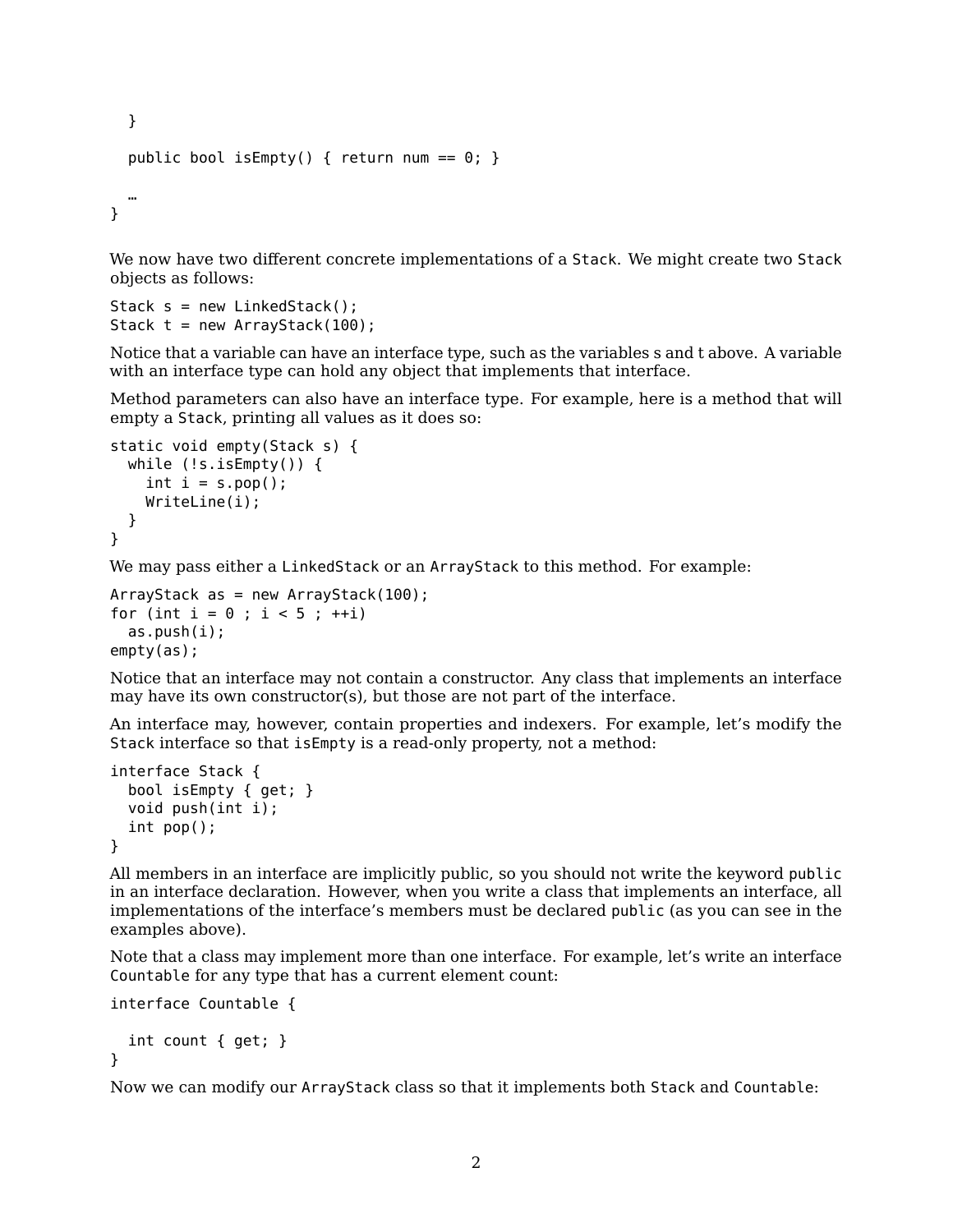```
class ArrayStack : Stack, Countable {
 int[] a;
 int num; // number of elements currently on the stack
 public ArrayStack(int maxSize) {
   a = new int(maxSize;}
 public bool isEmpty => (num == 0); // implementation of property from Stack
 public int count => num; // implementation of property from Countable
  …
}
```
#### generic classes

We have now learned enough C# that we can implement data structures such as stacks, queues, and binary trees. However, in the subset of  $C#$  that we know so far, each of our implementations will be tied to some specific type. For example, we can write a stack class that holds integers:

```
class IntStack {
  int[] a;
  int num; // number of elements currently on the stack
  public IntStack(int maxSize) {
    a = new int(maxSize;
  }
}
```
Similarly, we can write a stack that holds strings:

```
class StringStack {
  string[] a;
  int num; // number of elements currently on the stack
  public StringStack(int maxSize) {
    a = new string[maxSize];
  }
}
```
But this is a significant limitation - we certainly don't want to have to rewrite our data structure classes once for every possible element type!

In Python last semester, we had no such issue because Python is dynamically typed. When we wrote a stack class in Python, we could add anything at all to it:

```
# Python code
s = new Stack()s.push(14)
s.push('hello')
s.push([1, 2, 3])
```
C# is different: it is a statically typed language, meaning that every variable has a type. And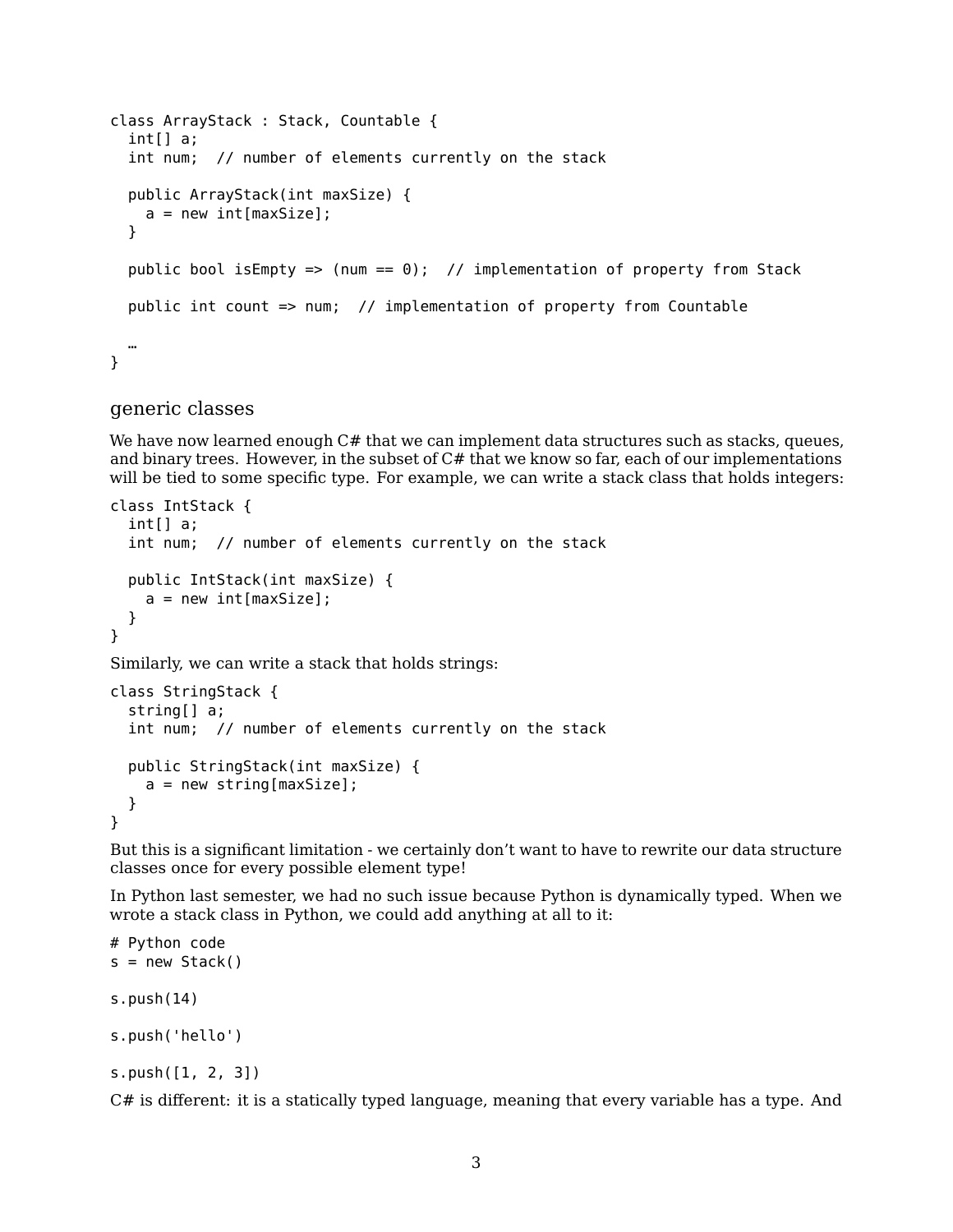so C# provides a different mechanism called generic classes. Generic classes let us write a container class only once and reuse its implementation for every possible element type.

A generic class has one or more type parameters. For example, we can implement a class called FixedStack<T>. This means "a fixed-size stack of objects of type T". Our class might look like this:

```
class FixedStack<T> {
  TI] a;
  int num; // number of elements currently on the stack
  public FixedStack(int maxSize) {
    a = new T(maxSize;
  }
  public void push(T val) {
    a[num] = val;num += 1;}
  public T pop() {
    num - = 1;T ret = a[num];
    return ret;
  }
}
```
In the class above, T is a type parameter. When the caller creates a FixedStack, they will specify the type T:

```
FixedStack<int> s = new FixedStack<int>(100); // create a stack of ints
s.push(15);
s.push(25);
```

```
FixedStack<string> t = new FixedStack<string>(100); // create a stack of strings
t.push("hello");
t.push("goodbye");
```
Notice that inside the class FixedStack<T>, the type T can be used like any other type: we can create an array of objects of type T, or use T as a method parameter type, a method return type or a variable type.

Observer that a FixedStack is not quite like our stack implementation in Python, where a single stack could hold objects of various types. In C#, by contrast, each FixedStack is tied to some particular element type. That is a good thing: if we create a FixedStack<int>, intending to hold ints, and then attempt to push a string to it by mistake, we will get a compile-time error.

By the way, the word T above is arbitrary: a type parameter can have any name you like. It is traditional, however, in  $C#$  (and other languages with generics) to use  $T''$  for classes that take a single type parameter.

multiple type parameters

A single class may take multiple type parameters. For example, suppose that we want to write a Dictionary class that maps keys to values using a hash table. It might look like this:

```
class Dictionary<K, V> {
  …
```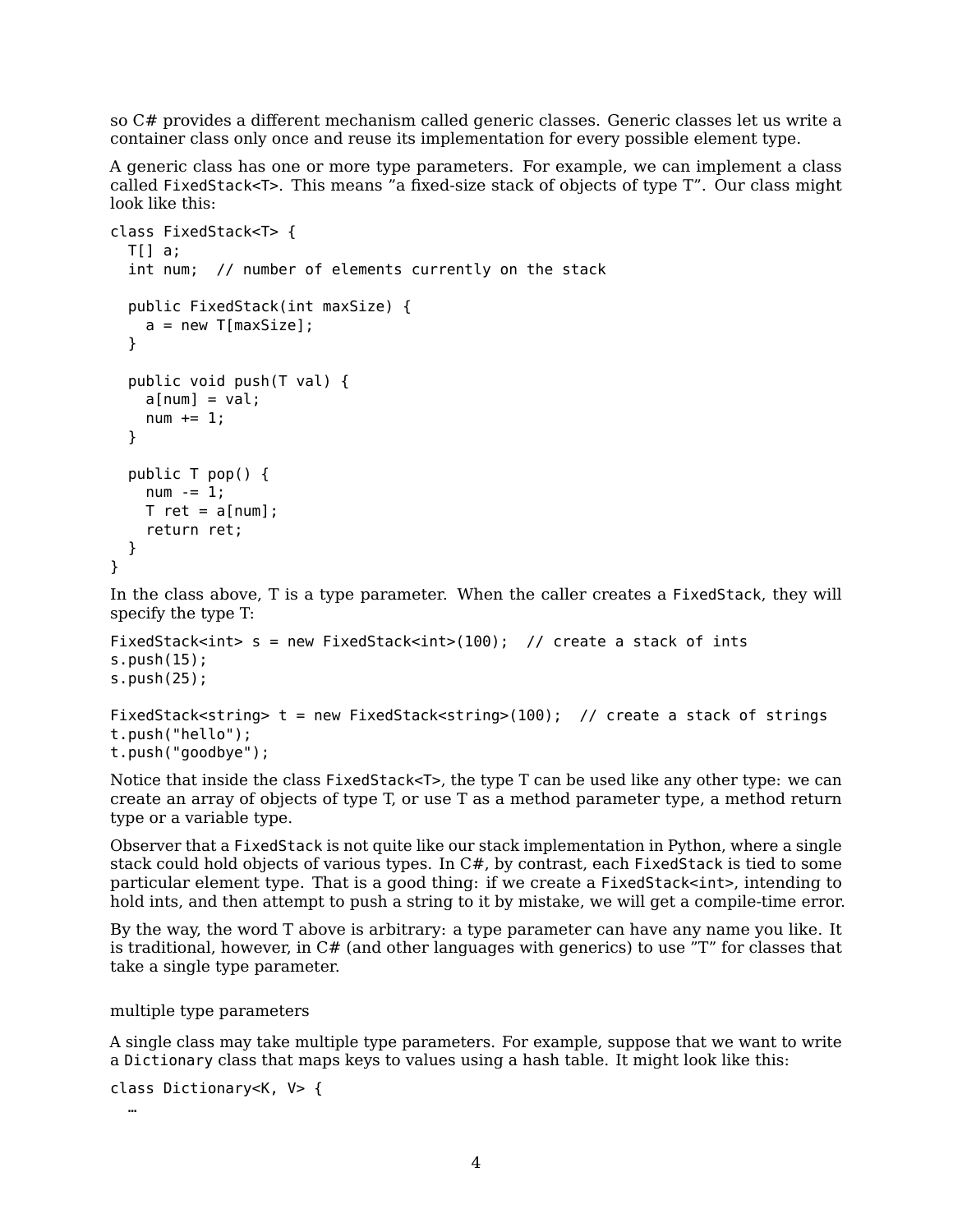```
public void add(K key, V val) { … }
  public bool contains(K key) { … }
}
Here, K and V are two type parameters. When the caller creates a Dictionary, they will specify
types for K and V:
Dictionary<int, string> d = new Dictionary<int, string>(); // maps int \rightarrow string
d.add(10, "sky");
```

```
d.add(20, "purple");
```

```
Dictionary<string, double> e = new Dictionary<string, double>(); // maps string \rightarrow double
e.add("purple", 55.2);
```
Let's consider how we could implement such a class. As we learned in Intro to Algorithms, a hash table contains an array of hash chains, each of which consists of a linked list of nodes. So we will need a Node class that is itself generic:

```
class Node<K, V> {
  public K key;
  public V val;
  public Node<K, V> next;
  public Node(K key, V val) {
    this.key = key; this.val = val;
  }
}
```
Notice that inside a generic class such as Node, we must specify the type parameters <K, V> when we refer to the class itself (e.g in the field declaration Node<K,  $V$ > next), but the constructor declaration does not include the type parameters.

Now, inside the Dictionary class we could have a field that holds an array of hash chains of appropriate type:

```
class Dictionary<K, V> {
  Node<K, V> a[];
}
```
### generic interfaces

We discussed generic classes above. An interface may also be generic. For example, let's revisit the Stack interface we wrote before, which described a stack of ints:

```
interface Stack {
  bool isEmpty { get; }
  void push(int i);
  int pop();
}
```
We will now modify it to be a generic interface Stack<T>, which is a stack of elements of type T:

```
interface Stack<T> {
  bool isEmpty { get; }
  void push(T i);
```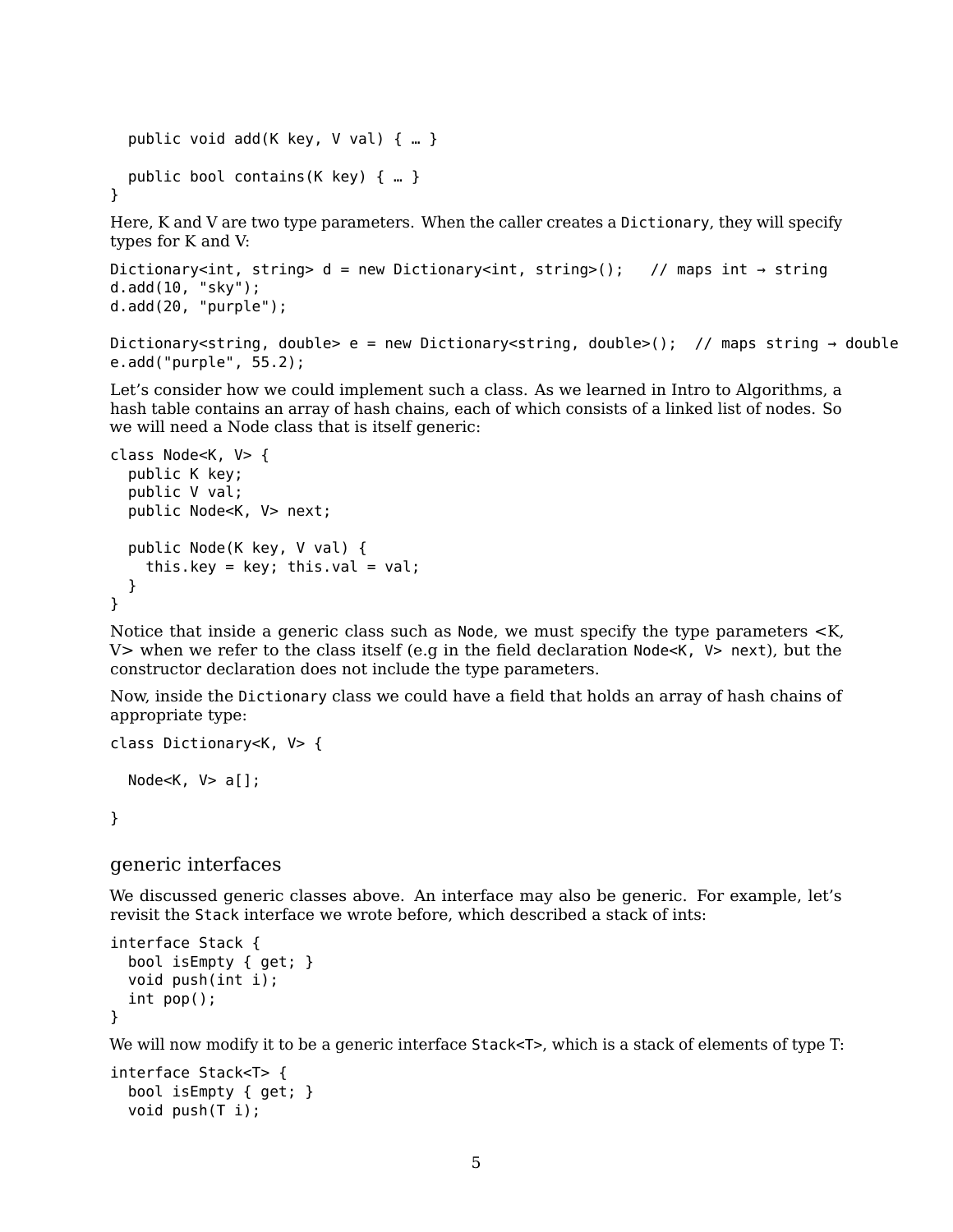```
T pop();
}
```
Above, we wrote a class FixedStack<T>, implementing a fixed-size stack of elements of type T. We can now modify that class so that it implements the Stack<T> interface:

```
class FixedStack<T> : Stack<T> {
  T[] a;int num; // number of elements currently on the stack
…
}
```
Once again, a variable may have an interface type:

```
Stack<double> s = new FixedStack<double>(100);
```
s.push(2.0); s.push(4.0);

## IComparable

Many types are naturally ordered: for any two values, we can say whether one is greater or less than the other. For example, we can compare integers or doubles in the obvious fashion, or can compare strings alphabetically. For other types, an ordering may not be so obvious: for example, does it make sense to say that one stack is greater or less than another? Perhaps not.

The C# standard library contains a generic interface IComparable<T> that is implemented by all ordered built-in types. IComparable<T> means "comparable with objects of type T". For example, the built-in type int implements IComparable<int>, since integers are comparable with integers. Similarly, string implements IComparable<string>.

```
IComparable<T> is defined like this:
```

```
interface IComparable<T> {
```

```
int CompareTo (T other);
```
}

The CompareTo method returns

- a negative number if this object is less than other
- 0 if this object equals other
- a positive number if this object is greater than other

For example:

```
WriteLine(4.CompareTo(7)); // writes -1, since 4 < 7
```
IComparable<T> is useful because it enables us to write generic classes that compare their elements, as we will see in the next section.

## generic class constraints

The generic class FixedStack<T> that we wrote above treats its elements as opaque values: it stores them, but does not know anything about their behavior.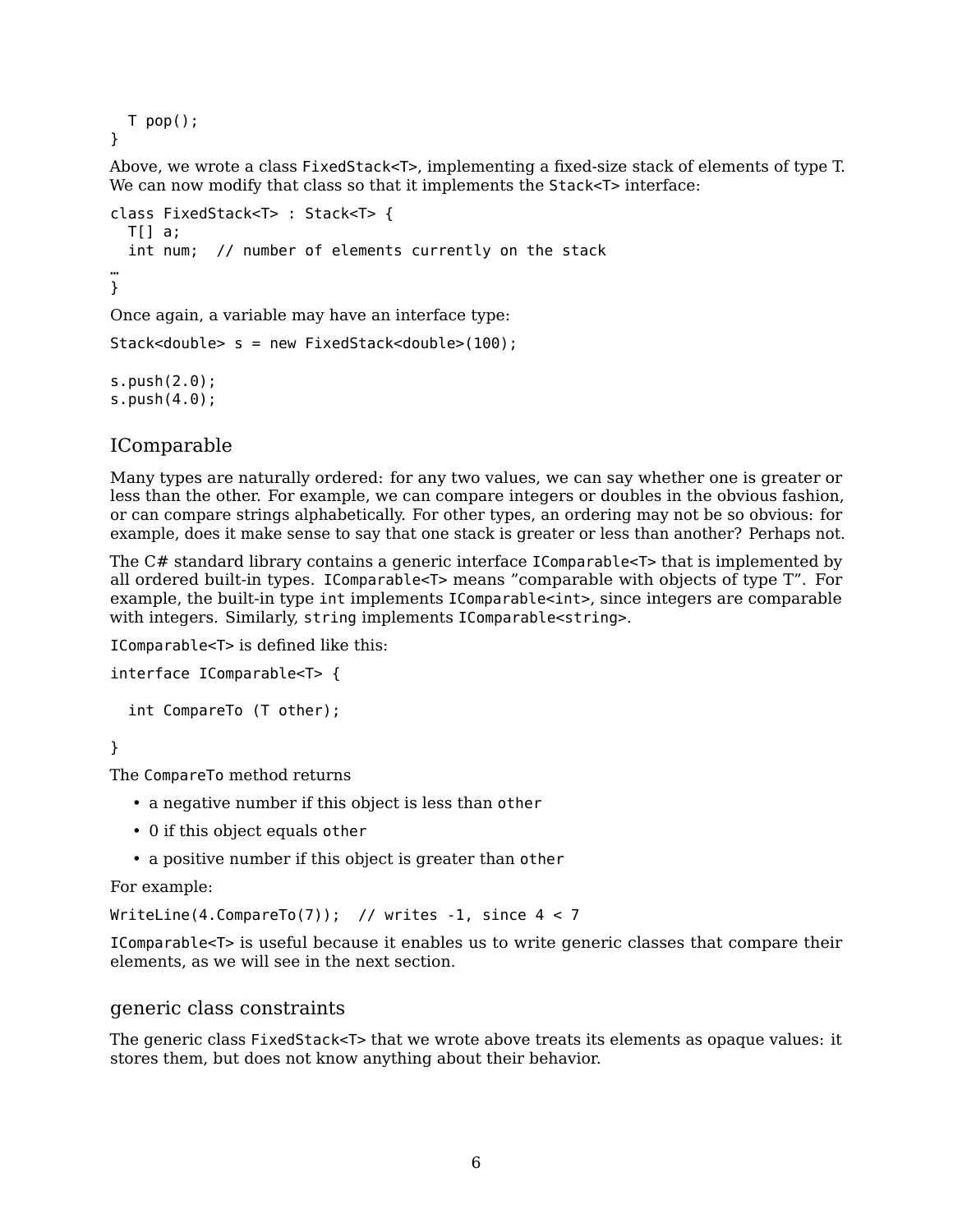Now suppose that we want to write a class MaxStack<T> which holds a stack of values of type T, and also provides a method T max() that returns the largest value currently on the stack. You might think that we could implement the class like this:

```
class MaxStack<T> {
 T[] a;int num;
 …
 T max() \{T v = a[0];// Scan the stack, looking for the largest element.
   for (int i = 1; i < num; ++i)
       if (a[i] > v) // we found a larger element
         v = a[i]; // remember it
   return v;
 }
}
```
This code will not compile. The problem is that we can't use the > operator to compare two values of type T, because T might be some type that is not ordered – for example, T might be an array type, and arrays cannot be compared in C#.

So we will need to modify MaxStack so that it's only possible to create a MaxStack<T> if T is an ordered type. C# provides constraints for this purpose. As we saw in the previous section, any ordered type implements the IComparable<T> interface. So we can add a constraint to MaxStack<T> that says that T must implement IComparable<T>:

```
class MaxStack<T> where T : IComparable<T> {
  …
```
}

And now in the class we can implement the max() method like this:

```
T max() {
 T v = a[0];// Scan the stack, looking for the largest element.
 for (int i = 1 ; i < num ; ++i)
     if (a[i].CompareTo(v) > 0) // we found a larger element
        v = a[i]; // remember it
  return v;
}
```
Notice that even if T is constrained to implement IComparable<T>, we still cannot use the < operator to compare two elements of type  $T$  – instead, we must call CompareTo(). In fact, in  $C#$ you may not ever use comparison operators to compare values of generic types, even the  $==$ operator! However, if T is known to implement IComparable<T> then you can test whether two values of type T are identical by calling CompareTo() and checking for the return value 0. It would be nice if C# allowed comparison operators in this context (and some other languages do, e.g. Kotlin), but it does not.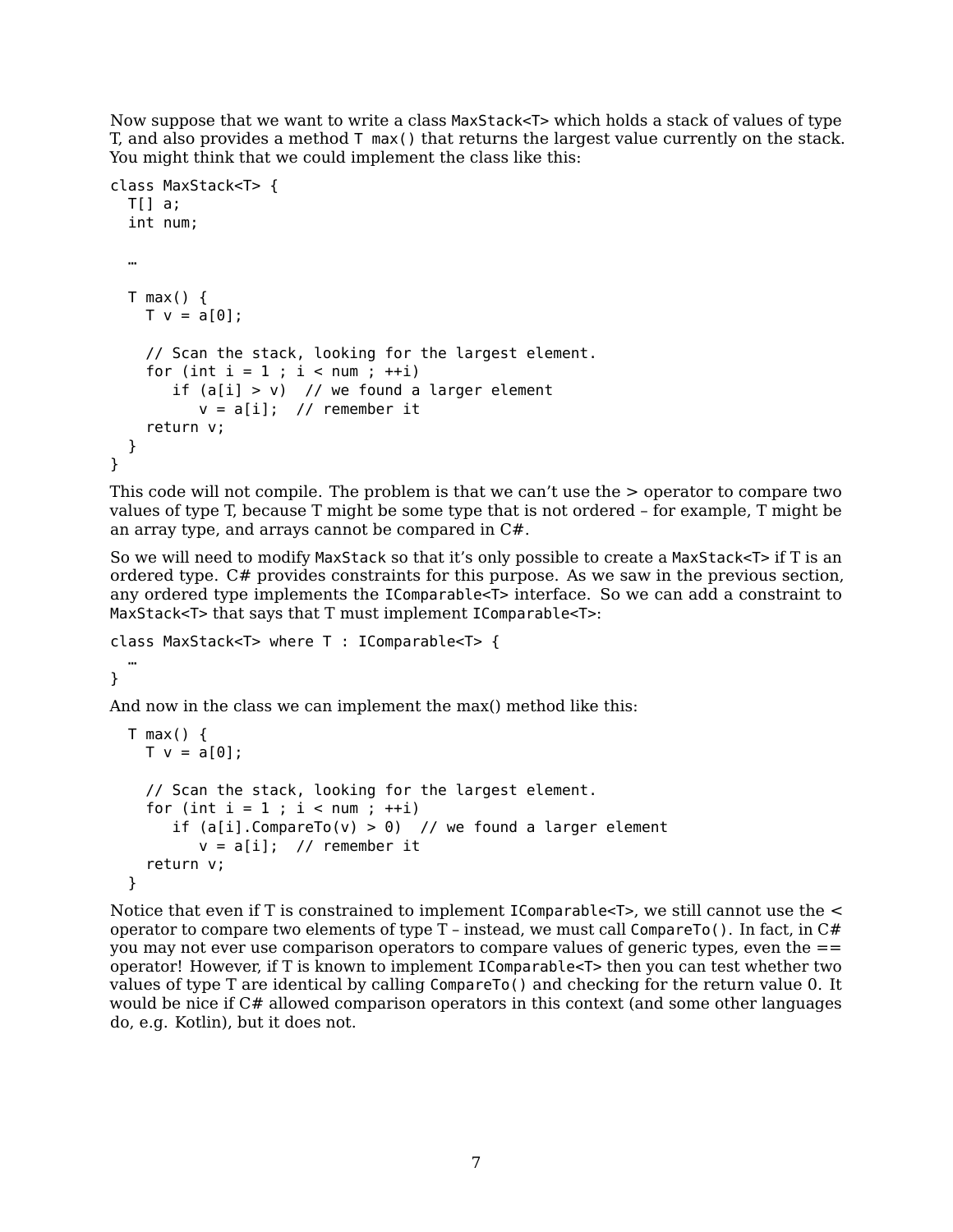## generic methods

So far we have used generics only to write entire classes. C# also allows us to write generic methods that take one or more type parameters, even outside a generic class. Occasionally this is useful. For example, suppose that we want to write a static method that swaps two values of any type T. We can write this as as a generic method:

```
public static void swap<T>(ref T a, ref T b) {
   T t = a;a = b;b = t;}
```
### default

Suppose that we want to write a generic array class ExtArray<T> that holds elements of type T and has a special behavior: if the caller attempts to read an element that is out of bounds, then instead of an exception they will receive a default value in return. We would like this default value to be the "natural" default for the element type; for example, an ExtArray<int> should return 0 if an access is out of bounds, but an ExtArray<bool> should return false.

 $C#$  provides an operator default that provides this. For any type T, default(T) returns  $C#$ 's default value for that type:

```
WriteLine(default(int)); // writes 0
```
WriteLine(default(bool)); // writes false

Now we can implement ExtArray<T> as follows:

```
class ExtArray<T> {
  T[] a;
  int count;
  …
  public T this[int index] {
    // return default value if out of bounds
    get => index < count ? a[index] : default(T);
    set => \ldots}
}
```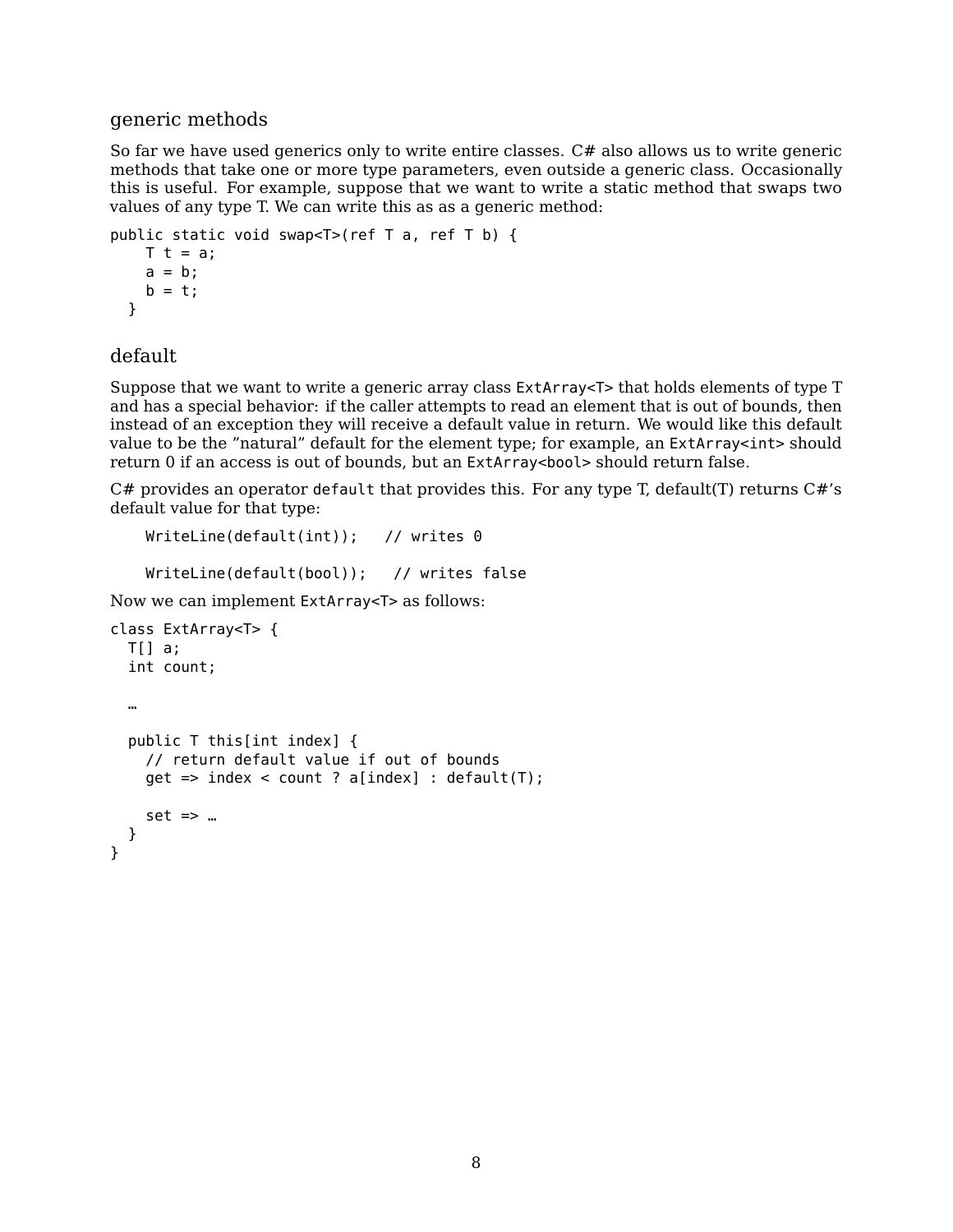# Week 5: Notes

There was no lecture or tutorial this week.

Our topics for this week are inheritance and the  $C#$  collection classes. They are discussed in our textbook [Essential C# 7.0](https://www.pearson.com/us/higher-education/program/Michaelis-Essential-C-7-0-6th-Edition/PGM1654205.html) (Chapter 7 "Inheritance"; Chapter 17 "Building Custom Collections": Primary Collection Classes) and are also covered in [Programming C# 8.0](https://www.oreilly.com/library/view/programming-c-80/9781492056805/) (Chapter 5 "Collections"; Chapter 6 "Inheritance").

Here are some additional notes.

### inheritance

C# (along with most other object-oriented languages) supports inheritance, a mechanism that allows a class to extend another class and to change its behavior. Interfaces may be inherited as well. We have already seen inheritance in Programming 1, where we briefly discussed inheritance between classes in Python. However we will emphasize inheritance more in Programming 2, for several reasons. Inheritance plays a major role in the C# collection class library and in other popular class libraries such as graphical interface toolkits. Furthermore, in Programming 2 we will start to write larger programs in which we may have our own uses for inheritance.

Let's begin looking at inheritance in  $C#$  using an example that you may recall from our discussion of inheritance in Python. Suppose that we have a simple C# class that implements a fixed-size stack of values of type double:

```
class Stack {
  double[] a;
  int count;
  public Stack(int maxSize) {
    a = new double[maxSize];}
  public void push(double d) {
    a[count] = d;count += 1;}
  public double pop() {
    count -= 1:
    return a[count];
  }
  public bool is Empty => count == 0;
}
```
We'd now like to write a class AvgStack that is like Stack, but has an additional method average() that can report the average value of the numbers that are currently on the stack. We would like average() to run in  $O(1)$ . To achieve that, AvgStack will keep track of the current total of all numbers on the stack, so that it can compute the average instantly by dividing the total by the count.

We can write AvgStack using inheritance. Here is an implementation:

```
class AvgStack : Stack {
  double total;
```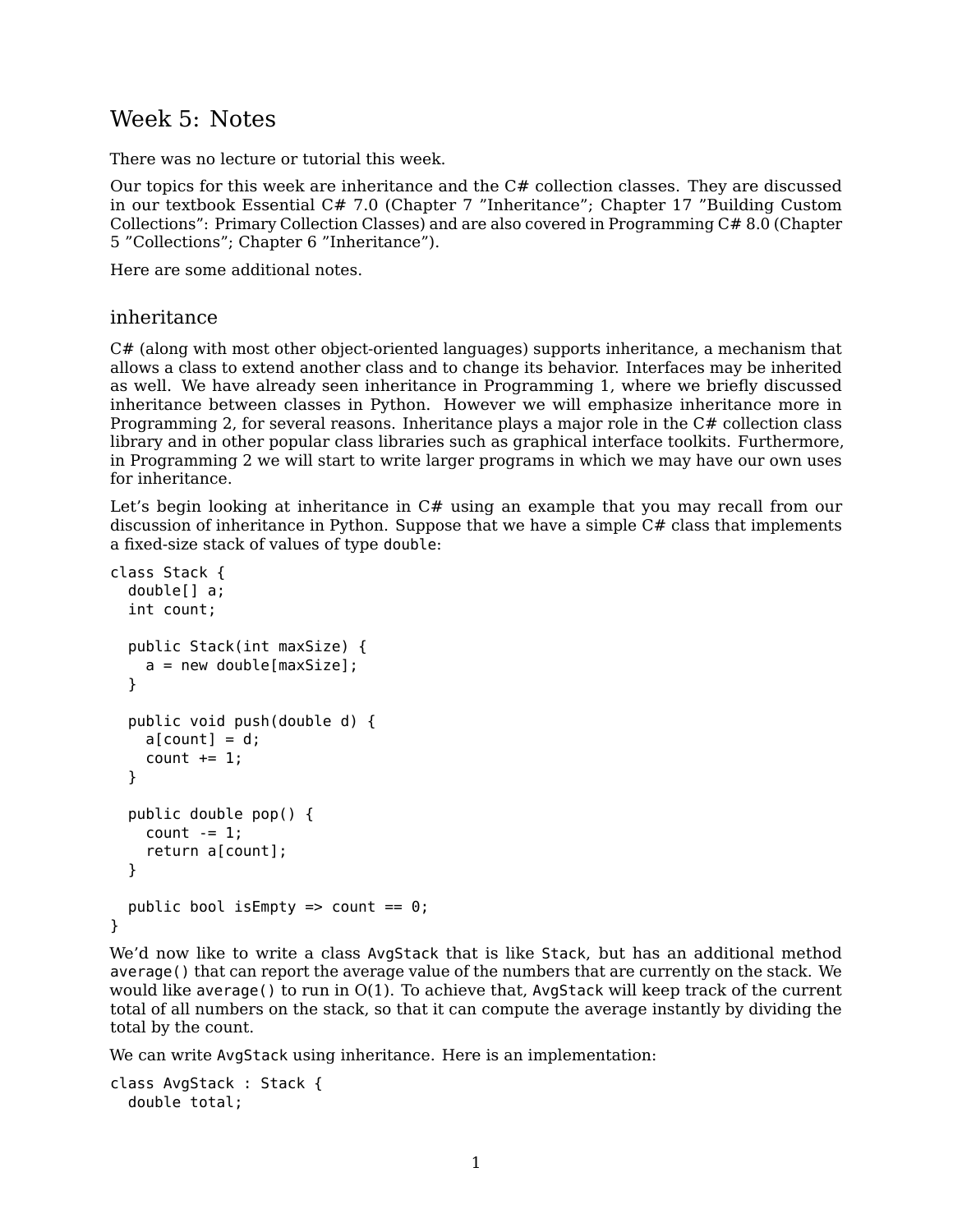```
public AvgStack(int maxSize) : base(maxSize) {
  }
  public override void push(double d) {
    base.push(d);
    total += d;}
  public override double pop() {
    double d = base.pop();
    total - d;
    return d;
  }
  public double average() => total / count;
}
```
Let's look at this code in some detail. The notation class AvgStack : Stack means that the class AvgStack inherits from Stack. (You will notice that this is just like the syntax for indicating that a class implements an interface.) In this situation, we say that Stack is the superclass (or parent class or base class), and AvgStack is a subclass (or derived class).

AvgStack has a public constructor that takes a single argument maxSize, just like the parent class. The notation : base(maxSize) means that the AvgStack constructor chains to the base class constructor – in other words, it calls the base class constructor, passing it the same value of maxSize that it itself received. (You will recall that we previously saw similar syntax for chaining to a different constructor in the same class. When chaining to a constructor in the same class, we write : this(); when chaining to a constructor in the base class, we write : base().)

The AvgStack constructor does not need to initialize the total field to 0.0, since 0.0 is the default value for fields of type double.

AvgStack overrides the push and pop methods from its parent class. That means that AvgStack provides its own implementation of these methods. In the push() method, AvgStack calls base.push(d) to call the same-named method in the base class. It then runs total  $+=$  d to update the running total. pop() is similar.

Note that if you attempt to build the Stack and AvgStack classes as written above, the code will not compile! We need to make two changes to the base class Stack:

1. We must modify the push() and pop() methods to be virtual:

```
public virtual void push(double d) {
  a[count] = d;count += 1;}
public virtual double pop() {
  count - = 1;
  return a[count];
}
```
In C#, a subclass may only override base class methods if they are virtual. (This is a significant difference from Java, where any method may be overridden.)

2. We must modify the count field in the base class to be protected: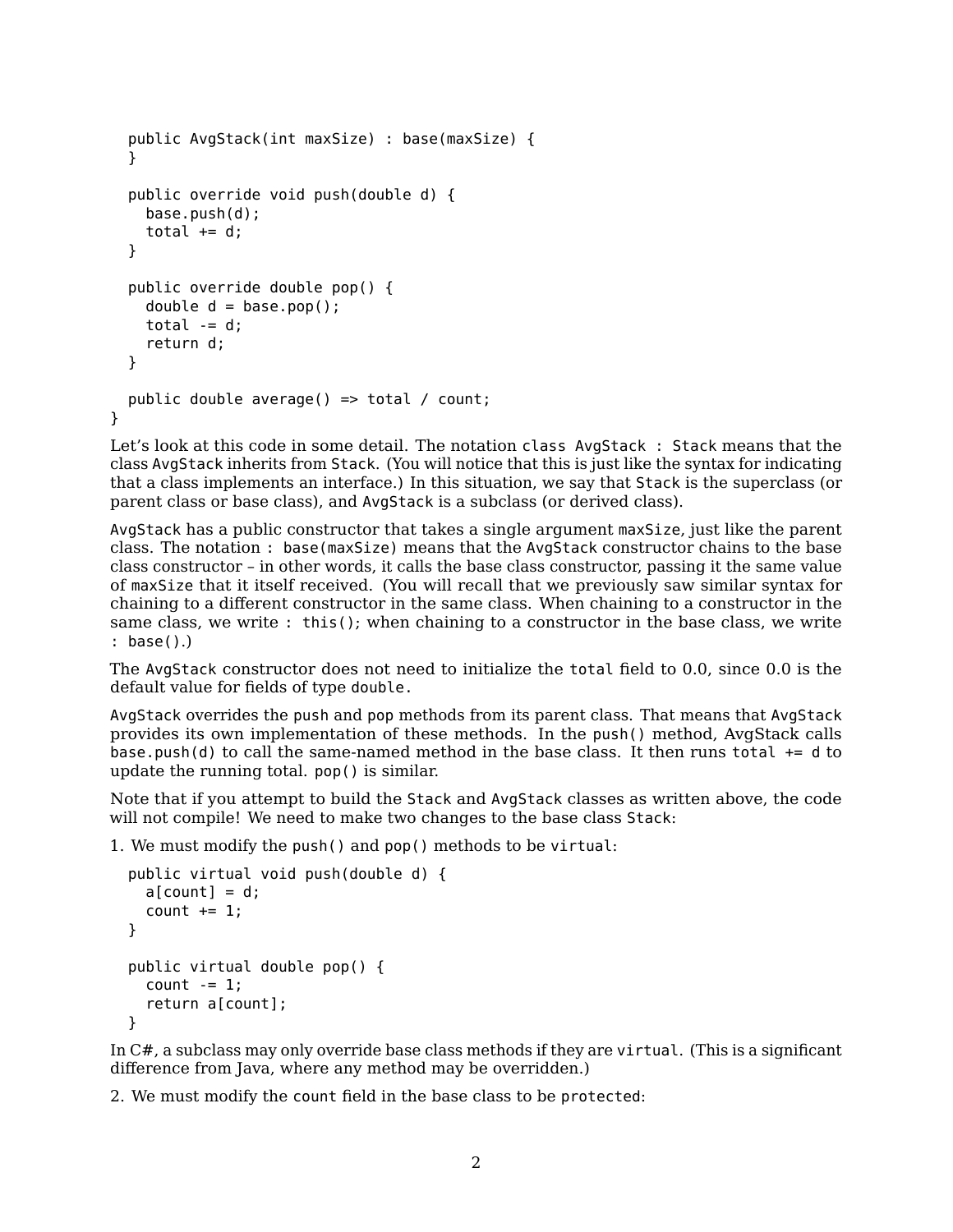protected int count; // in Stack class

That is because the average() method in AvgStack accesses count:

public double average() => total / count; // in AvgStack class

In C#, the default access level for any member (e.g. field, method) is private. So if we use the simple declaration "int count;", then count will be private, which means that it will accessible only within its own class. A protected member, by constract, is accessible within its own class and within any subclasses. Finally, as we have seen before, a member marked as public is accessible from anywhere.

### using base and derived types

Now that we have written a parent class Stack and subclass AvgStack, let's use them. We can create instances of each of these classes as follows:

Stack  $s = new Stack(100);$  // create a Stack AvgStack  $t = new AyStack(100);$  // create an AvgStack

How about the following – will this work?

AvgStack  $t = new Stack(100);$  // does not compile

We are creating a Stack, and attempting to store it in a variable of type AvgStack. The code will not compile. If t has type AvgStack, then it cannot hold this object because a Stack is not an AvgStack. In general, an instance of a superclass (Stack) is not an instance of a subclass (AvgStack) because it doesn't have the extended capabilities that the subclass provides.

On the other hand, consider this:

Stack  $s = new AvgStack(100);$  // works OK

This code will compile: a variable of type Stack can hold an AvgStack, because an AvgStack is a kind of Stack. In general, an instance of a subclass counts as an instance of its superclass (or of any ancestor class).

Now, however: what happens if we invoke a method through a variable whose type is the superclass? In other words, how will the following code behave?

Stack  $s = new AvgStack(100)$ ; for (double  $d = 0.0$ ;  $d < 10.0$ ;  $d += 1.0$ ) s.push(d); // which push() will this call?

Which implementation of push() will be invoked by the code above – the implementation in Stack, or in the subclass AvgStack?

The code will call the implementation in AvgStack. Even though the object is held in a variable of type Stack, it is actually an AvgStack. A call to a virtual method is resolved based on an object's actual class – the type of the variable holding the object is irrelevant.

The assigment Stack  $s = new AvgStack(100)$  works because the type AvgStack is implicitly convertible to Stack. Because of this phenomenon, we may write a method that works on Stack objects and may pass it instances of the AvgStack subclass. For example:

```
static void empty(Stack s) {
  while (!s.isEmpty)
   Console.WriteLine(s.pop());
}
```
We may pass an AvgStack to this method: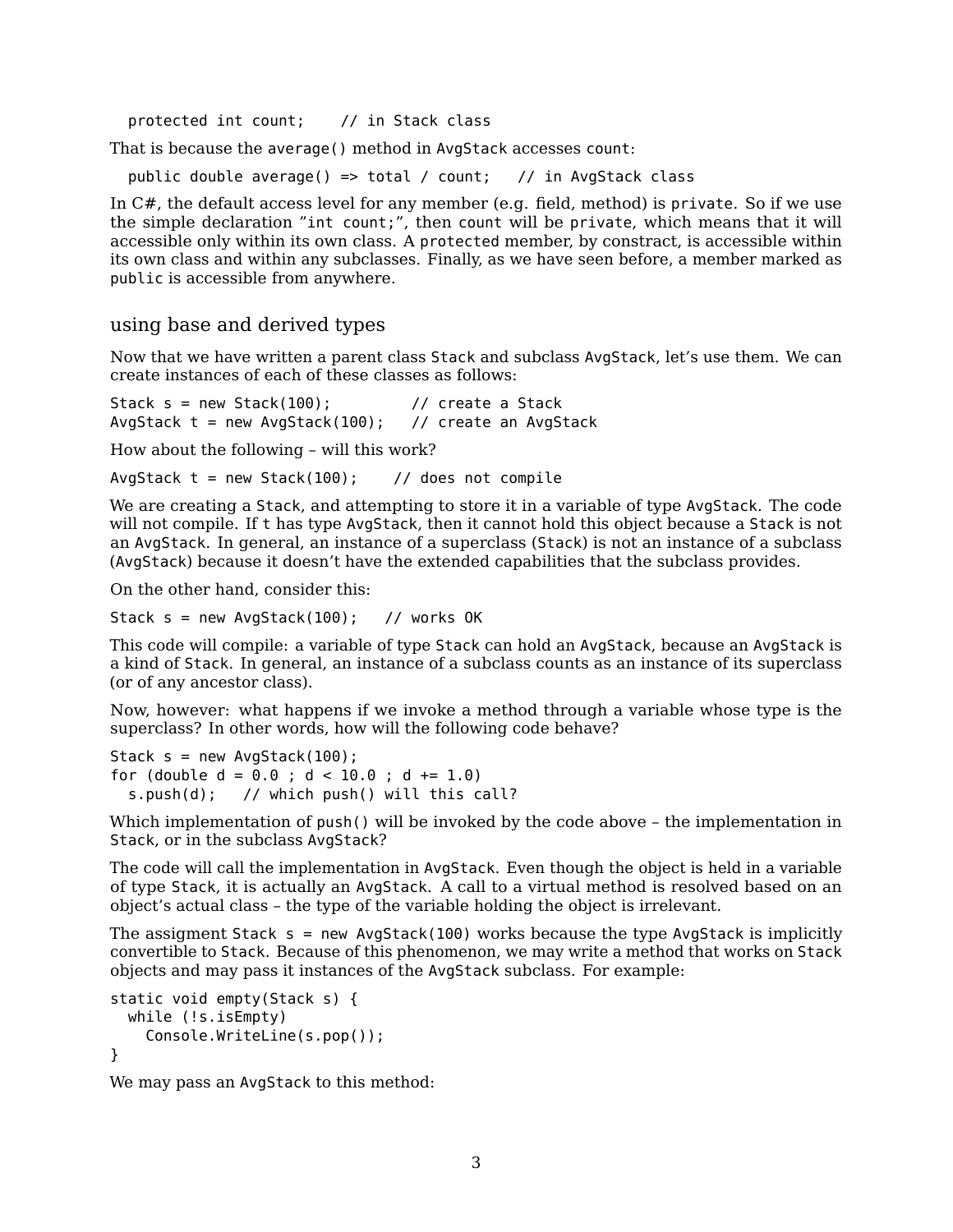```
AvgStack s = new AvgStack(100);
for (double d = 0.0; d < 10.0; d += 1.0)
 s.push(d);
empty(s);
```
We have seen that  $C#$  will implicitly convert from a subclass to a superclass type. In the other direction,  $C#$  provides an explicit conversion that we can access via a type cast. For example:

```
Stack s = new AvgStack(100);
AvgStack t = (AvgStack) s; // explicit conversion
```
We can use an explicit conversion to a subclass type when we are sure that a variable holds a object of that subclass. On the other hand, if the object does not actually belong to the subclass then the program will exit with an exception:

```
Stack s = new Stack(100);
AvgStack t = (AvgStack) s; // compiles, but will throw an exception when run
```
## abstract classes and methods

Suppose that we'd like to write generic classes that implement several kinds of collections:

- Stack<T>, a LIFO stack
- Queue<T>, a FIFO queue
- PriorityQueue<T>, a priority queue

Furthemore we would like to use these classes somewhat interchangeably, so we'd like them all to provide a common set of members:

- a constructor that creates an empty collection
- a constructor that takes an array of type T[] and uses it to initialize the collection
- a method void add(T val)
- a method T remove()
- a property count that returns the current number of items in the collection
- a property isEmpty that is true if the collection is empty

The add() and remove() methods will work differently in the different classes. For example, in a Queue<T> the remove() method will remove the element that was added first, whereas in a PriorityQueue<T> it will remove the smallest value.

We could write all these classes independently. But since they share some common functionality, it might be nicer to use inheritance so that we can write the common code only once. However, none of these classes can reasonably inherit from each other. (Perhaps a priority queue sounds like a particular kind of queue, but the data structure for implementing a priority queue (e.g. a binary heap) will be completely different from the data structure for implementing a FIFO queue (e.g. a linked list), and so PriorityQueue<T> should really not inherit from Queue<T>.)

Instead, a better idea is to write a top-level class Collection that can serve as a superclass for all of these classes. Then we can implement the common functionality in the Collection class. Of course, it would make no sense to create an object of class Collection; the only purpose of Collection is for other classes to derive from this. So we will mark Collection as an abstract class. An abstract class cannot be instantiated – that is to say, you cannot create an instance of it. Furthermore, an abstract class can have abstract methods, which have no implementation: a concrete derived class must provide an implementation of these methods.

Here is the base class Collection<T>: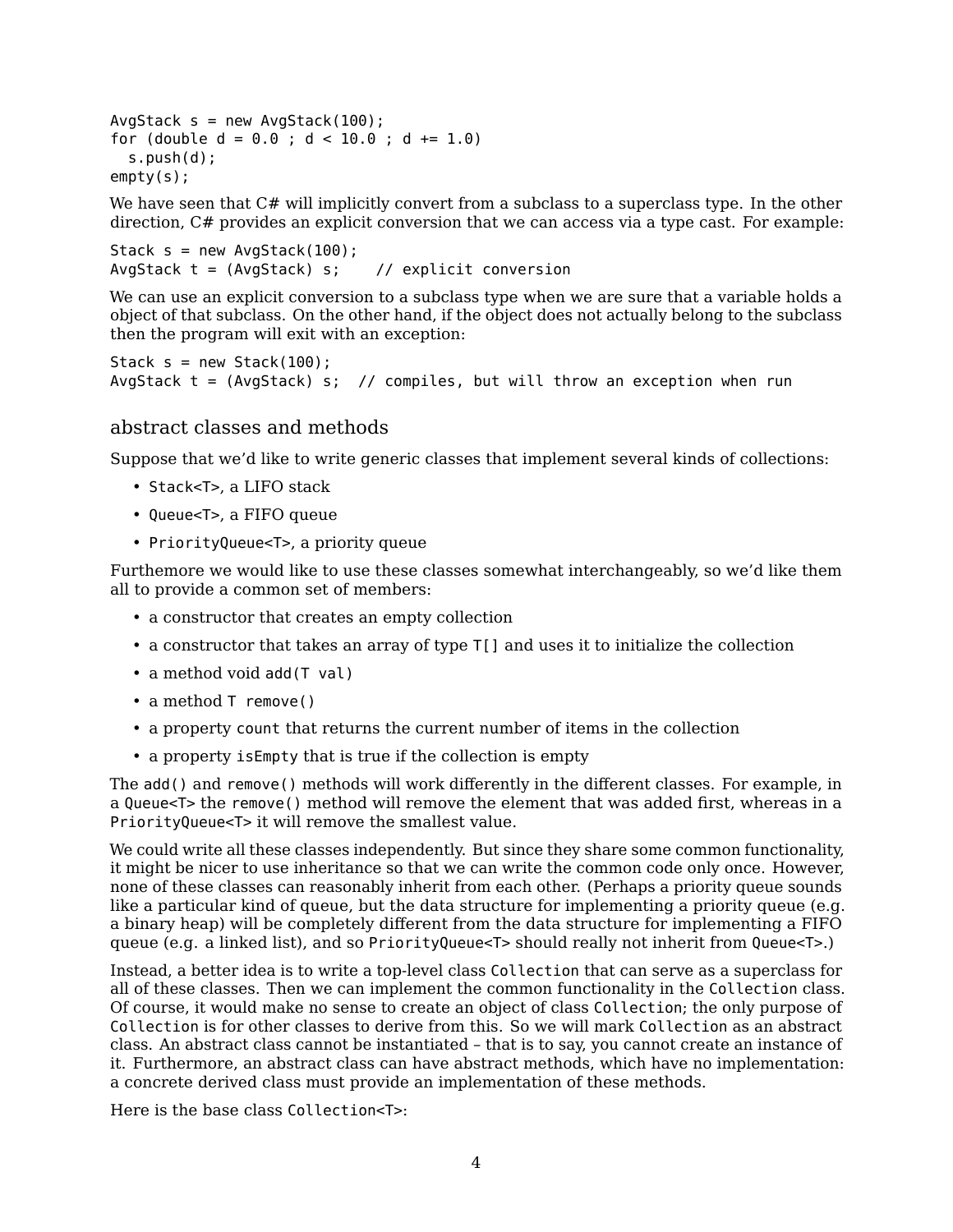```
abstract class Collection<T> {
  protected int _count;
  protected Collection() { }
  protected Collection(T[] a) {
    foreach (T val in a)
      add(val);
  }
  public int count => _count;
  public bool is Empty \Rightarrow count == 0;
  protected abstract void add(T val);
  protected abstract T _remove();
  public void add(T a) {
    _add(a);
    _ count += 1;
  }
  public T remove() {
    T val = remove();
    count -= 1;
    return val;
  }
}
```
The field count holds the number of elements in a collection. Its name is preceded with an underscore to distinguish it from the public read-only count property. The class has two constructors: one creates an empty Collection and another initializes a Collection with elements from an array. The constructors are protected, not public, since they will only be called by subclasses.

The public methods add() and remove() call the abstract methods \_add() and \_remove() to perform the actual work of adding and removing elements from a collection. Notice that these methods have no implementation; they will be implemented by each subclass.

Here is a subclass Queue<T> that implements a FIFO queue using a linked list:

```
class Node<T> {
  public T val;
  public Node<T> next;
  public Node(T val) { this.val = val; }
}
class Queue<T> : Collection<T> {
  Node<T> head, tail;
  public Queue() { }
  public Queue(T[] a) : base(a) { }
  protected override void _add(T val) {
```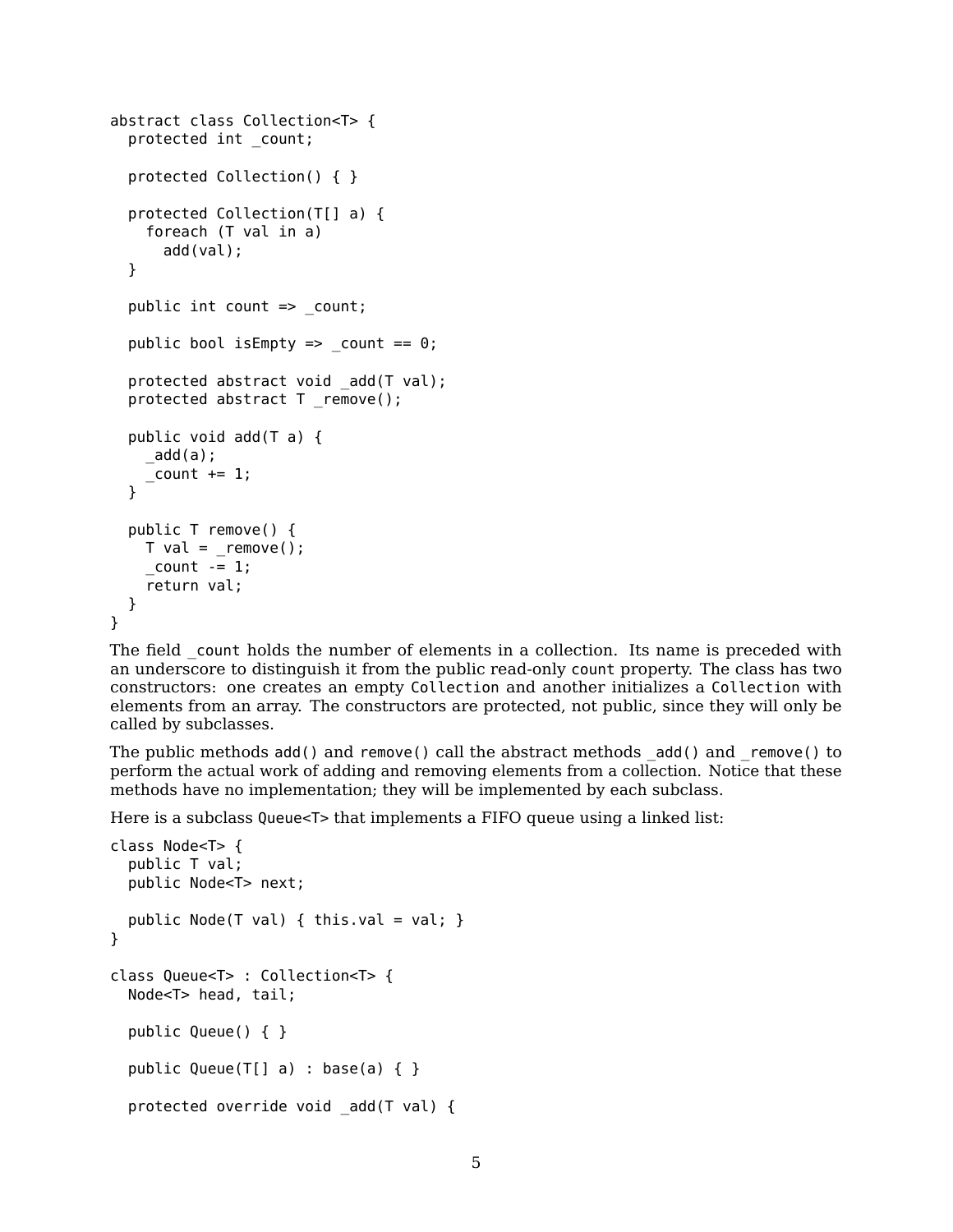```
if (head == null)
      head = tail = new Node <T > (val);
    else {
      tail.next = new Node<T>(val);
      tail = tail.next;}
  }
  protected override T _remove() {
    T val = head.val:
    head = head.next;return val;
  }
}
```
Notice that we must write override when implementing an abstract method.

I will not provide implementations of the other subclasses. Hopefully it is clear enough, however, that the functionality in the top-level Collection<T> class could reasonably be shared by all subclasses.

You may notice some similarities between abstract classes and interfaces. In particular, they can each specify methods which need to be implemented by concrete classes. There are some differences, however: abstract classes may contain fields and constructors, and interfaces may not. An interface is something like an abstract class that only declares a set of abstract methods.

## Object class

All C# class automatically inherit from a top-level class called Object which contains a modest number of methods that are shared by all objects. One of these methods is ToString:

```
virtual string ToString ();
```
C# automatically calls this method when it needs to convert any object to a string, for example when writing an object to the console:

```
Window w = new Window();
```

```
Console.WriteLine(w); // will automatically call w.ToString()
```
The default implementation of ToString simply returns the name of the class, so the above code will write

Window

You can override ToString() in your own classes if you'd like to change their printed representation. (ToString() is like the repr magic method in Python, which you may remember.)

Object contains a couple of other methods (Equals, GetHashCode) that we will consider when we discuss the C# collection classes below.

## interface inheritance

Up to now we have only discussed inheritance between classes. C# also allows an interface to inherit from another interface. An inheriting interface has all the members of its parent interface, and can add additional members of its own. Here is a somewhat abstract example: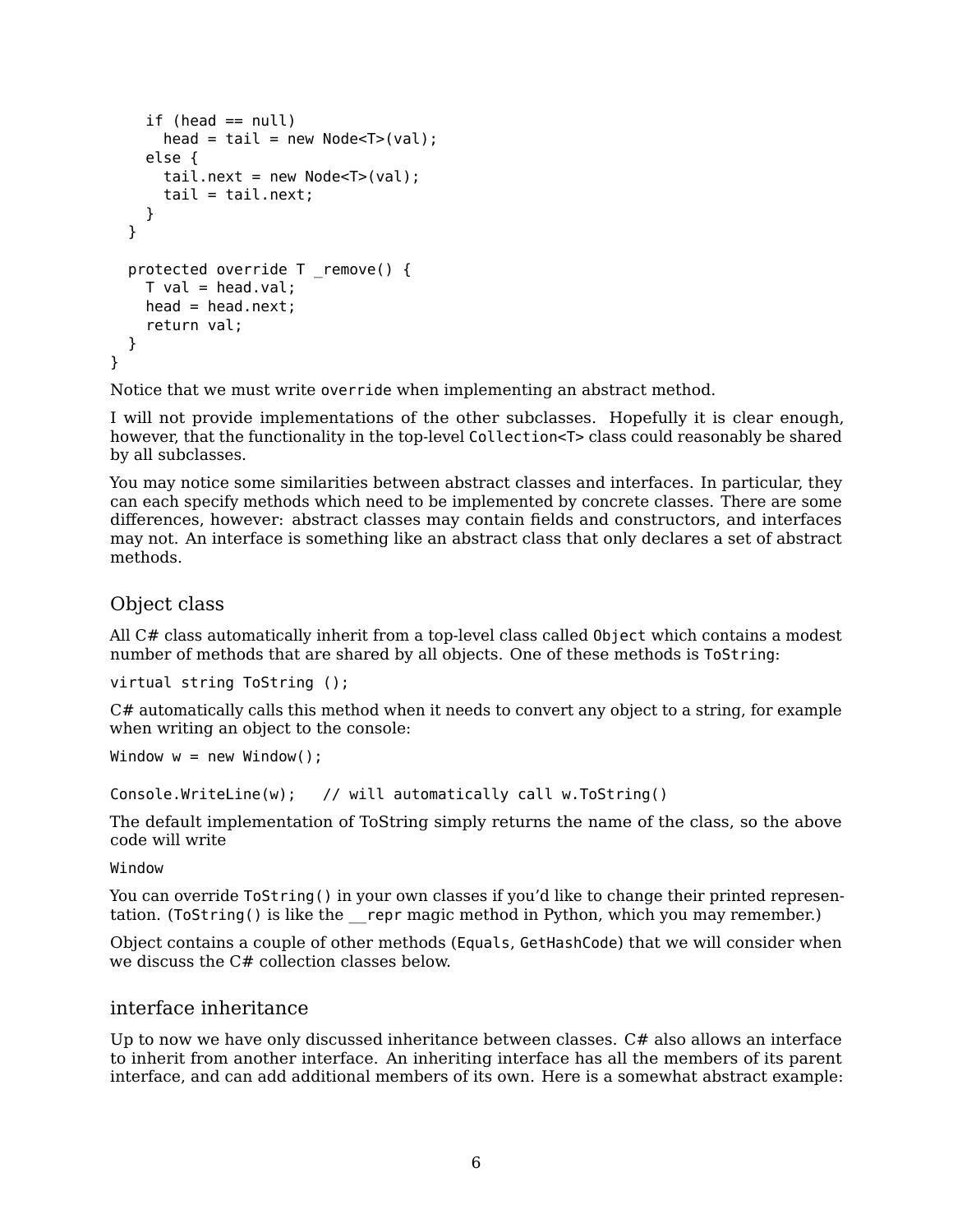```
interface Shape {
  double perimeter();
  double area();
}
interface Polygon : Shape {
  int num vertices { get; }
}
class Circle : Shape { … }
class Rectangle : Polygon { … }
class Triangle : Polygon { … }
```
In this example, a Shape represents a shape in two dimensions and a Polygon is a Shape that has a finite number of vertices. Because the Triangle class implements Polygon, it must provide an implementation of num vertices as well as of the perimeter() and area() methods.

## single and multiple inheritance

## C# provides

- single class inheritance: a class may inherit from only one other class
- multiple interface inheritance: an interface may inherit from multiple interfaces

This particular combination was popularized by Java. Many object-oriented languages (including Python) have a more general mechanism: they have multiple class inheritance, so that one class may have several immediate superclasses. That is more powerful, but creates various complexities that C# avoids through its simpler model.

## The C# collection classes

LIke many object-oriented languages, C# contains a set of collection classes in its standard library. These classes implement common data structures such as stacks, queues and hash tables. They are generic and make use of inheritance.

Here is a picture of the class hierarchy of some of the major collection classes and interfaces:

%3

All of these classes and interfaces live in the namespace System.Collections.Generic.

In the picture, an arrow from A to B means that B implements or inherits from A.

All entities above whose names begin with the letter I (e..g ICollection, IDictionary) are interfaces. This is a standard naming convention in the  $C\#$  standard library.

The picture above includes the following classes:

- List<T> is a dynamic array, similar to a list in Python. List<T> contains an add() method for appending an element to the end of a List. It also contains an indexer so that you can get or set elements by index.
- Stack<T> implements a stack using a dynamic array. It includes methods Push() and Pop().
- Queue<T> implements a queue using a dynamic array, and includes methods Enqueue() and Dequeue().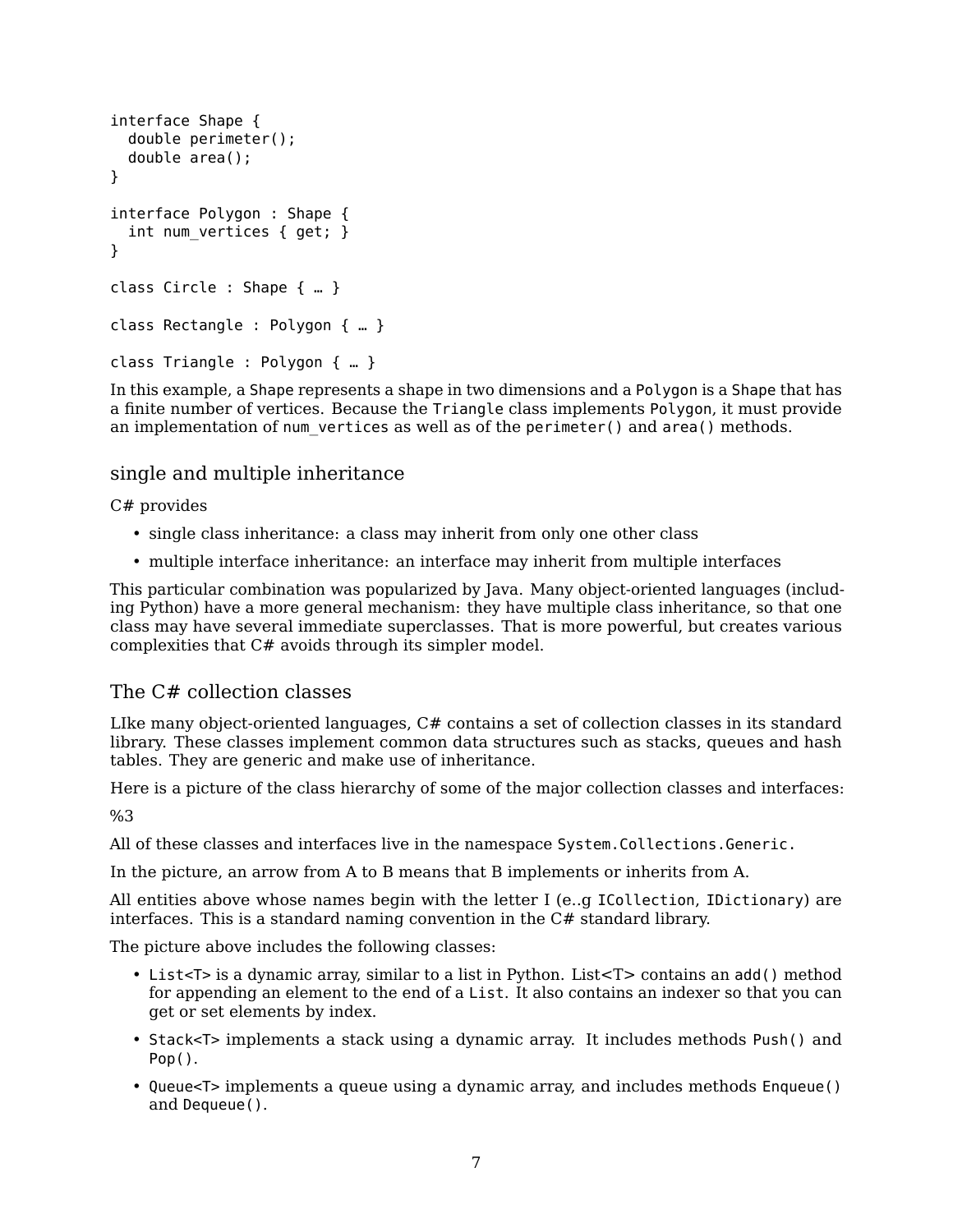- The classes HashSet<T> and SortedSet<T> implement sets, with methods Add(), Contains() and Remove(). They differ in their underlying data structure: HashSet<> uses a hash table and SortedSet<T> uses a balanced binary tree.
- Finally, the classes Dictionary<K, V> and SortedDictionary<K, V> implement dictionaries, with an indexer that can get/set values as well as a ContainsKey method. They differ in their underlying data structure: Dictionary<K, V> uses a hash table and SortedDictionary<K, V> uses a balanced binary tree.

You can read more details about these classes and interfaces in our [Quick Library Reference.](https://ksvi.mff.cuni.cz/~dingle/2019-20/prog_2/library_reference.html) Note that you will need to follow the class hierarchy in order to find all the members available in each of these classes. For example, the methods available in List<T> include not only the ones listed under List<T> in the library reference, but also those listed under IList<T> and ICollection<T>, since List<T> implements those interfaces.

You can read even more details about the collection classes (including various classes not depicted above) in the official [.NET API documentation.](https://docs.microsoft.com/en-us/dotnet/api/?view=netstandard-2.0)

Notice that all collection classes ultimately inherit from an interface IEnumerable<T>. This interface contains various methods that allow the foreach statement to iterate over a collection's values. We will not discuss these methods at this point, but you should certainly be aware that you can use foreach to iterate over any collection.

You will want to become fluent in using these collection classes. With them, you finally have easy access to the same useful data structures that we often used in Python, i.e. lists, sets and dictionaries.

Dictionaries in particular are quite useful, so let's look at the Dictionary<K,  $V$  class a bit more. As you can see in the documentation, Dictionary<K, V> implements the interface IDictionary<K, V>, which in turn implements the interface ICollection<KeyValuePair<K, V>>. This means that a dictionary is a collection of key-value pairs. You can use foreach to iterate over a dictionary, and each element you get back will be a KeyValuePair<K, V>. Each KeyValuePair in turn has properties Key and Value. For example:

```
Dictionary < string, int> d = new Dictionary < string, int> ();
d['yellow"] = 10;d['red"] = 15;d["blue"] = 20;
foreach (KeyValuePair<string, int> p in d)
    WriteLine(\frac{1}{2}"key = {p.Key}, value = {p.Value}");
```
## overriding Equals and GetHashCode

Suppose that we have a class Vector representing a vector in an arbitrary number of dimensions:

```
class Vector {
  double[] a;
  public Vector(params double[] a) { this.a = a; }
```
### }

We could certainly add more methods to obtain the length of a vector, add two vectors, and so on, but those are not important for our discussion here.

Let's create a HashSet<Vector> and add a couple of vectors to it:

```
HashSet<Vector> s = new HashSet<Vector>();
s.Add(new Vector(1.0, 2.0, 3.0));
```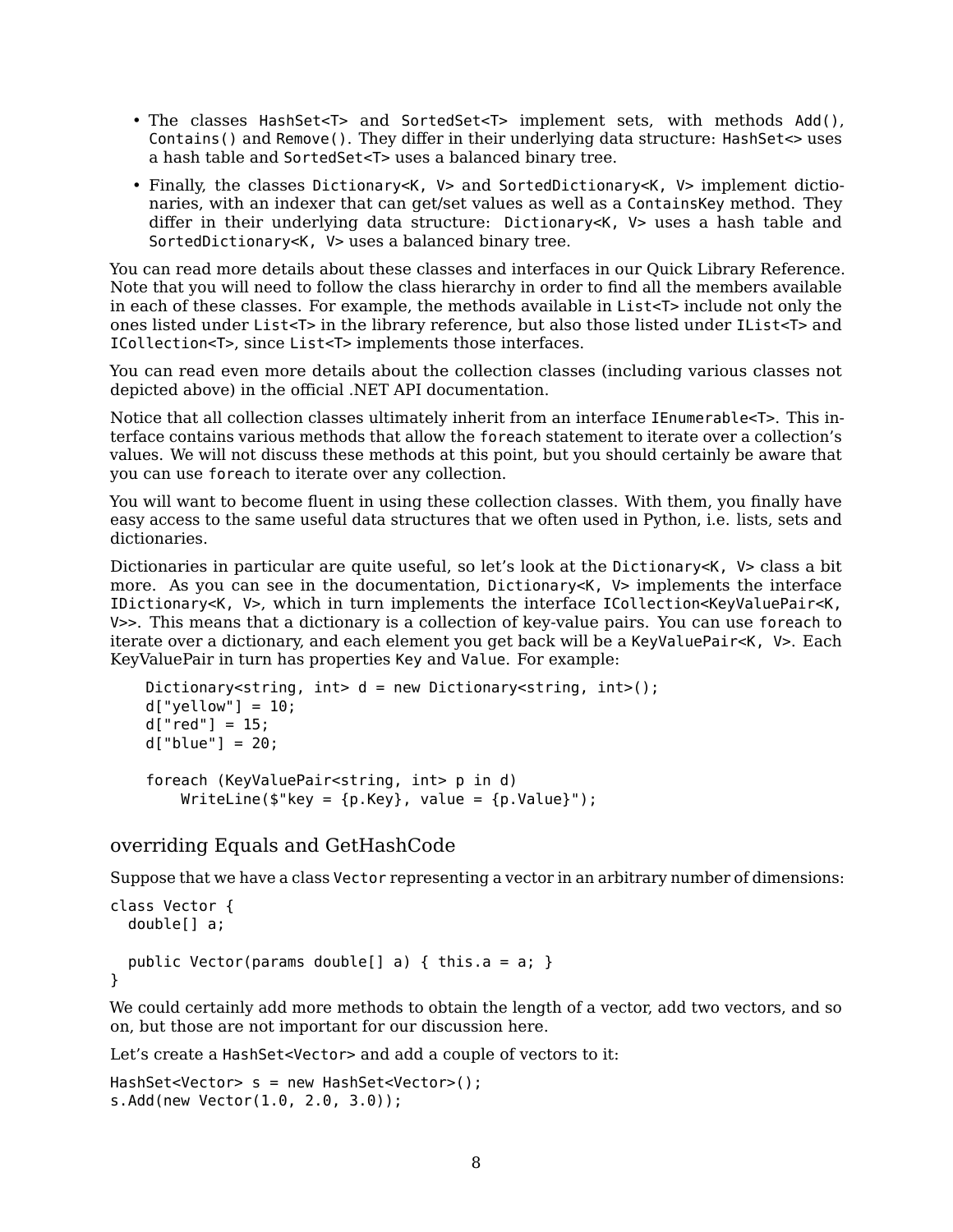s.Add(new Vector(3.0, 4.0, 5.0));

 $OK$  – so far so good. Now let's test whether the vector  $(1.0 2.0 3.0)$  is in the set:

```
WriteLine(s.Contains(new Vector(1.0, 2.0, 3.0)));
==> False
```
Contains has reported that the set does not contain that vector! The problem is that the HashSet does not consider the first vector we added to be equal to the vector we passed to Contains(), despite the fact that they contain the same numbers. So how can we tell HashSet that they should be equal?

As we briefly mentioned above, the top-level Object class contains a method Equals:

virtual bool Equals (object obj); // return true if this object equals (obj)

HashSet calls this method to determine whether two objects are equal. By default, Equals just tests for reference equality, i.e. it returns true only if two objects are actually one and the same object. But we can override Equals in our class to specify a different notion of equality:

```
public override bool Equals(object o) {
    if (!(o is Vector))
      return false;
   Vector w = (Vector) o;
    if (a.length != w.a.length)return false;
    for (int i = 0; i < a. Length; +i)
      if (a[i] := w.a[i])return false;
    return true;
  }
```
Our comparison method first returns false if o is not actually a Vector. (This is a sneak preview of the is operator, which will we will study next week). Assuming that it is, we use a type cast to convert to a Vector, and then compare the vectors element by element.

Now the HashSet class should consider any two vectors with the same components to be identical. However overriding Equals is not sufficient. In fact, it we build the code above then the compiler warns us that we have another task to complete:

 $prog.cs(4,7):$  warning CS0659: 'Vector' overrides Object.Equals(object o) but does not override

As the compiler has suggested, we should also override the GetHashCode() method, which also belongs to the top-level Object class, and has this signature:

```
virtual int GetHashCode ();
```
Why must we override GetHashCode() whenever we override Equals()? The default implementation of GetHashCode() computes hash codes that might be different for any two different objects. But if two objects are considered equal by Equals(), such as two different Vector objects that have identical components, then they must have the same hash code so that a hash table implementation (such as HashSet) will look for them in the same hash bucket. This should make sense to you based on our study of hash tables in Intro to Algorithms. (And in fact you may remember that we encountered this same phenomenon in Python, where we needed to implement a magic method hash() if we implemented a custom equality operator for a class.)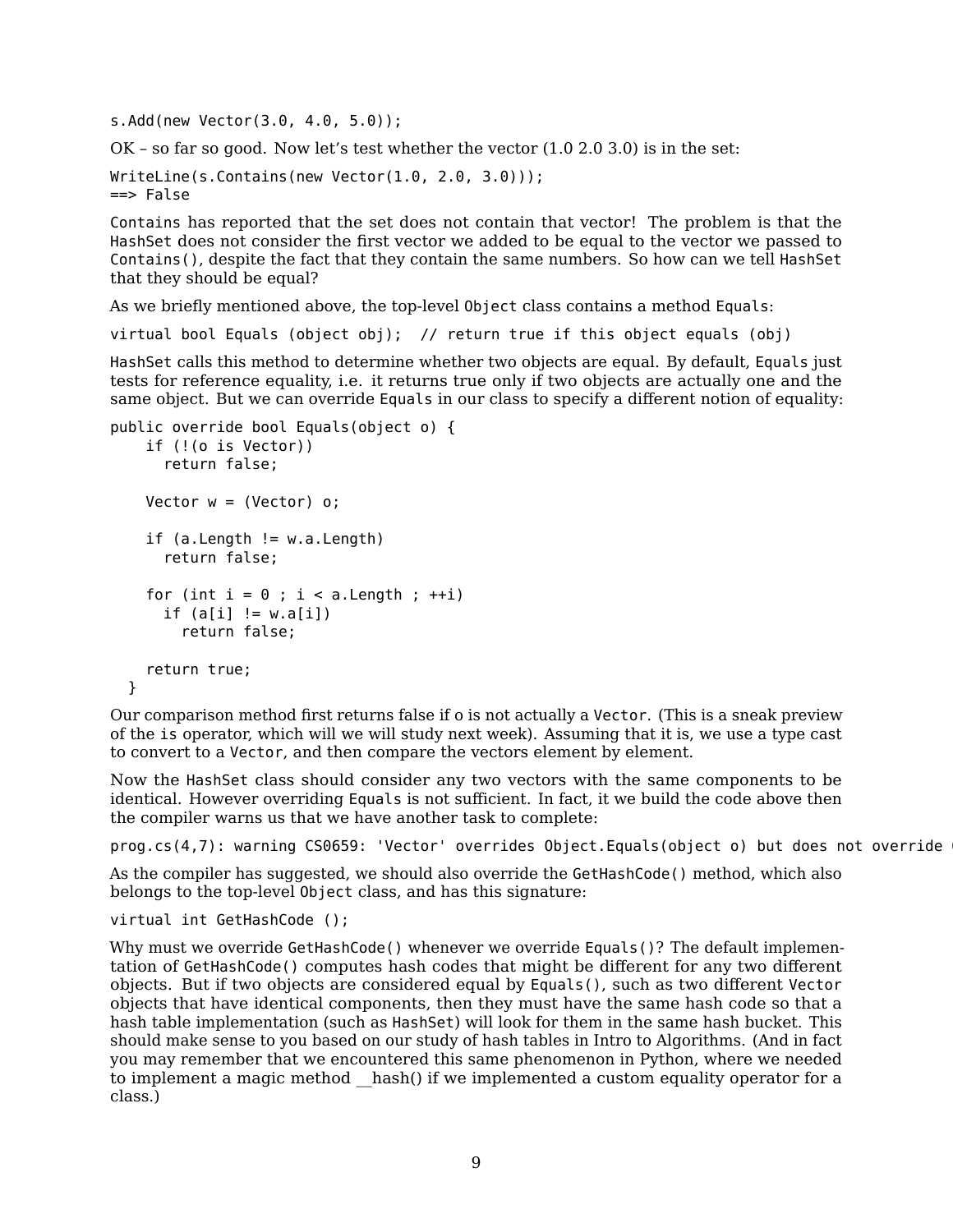So let's expand our Equals class with a GetHashCode() method. For an aggregate object such as a Vector, the easiest approach is to combine the hash codes of the underlying values in some way. For example:

```
public override int GetHashCode() {
  long hash = \theta;
  foreach (double d in a)
    hash = hash * 1000003 + d.GetHashCode();
  return (int) hash;
}
```
(You might recognize the prime constant 1,000,003 above from our [discussion of hash functions](https://ksvi.mff.cuni.cz/~dingle/2019/algs/lecture_9.html) in Introduction to Algorithms last semester.)

Now there are no compiler warnings, and looking up a Vector in a HashSet has the expected result:

```
HashSet<Vector> s = new HashSet<Vector>();
s.Add(new Vector(1.0, 2.0, 3.0));
s.Add(new Vector(3.0, 4.0, 5.0));
WriteLine(s.Contains(new Vector(1.0, 2.0, 3.0)));
==> True
```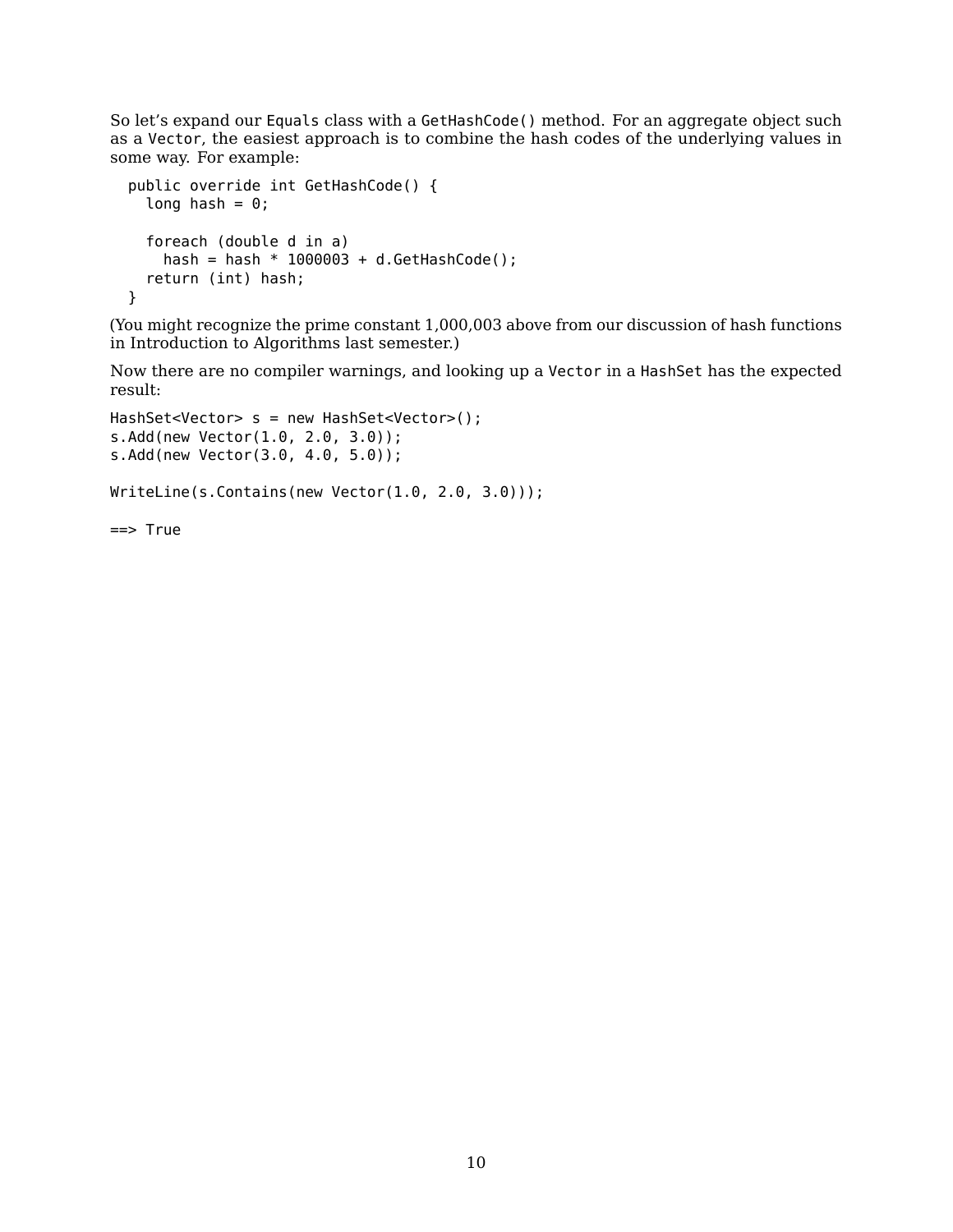# Week 6: Notes

There was no lecture or tutorial this week.

Our topics this week are the is/as operators, exception handling, and nested classes. You can read about them in [Essential C# 7.0:](https://www.pearson.com/us/higher-education/program/Michaelis-Essential-C-7-0-6th-Edition/PGM1654205.html)

- Chapter 6 "Classes": Nested Classes
- Chapter 7 "Inheritance": Verifying the Underlying Type with the is Operator, Pattern Matching with the is Operator, Conversion Using the as Operator
- Chapter 11 "Exception Handling"

They are also covered in [Programming C# 8.0:](https://www.oreilly.com/library/view/programming-c-80/9781492056805/)

- Chapter 3 "Types": Nested Types
- Chapter 6 "Inheritance": Inheritance and Conversions
- Chapter 8 "Exceptions"

Here are a few notes briefly summarizing these topics.

#### is

The is operator returns true if a value is not null and belongs to a given type. It works with both reference types and nullable types:

```
class LinkedStack : Stack { … }
…
Stack s = qetStack();
if (s is LinkedStack)
  WriteLine("it is a LinkedStack");
int? i = abc();
if (i is int) // true if i != null
  WriteLine(i.Value);
```
The is operator can optionally bind a variable. The examples above can be rewritten as follows:

```
Stack s = getStack();
if (s is LinkedStack ls)
    WriteLine("it is a LinkedStack");
if (abc() is int i)
   WriteLine(i);
```
This variable binding works not only in if statements, but also in while loops. This is often convenient when we want to loop as long as a function returns a non-null value. For example, instead of

```
while (true) {
        s = ReadLine();
        if (s == null)break;
        WriteLine(s);
    }
we can use is:
```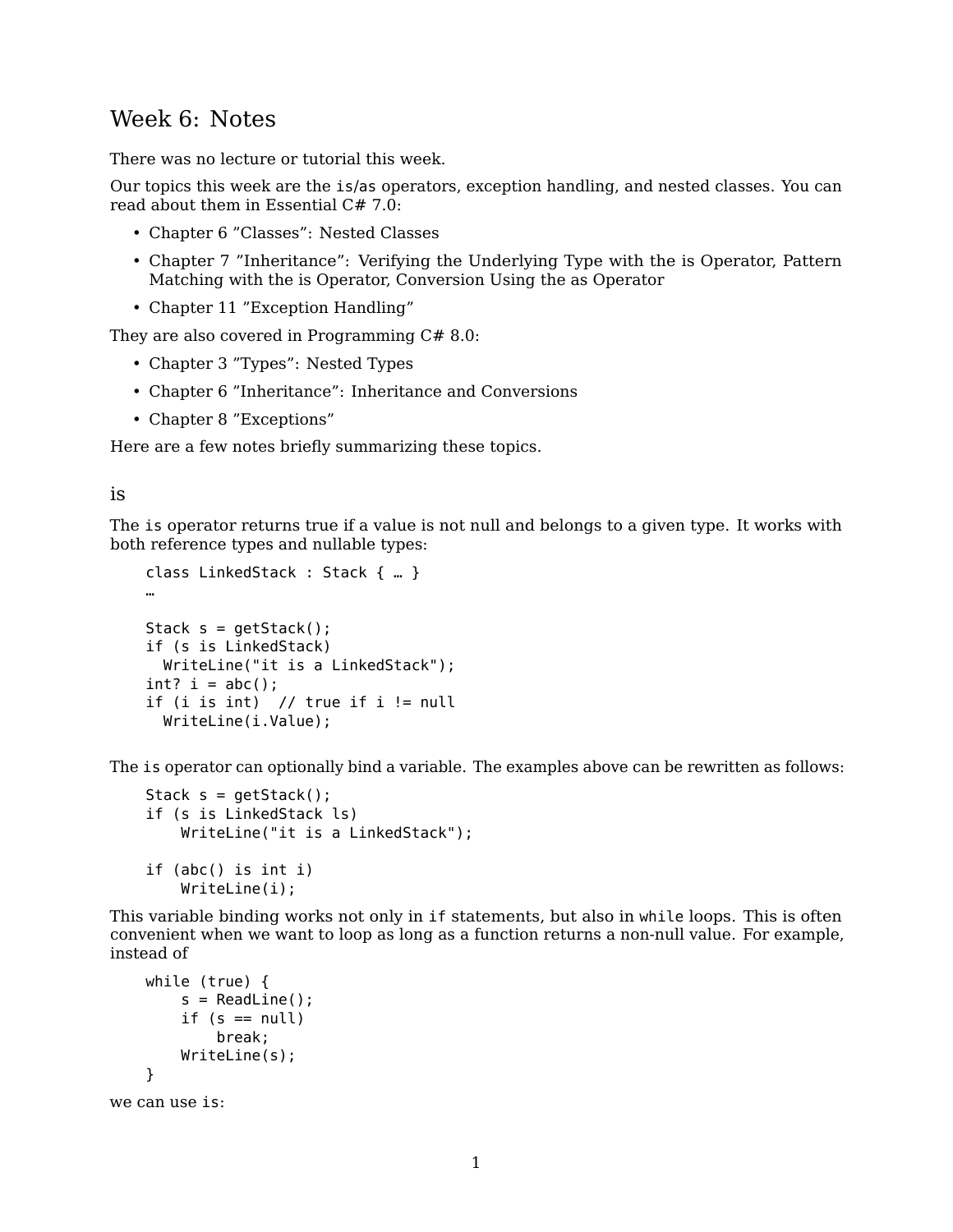```
while (ReadLine() is string s)
    WriteLine(s);
```
In this loop, when ReadLine() returns a non-null value, the string variable s receives that value and the loop continues. When ReadLine() returns null, the loop terminates.

#### as

The as operator checks whether a value belongs to a type. If so, it returns the value; otherwise it returns null:

```
Stack s = getStack();
LinkedStack ls = s as LinkedStack; // if s was not a LinkedStack, ls will be null
```
### throw

The throw statement throws an exception, which can be any object belonging to the System.Exception class or any of its subclasses. The exception will pass up the call stack, aborting the execution of any methods in progress until it is caught with a try...catch block at some point. If the exception is not caught, the program will terminate.

### try/catch/finally

The try statement attempts to execute a block of code. It may have a set of catch clauses and/or a finally clause.

A catch clause catches all exceptions of a certain type. For example:

```
static void Main() {
  StreamReader reader;
  try {
    reader = new StreamReader("numbers");
  } catch (FileNotFoundException e) {
   WriteLine("can't find input file: " + e.FileName);
    return;
  }
  …
```
The code above will catch an exception of class FileNotFoundException, or of any subclass of it. When an exception is caught, the catch block (called an exception handler) executes. The catch block may itself rethrow the given exception, or even a different exception. If the catch block does not throw an exception, execution resumes below the try statement.

A finally clause will always execute, even if an exception is thrown inside the body of the try statement. For example:

```
StreamReader reader = …;
StreamWriter writer = …;
try {
 while (reader.ReadLine() is string s)
   writer.WriteLine(transform(s));
} finally {
  reader.Close();
 writer.Close();
}
```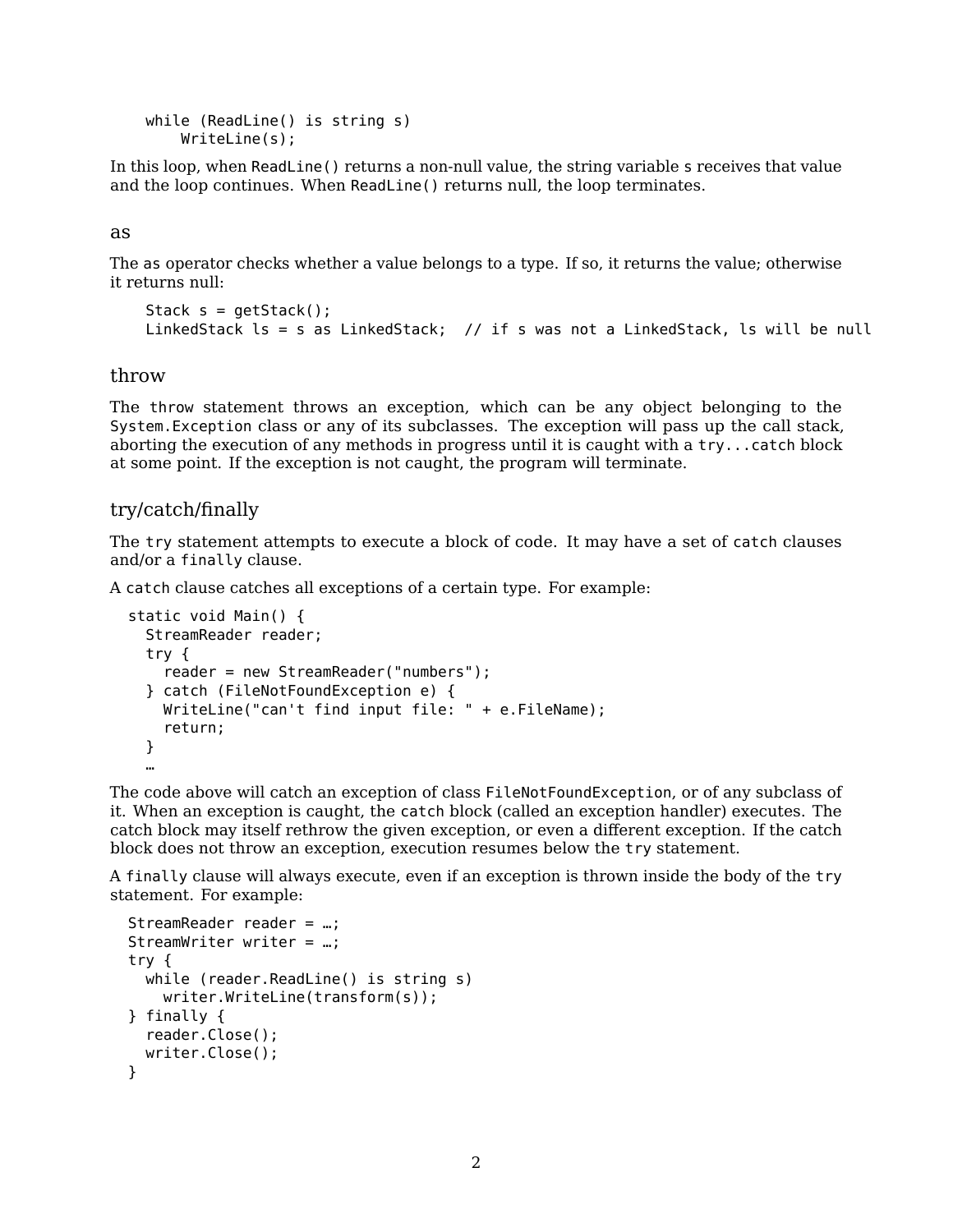In this close, reader and writer will be closed even if an exception occurs within the try body (for example, within the transform method). Note that a finally clause does not itself catch an exception, which will continue to pass up the call stack.

### nested classes

In C# a class may be nested inside another class. You may reasonably want to use a nested class when you write a helper class that is useful only inside another class. For example:

```
class LinkedList {
  class Node {
    public int i;
    public Node next;
    public Node(int i, Node next) { this.i = i; this.next = next; }
  }
 Node head;
  public void prepend(int i) {
   head = new Node(i, head);
  }
}
```
The Node class is nested inside LinkedList. It is visible inside that class, but since the Node class is not explicitly marked as public, it is not accessible from outside LinkedList.

A class that is nested inside a generic class may use all the type variables of the containing class. This can be quite convenient. For example, let's make the previous example generic:

```
class LinkedList<T> {
  class Node {
    public T val;
    public Node next;
    public Node(T val, Node next) { this.val = val; this.next = next; }
  }
 Node head;
  public void prepend(T val) {
   head = new Node(val, head);
  }
}
```
Notice that we do not need to declare Node as a generic class Node<T>. If Node were not nested, we would have to declare it as generic since it would be outside the scope of the type variable T. And then inside the LinkedList class we would have to write Node<T> whenever we referred to that class.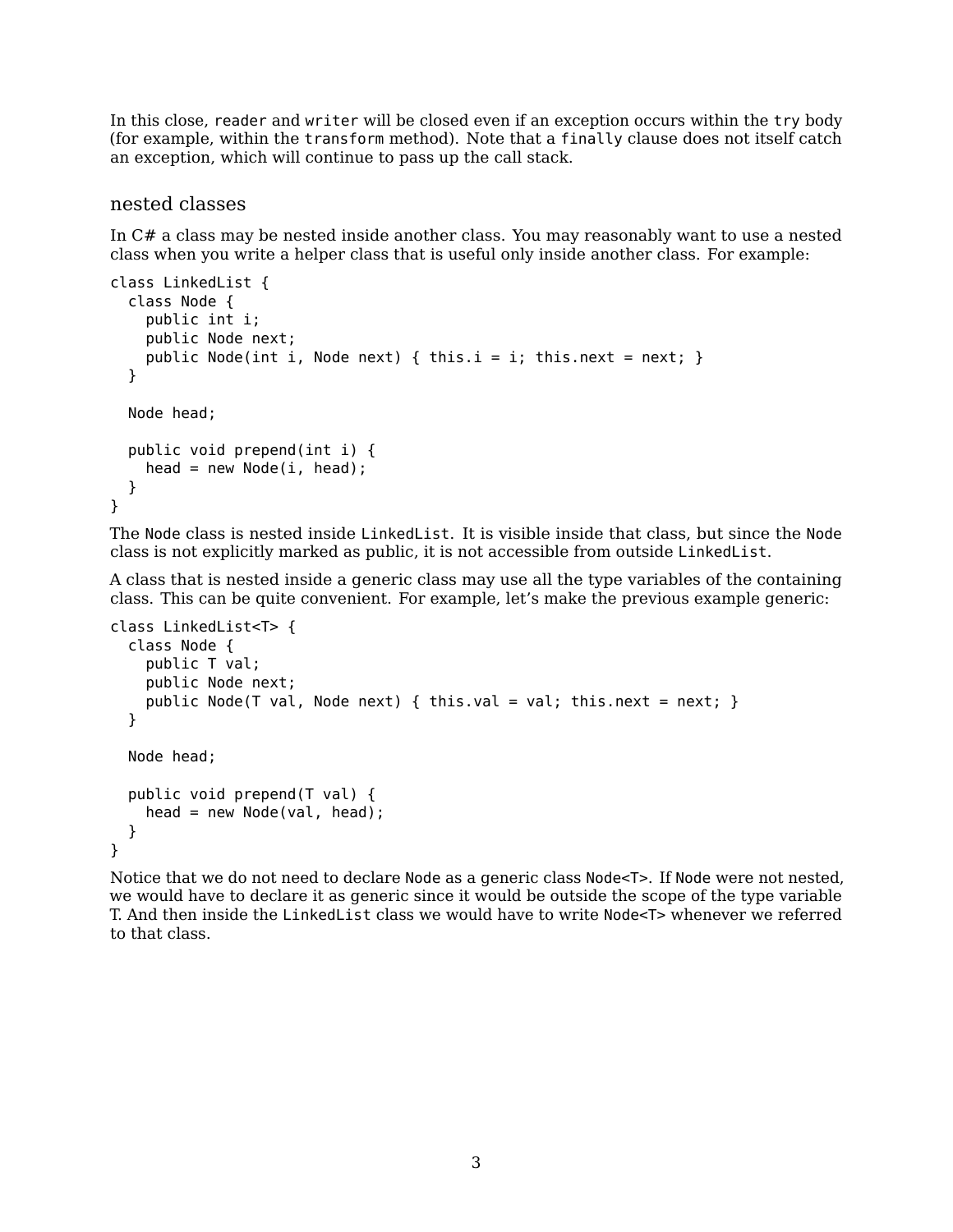# Week 7: Notes

There was no lecture or tutorial this week.

Our topics this week are local functions, delegates, lambda expressions, and extension methods. You can read about them in [Essential C# 7.0:](https://www.pearson.com/us/higher-education/program/Michaelis-Essential-C-7-0-6th-Edition/PGM1654205.html)

- Chapter 6 "Classes": Extension Methods
- Chapter 13 "Delegates and Lambda Expressions"

They are also covered in [Programming C# 8.0:](https://www.oreilly.com/library/view/programming-c-80/9781492056805/)

- Chapter 3 "Types": Members / Methods / Extension methods
- Chapter 9 "Delegates, Lambdas, and Events": Delegate Types, Anonymous Functions

Here are a few notes briefly summarizing these topics.

local functions

A local function is a function that is defined inside a method. (Sometimes local functions are called "nested methods", but strictly speaking they are functions, not methods, since they are not invoked on an object.) For example:

```
static void xyz(string[] args) {
 WriteLine("hello");
  double arg(int n) {
      return double.Parse(args[n]);
  }
  double d = arg(\theta);
  double e = arg(1);
 WriteLine(d + e);}
```
A local function may access parameters and local variables in its containing method. For example, the local function arg above accesses the args parameter.

## delegates

A delegate is a value that represents a function or method. It is similar to to a function object in Python, or a function pointer in languages such as C.

The delegate keyword declares a new delegate type. For example:

```
delegate bool IntCondition(int i);
```
With this declaration, an IntCondition is a type of delegate that takes an integer argument and returns a boolean. We can now declare a variable of type IntCondition, and use it to refer to a method of corresponding type:

```
static bool isOdd(int i) {
  return (i \, % \, 2 == 1);}
static void Main() {
  IntCondition c = isOdd;
  …
```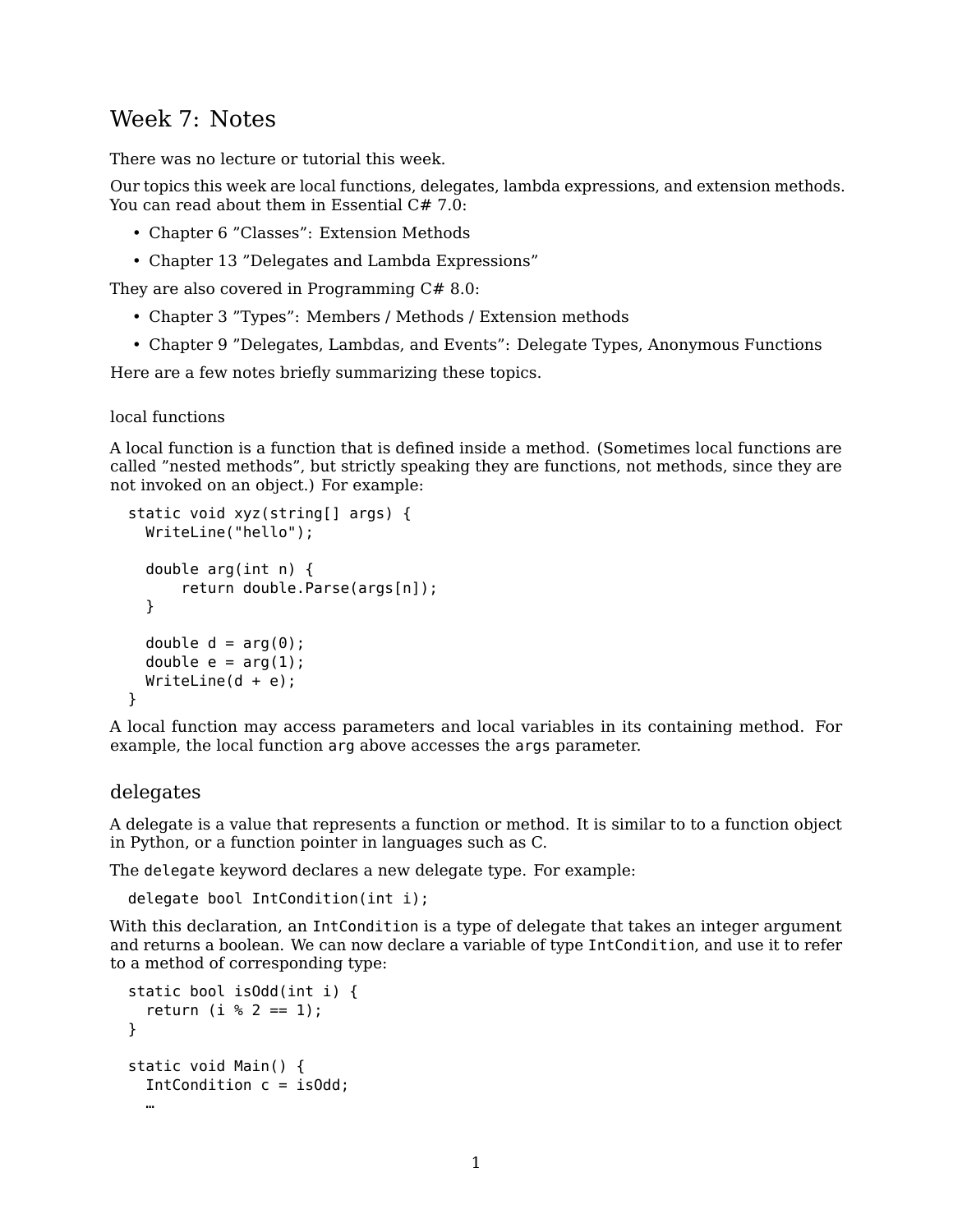We can invoke the delegate using function call syntax:

WriteLine(c(4)); // writes False

In the example above, the delegate c refers to a static method odd. A delegate may also refer to an instance method, in which case it actually references a particular object on which the method will be invoked. For example:

```
class Interval {
  public int low, high;
  public Interval(int low, int high) { this.low = low; this.high = high; }
  public bool contains(int i) {
    return (low \leq i & i \leq high);
  }
}
static void Main() {
  IntCondition c = new Interval(1, 5). contains;
  IntCondition d = new Interval(3, 7). contains;
 WriteLine(c(2)); // writes True
 WriteLine(d(2)); // writes False
}
```
Here is a method that counts how many elements in an array of integers satisfy an arbitrary condition:

```
static int count(int[] a, IntCondition cond) {
  int n = 0:
  foreach (int i in a)
    if (cond(i))
      ++n;return n;
}
```
We can invoke this method as follows:

```
static bool isEven(int i) {
  return (i % 2 == 0);
}
int[] a = \{ 3, 4, 5, 6, 7 \};
WriteLine(count(a, isEven)); // writes 2
```
Delegates may be generic:

delegate bool Condition<T>(T t); // maps type T to bool

Here is the count method from above, rewritten to work on an array of any type T. Notice that the method itself must also be generic (indicated by the "<T>" after the method name).

```
static int count<T>(T[] a, Condition<T> cond) {
  int n = 0;
  foreach (T val in a)
    if (cond(val))
      ++n;
  return n;
}
```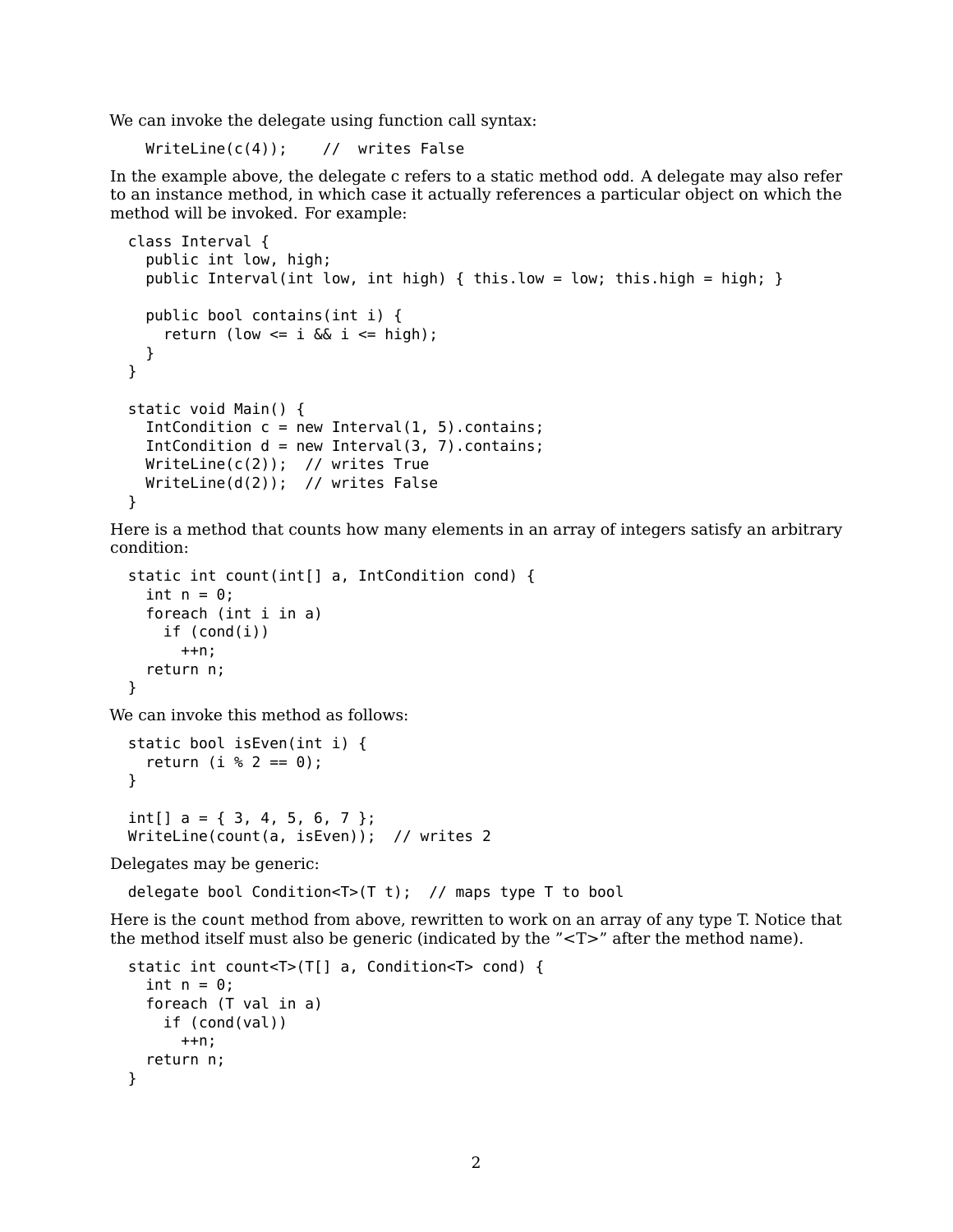## lambda expressions

A lambda expression is an anonymous function that can appear inside another expression.

For example, here is a delegate type for a function from integers to integers:

```
delegate int IntFun(int i);
```
And here is a method that applies a given function to every element of an array of integers:

```
static int[] map(int[] a, IntFun f) {
 int[] b = new int[a.length];for (int i = 0; i < a. Length; +i)
   b[i] = f(a[i]);return b;
}
```
We can define a named method and pass it to map:

```
static int plus2(int i) {
  return i + 2;
}
static int[] add2(int[] a) {
  return map(a, plus2);
}
```
Alternatively, we can invoke map using a lambda expression:

```
static int[] add2(int[] a) {
  return map(a, i \Rightarrow i + 2);
}
```
Here,  $i \neq i + 2$  is a lambda expression. It is an anonymous function that takes an integer parameter i and returns the value  $i + 2$ .

Like a local function, a lambda expression may refer to parameters or local variables in its containing method. For example, suppose that we want to write a method that adds a given value k to each element in an array. We could write a local function and pass it to map:

```
static int[] add_k(int[] a, int k) {
  int f(int i) {
    return i + k;
  }
  return map(a, f);
}
```
Or we can use a lambda expression that adds k directly:

```
static int[] add_k(int[] a, int k) {
  return map(a, i \Rightarrow i + k);
}
```
The lambda expressions in the examples above are expression lambdas, writen using a compact syntax similar to the expression syntax for methods. Alternatively, a lambda expression can be written as a statement lambda, which can include one or more statements and can use the return statement to return a value. For example, we can rewrite the last example above like this:

```
static int[] add k(int[] a, int k) {
  return map(a, i \Rightarrow { return i + k; } );
}
```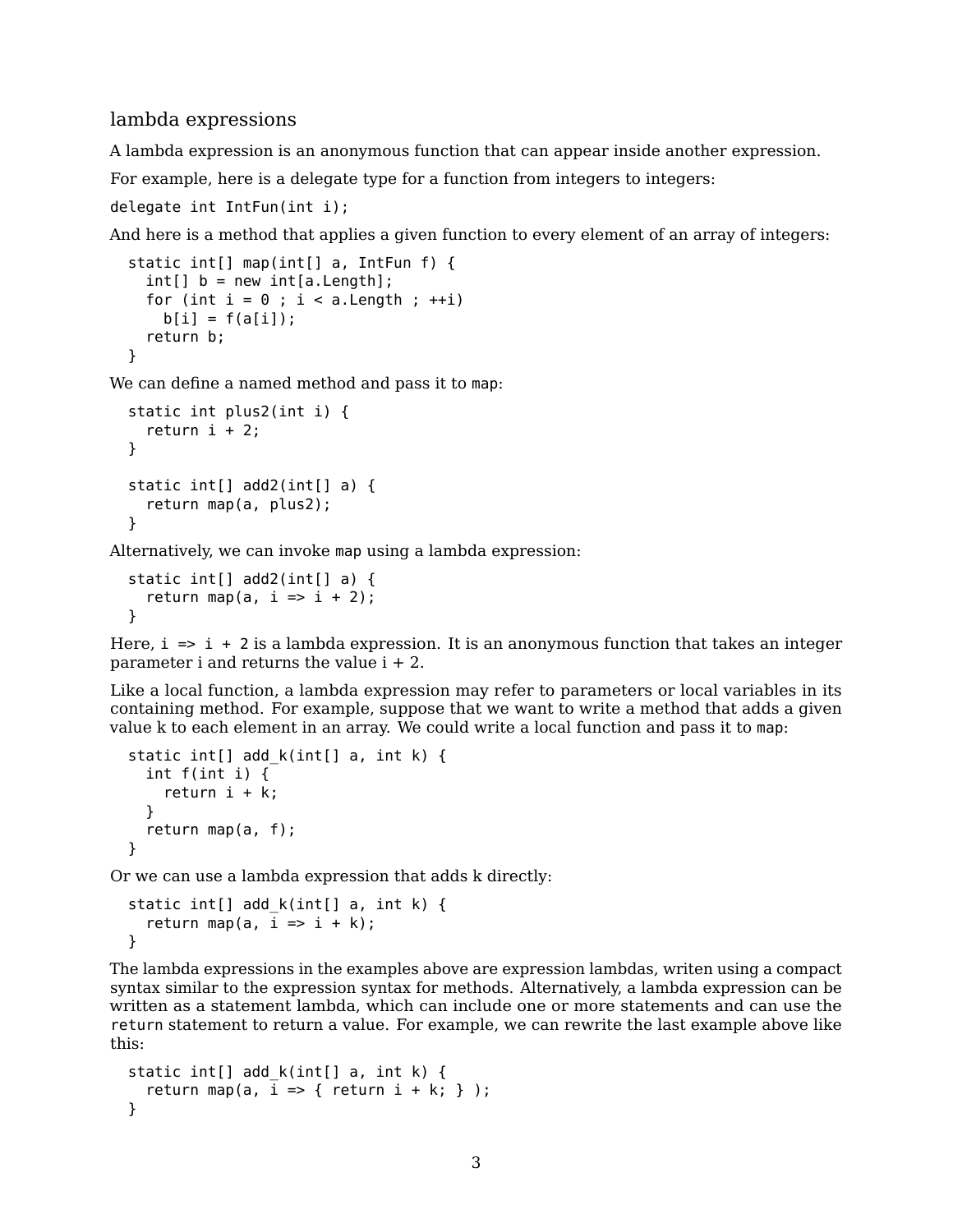functions as return values

In the examples above we've seen that a method can take a delegate (i.e. a function) as an argument. A method can also return a delegate constructed using a lambda expression.

Here is a simple example:

```
delegate bool IntCondition(int i);
static IntCondition divisibleBy(int k) {
  return i => (i \, % \, k == 0);
}
```
Now we can invoke this method and use the delegate that it returns:

```
IntCondition div3 = divisibleBv(3):
WriteLine(div3(6)); // writes 'True'
WriteLine(div3(7)); // writes 'False'
```
In this example, note that the delegate returned by divisibleBy can refer to the parameter k even after the method divisibleBy has returned! To put it differently, the lambda expression  $i \Rightarrow (i \, * \, k == 0)$  has captured the parameter k. Local variables may also be captured by a lambda expression.

Using lambda expressions we can write functions that transform other functions. This is a powerful technique that you will explore further in more advanced courses (e.g. Non-Procedural Programming). Here are a couple of examples. First, here is a function that composes two functions f and g, returning the function  $(f \circ g)$ , which is defined as  $(f \circ g)(x) = f(g(x))$ :

```
static IntFun compose(IntFun f, IntFun g) {
  return i \Rightarrow f(g(i));
}
```
We can call compose as follows:

```
IntFun f = compose(i => i * 2, i => i + 1); // now f(x) = 2 * (x + 1)WriteLine(f(4)); // writes 10
```
Second, here's a function that computes the nth power of a function f, defined as

```
static IntFun power(IntFun f, int n) {
  return i \Rightarrow ffor (int j = 0; j < n; ++j)
      i = f(i);return i;
  };
}
```
Addition to a power is multiplication:

```
IntFun f = power(i \implies i + 10, 4);
WriteLine(f(2)); // writes 42
```
extension methods

You can add extension methods to an existing class. An extension method can be used syntactically as if belonged to a class, even though it is written outside the class.

For example, suppose that we are using a  $C#$  library that provides this type:

```
class Vector {
  public double dx, dy;
  public Vector(double dx, double dy) { this.dx = dx; this.dy = dy; }
```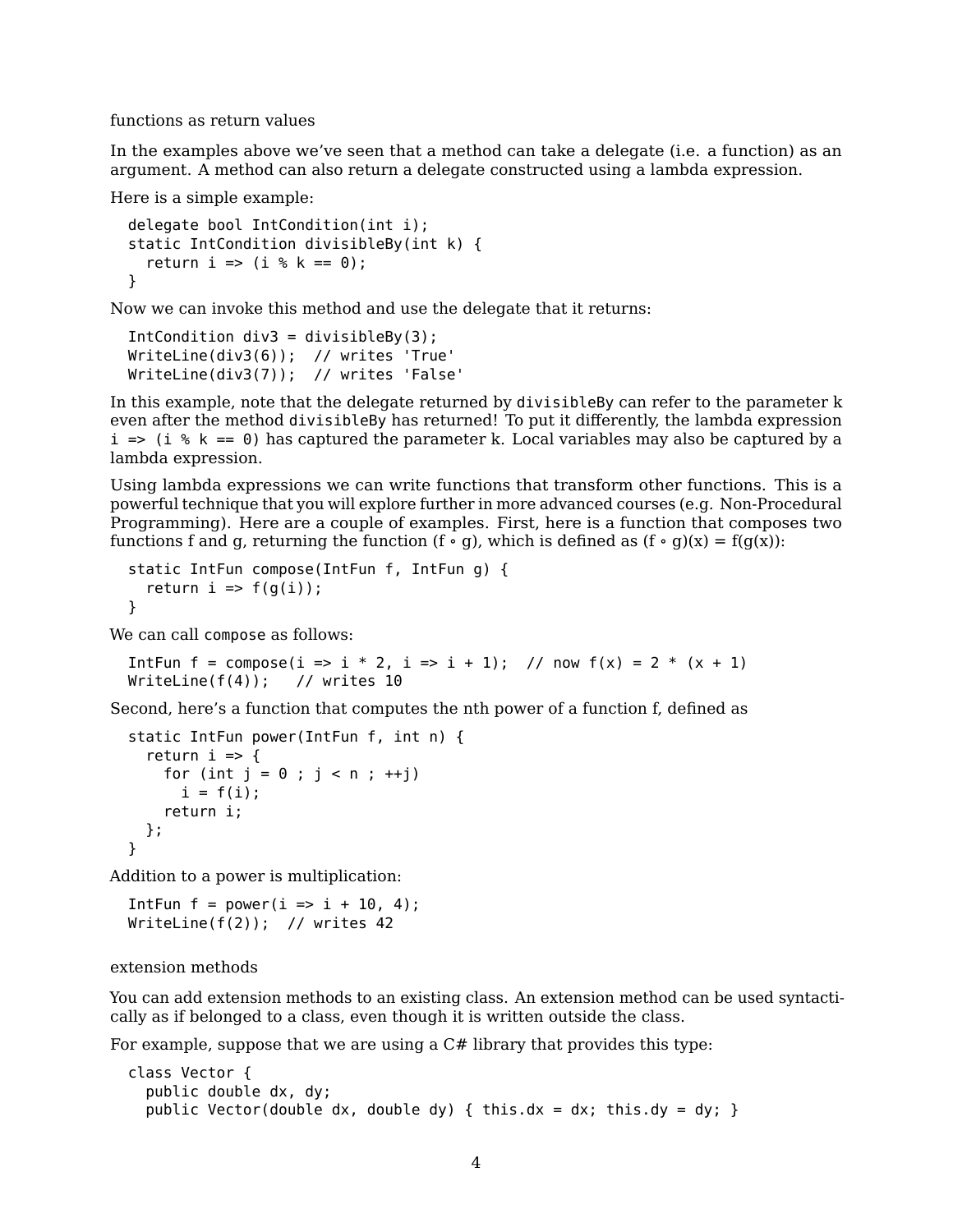}

We wish that the author of the class had provided a length method that calculates the length of a Vector. Since we cannot modify the class, we can write an extension method:

```
static class Util {
  public static double length(this Vector v) =>
      Sqrt(v.dx * v.dx + v.dy * v.dy);
}
```
The keyword this before the argument "Vector v" indicates that this is an extension method for the Vector class.

Now we can call the method as if it had been defined inside the Vector class itself!

```
Vector v = new Vector(3.0, 4.0);WriteLine(v.length()); // writes 5.0
```
Note that an extension method must be static. The containing class can have any name, but must itself also be declared as static.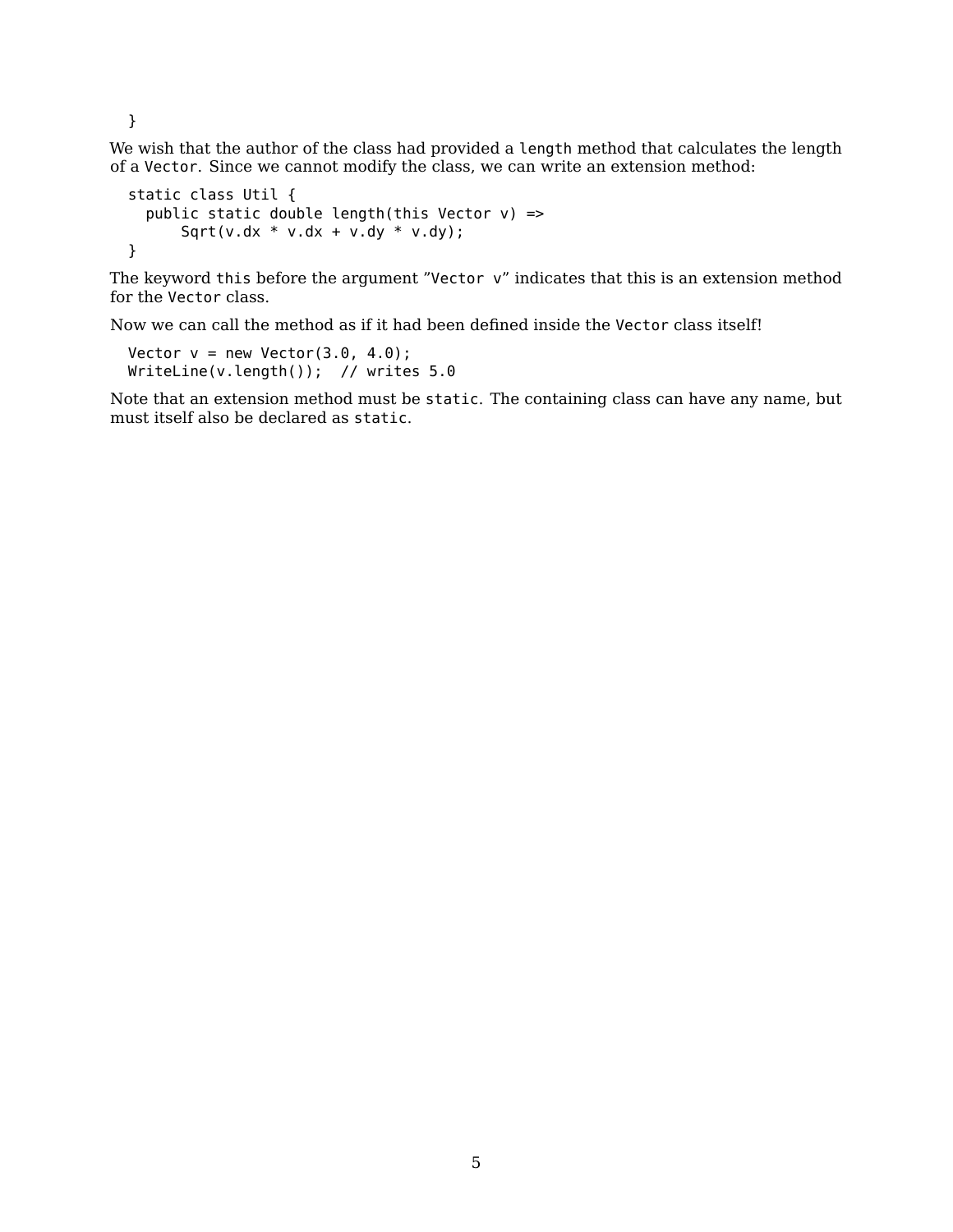# Week 8: Notes

There was no lecture or tutorial this week.

Our C# language topics this week are the using statement and events. In addition, this week we will begin to learn to write graphical interfaces in C# using the Windows Forms or GTK toolkits.

You can read about our C# topics in [Essential C# 7.0:](https://www.pearson.com/us/higher-education/program/Michaelis-Essential-C-7-0-6th-Edition/PGM1654205.html)

- Chapter 10 "Well-Formed Types": Resource Cleanup
- Chapter 14 "Events"

They are also covered in [Programming C# 8.0:](https://www.oreilly.com/library/view/programming-c-80/9781492056805/)

- Chapter 7 "Object Lifetime": IDisposable
- Chapter 9 "Delegates, Lambdas, and Events": Events

You will need to choose one graphical interface toolkit to learn: either Windows Forms or GTK. You certainly do not need to learn both. Your choice will probably depend on the operating system you are running:

- On Linux, GTK is the native toolkit (i.e. many default applications in popular distributions such as Ubuntu are written using GTK). However, Windows Forms under Mono also works well. If you are unsure, I recommend learning Windows Forms since its API is a bit easier to use.
- On macOS, Windows Forms will not run, so you must learn GTK.
- On Windows, either library can run, but it can sometimes be tricky to get GTK to work correctly. I recommend Windows Forms, which is native to Windows and works well there.

Here are some more notes on these topics.

using

Certain classes in the standard  $C#$  library implement the interface IDisposable, which has a single method:

```
void Dispose ();
```
This method frees any external resources associated with an object. You should call it when you are finished using an object.

Fort example, the StreamReader and StreamWriter classes implement IDisposable. The Dispose() method in these classes performs the same task as the Close() method: it closes a file or other stream. It is especially important to call Close() or Dispose() when writing to a file - if you do not, some output may not be written! So to be sure that the file is closed in any case, you can write

```
StreamWriter w = new StreamWriter("output");
try {
  … write to w …
} finally {
 w.Dispose();
}
```
This pattern is so common that  $C\#$  includes a statement called using that can be used for the same task. using takes a object that implements IDisposable and executes a block of code, disposing the object when the block exits: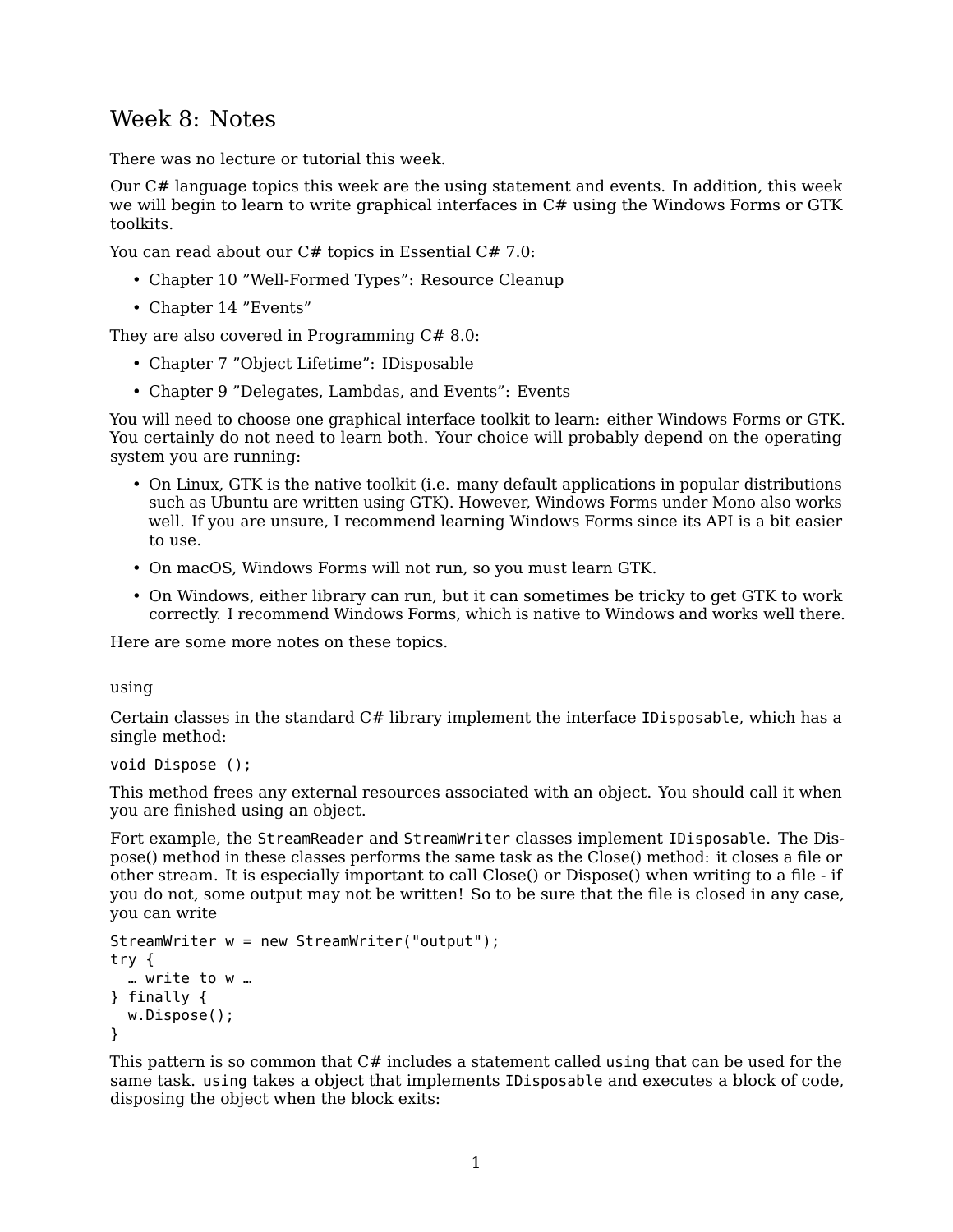```
StreamWriter w = new StreamWriter("output");
using (w) {
  … write to w …
}
Alternatively, you can bind a new variable inside a using statement:
```

```
using (StreamWriter w = new StreamWriter("output")) {
  … write to w …
```
### events

}

An event is a class member that lets callers register event handlers that will receive notifications. Each event handler is a delegate. When an event is raised (i.e. fires), a notification is sent to each registered event handler. Each notification includes arguments matching the event's delegate type.

Events are useful for implementing the observer pattern, in which one or more observers may want to hear about changes to an object. A common example of this pattern is a model-view architecture, in which the view observes the model and displays the model's data. In such an architecture we want the model to be unaware of the view. Using an event, a view can register to find out when the model has changed, without giving the model specific knowledge of the view class.

Here is an array class including an event that is raised whenever any array element changes:

```
delegate void Notify(int index, int old, int now);
```

```
class WatchableArray {
  int[] a;
  public WatchableArray(int n) {
    a = new int[n];}
  public event Notify changed;
  public int this[int i] {
    get \Rightarrow a[i];set {
      int prev = a[i];
      a[i] = value;changed(i, prev, a[i]); // fire the event to notify observers
    }
 }
}
```
Notice that the event declaration includes a delegate type, and that we can raise an event using method call syntax.

Use the += operator to register a handler with an event. For example, we can create an instance of the WatchableArray class and register an event handler:

```
void onChange(int index, int old, int now) {
 WriteLine($"a[{index}] changed from {old} to {now}");
}
```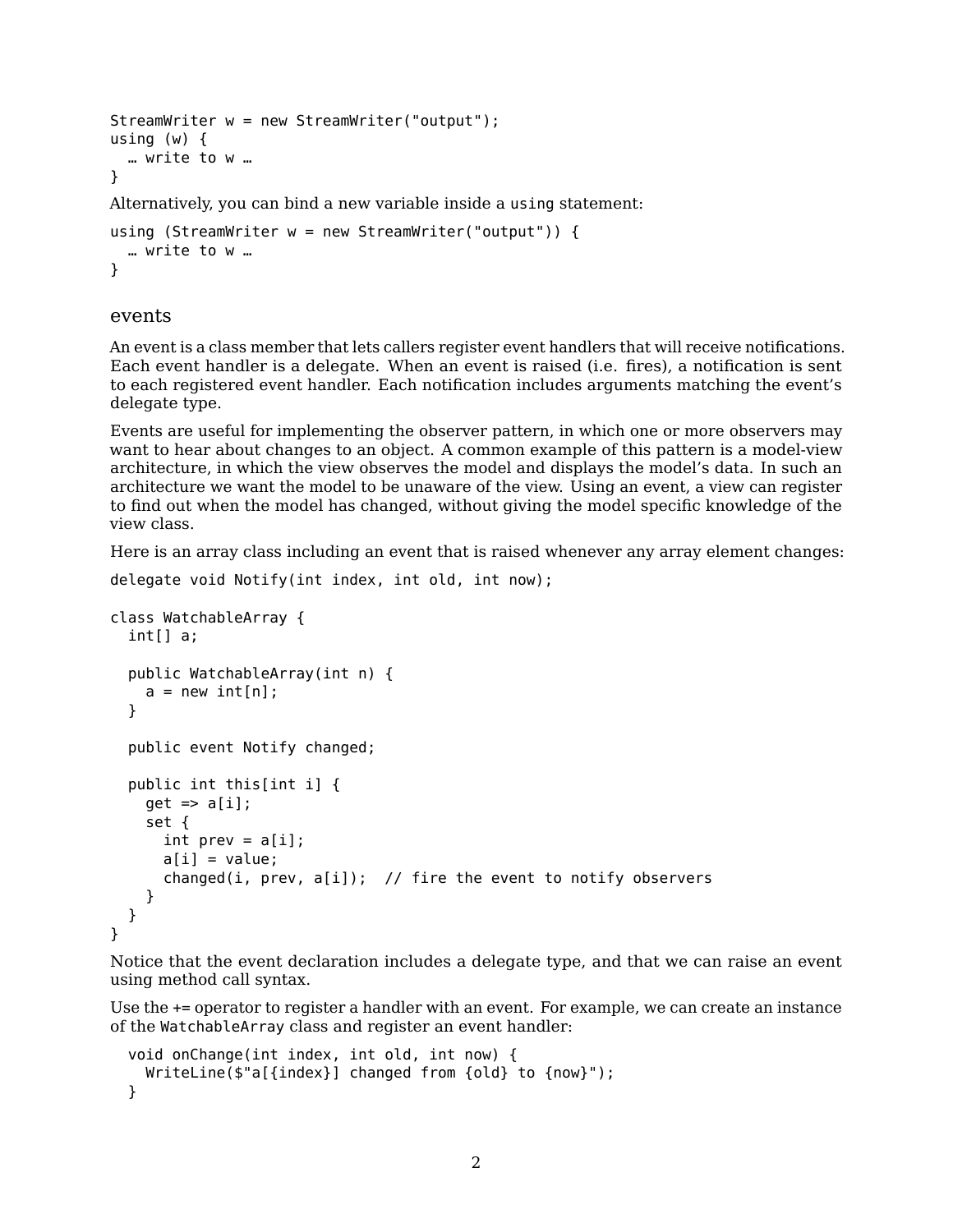```
public void Main() {
 WatchableArray a = new WatchableArray(5);a.changed += onChange;
  …
```
}

If some method later calls

 $a[3] = 4;$ 

then the above event handler will run, and will print a message such as

a[3] changed from 0 to 4

events with no handlers

Be warned: if you attempt to raise an event that has no registered handlers, you will get a NullPointerException. In my opinion this is a weakness in the C# event system: if would certainly be nicer if raising such an event did nothing. However, this is how it works. So in the example above, instead of

```
changed(i, prev, a[i]); // fire the event to notify observers
```
really we should write

```
if (changed != null)
    changed(i, prev, a[i]); // fire the event to notify observers
```
which will guard against this condition.

It's worth noting that C# has a null-conditional operator ?. that can make this slightly easier. This operator invokes a method if the value is non-null. If the value is null, the operator returns null. For example:

```
string s = abc();
```
string  $t = s$ ?.Trim();

We can use the null-conditional operator when firing an event, though we must add the special method name Invoke to make it work with events:

changed?.Invoke(i, prev, a[i]); // fire the event to notify observers

This syntax is more compact than the if statement above, thoughs arguably harder to read. You may use whichever syntax you prefer.

## graphical interfaces

Last semester we learned how to write graphical programs in Python using the pygame library. In those programs we had to draw all the graphical elements we wanted, since that's how pygame works. But real-world graphical programs contain many common user interface elements: push buttons, check boxes, scrollbars, dialog boxes and so on. In this course we will learn to write programs in  $C#$  that contain these kinds of elements, which are typically called widgets in the Unix programming world and controls in the Windows world.

There are many user interface toolkits that let you write graphical programs using a variety of widgets/controls. Some of these toolkits are specific to one particular operating system, and others are cross-platform. Also, some of them are specific to a particular programming language, and others have bindings to many different languages. As mentioned above, in this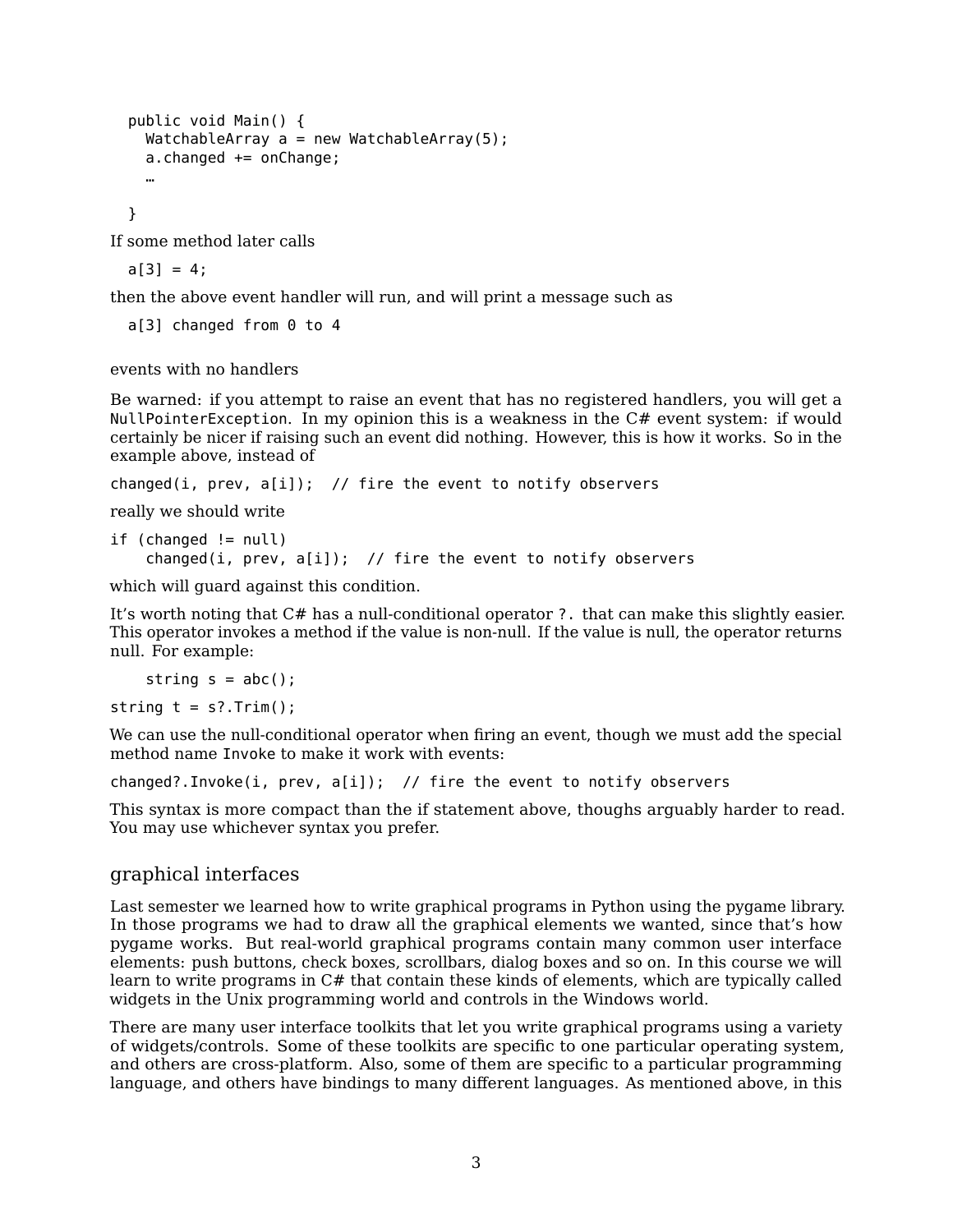course we will study Windows Forms or GTK, and your choice of toolkit will probably depend on which operating system you run.

## Windows Forms

Windows Forms is a popular toolkit for writing graphical programs in  $C\#$ . You can learn about it by reading the [documentation](https://docs.microsoft.com/en-us/dotnet/framework/winforms/) on Microsoft's web site. The same site also includes APi reference documentation for the [System.Drawing](https://docs.microsoft.com/en-us/dotnet/api/system.drawing?view=netframework-4.8) and [System.Windows.Forms](https://docs.microsoft.com/en-us/dotnet/api/system.windows.forms?view=netframework-4.8) namespaces that contain the various Windows Forms classes.

Windows Forms is enormous: it contains dozens of controls that you can use to build an application, and some of them are complex. We can certainly not study all of these in our course. I have writtena [quick reference](https://ksvi.mff.cuni.cz/~dingle/2019-20/prog_2/windows_forms_reference.html) page that lists the most important classes and methods that we will be using, and I recommend using this quick reference page rather than the full documentation whenever possible. (You can also find a link to it from our course's home page.)

Microsoft's Visual Studio IDE includes a tool called the Windows Forms Designer that let you build forms visually by dragging and dropping their elements. In this course we will not study this tool: we will construct graphical interfaces manually in code. (However if you want to learn about this Visual Studio capability on your own, you are welcome to use it for your work in this class.)

### Hello, Forms

Here is a "hello, world" program in Windows Forms:

```
using System.Windows.Forms;
```

```
class Hello {
  [STAThread]
  static void Main() {
    Form form = new Form():
    form.Text = "hello, world";
    Application.Run(form);
  }
}
```
The program displays a blank window with title "hello, world".

In Windows Forms, a form means a window, so the call to new Form() creates a new top-level window.

Make sure that you can build and run this program on your computer. Here are some tips:

- On Linux, you cannot build a Windows Forms application using .NET Core. You must use Mono.
- On Windows, if you are using .NET Core, create your project using the command "dotnet new winforms". ("dotnet new console" will not work.) After you do this, you may console" will not work.) After you do this, you may wish to edit the .csproj file and change the <OutputType> setting from "WinExe" to "Exe". That will allow Console.Write() to produce output, which is useful for debugging.

The attribute [STAThread] above Main() is related to synchronization and multithreading, which are subjects we might discuss later. If you are using Mono on Linux, the attribute is unnecessary. If you are running Windows, be sure to include the [STAThread] attribute before Main() since without it some operations may hang (e.g. running an open file dialog).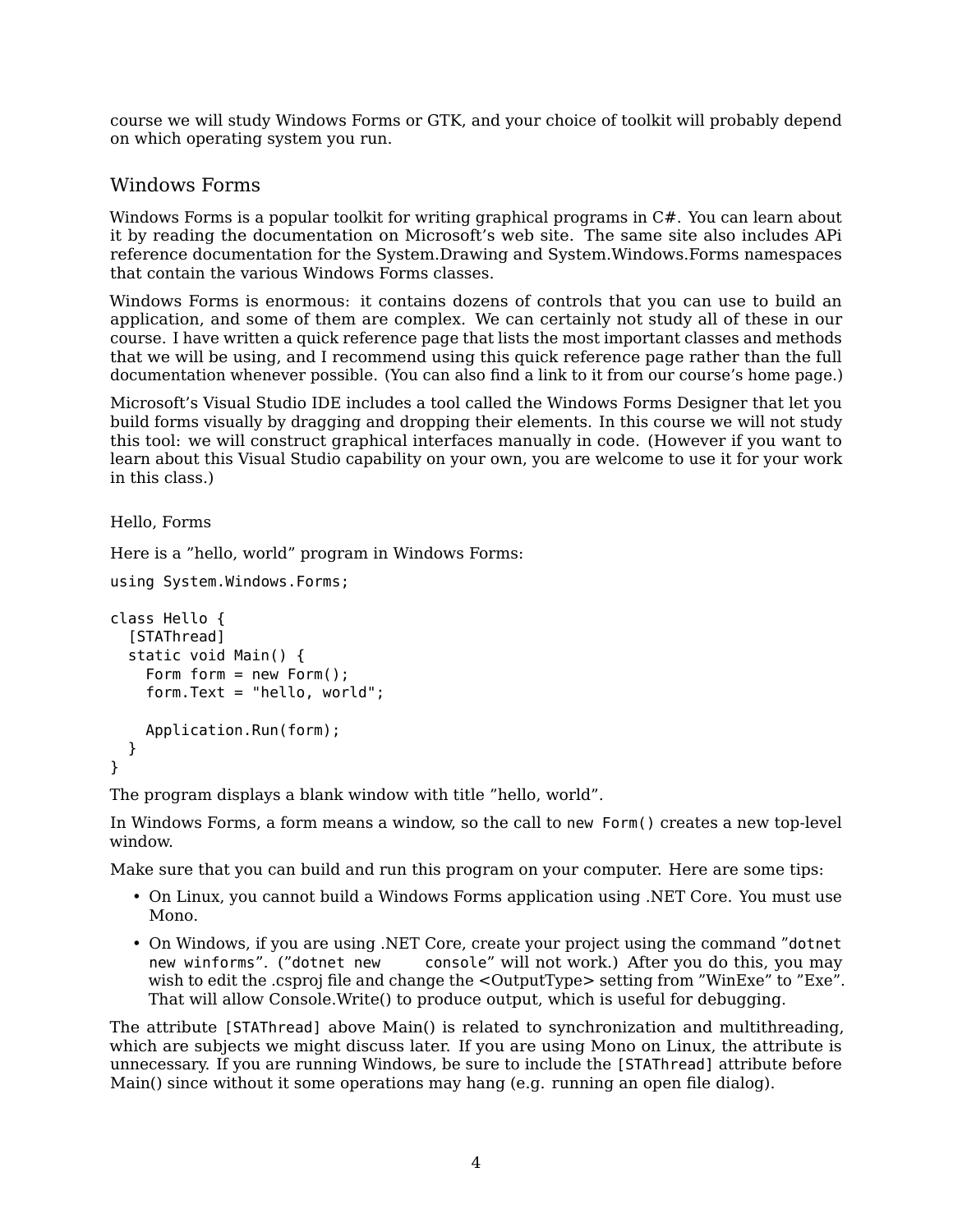drawing graphics

Like most application toolkits, Windows Forms is an event-driven system. Typically in your Main() method you will call the Application.Run() method, which runs the main event loop. Then, when actions occur such as the user clicking a mouse button, the system fires an event that your code can respond to.

There are two ways to enable your code to run in response to a Windows Forms event. One way is to add a handler to a C# event object. For example, Form is a subclass of Control, and Control has a event called MouseDown. So if you write an event handler method such as

void mouseHandler(object sender, MouseEventArgs e) { … }

then you can register it to run in response to the event, like this:

form.MouseDown += mouseHandler;

However it is often more convenient to write a subclass of a Form or other type of control. In addition to C# events, each Windows Forms class also contains virtual methods that will run automatically in response to each event type. You can override these methods to add code that will run in response to events, and that is a little easier than hooking up event handlers using  $+=$ .

Here is a Windows Forms program that draws a circle. Each time the user clicks the window, the circle toggles on and off:

```
using System;
using System.Drawing;
using System.Windows.Forms;
class MyForm : Form {
  bool draw = true;
  public MyForm() {
    Text = "circle";
    ClientSize = new Size(500, 500);StartPosition = FormStartPosition.CenterScreen;
  }
  protected override void OnMouseDown(MouseEventArgs args) {
    draw = 1 draw:
    Invalidate();
  }
  protected override void OnPaint(PaintEventArgs args) {
    if (draw) {
      Graphics g = args.Graphics;
      g.FillEllipse(Brushes.Olive, 100, 100, 300, 300);
    }
 }
}
class Hello {
  [STAThread]
  static void Main() {
    Form form = new MyForm();
    Application.Run(form);
```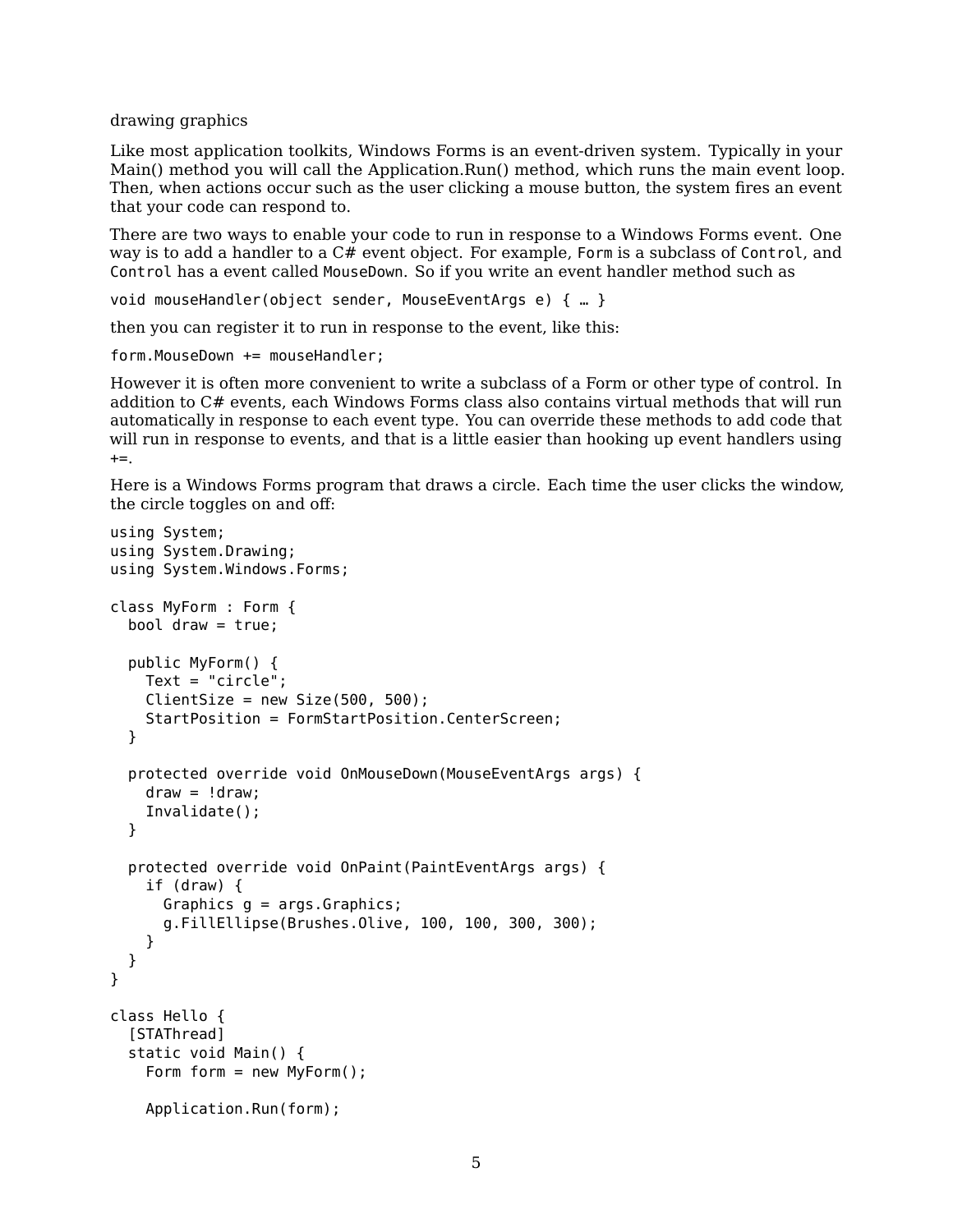} }

When the user clicks the mouse, the OnMouseDown() handler toggles the boolean field 'draw' and then calls the important method Invalidate(). This method tells the system that it is time to redraw the window's contents, and causes the system to call OnPaint() in the near future. This is how a Windows Forms program typically works. Do not attempt to paint anywhere outside the OnPaint() method – instead, whenever the underlying data (i.e. model) changes, call Invalidate() to cause OnPaint() to redraw the view.

In OnPaint(), the program retrieves a Graphics object from the args parameter. It then calls FillEllipse() to draw a circle. In the quick reference documentation you will find other methods you can use for drawing.

### menus

Like most graphical toolkits, Windows Forms supports menus. Each menu contains a set of commands that the user can select, and application-specific code runs in response to each command.

The ToolStripMenuItem class represents a menu item. Each ToolStripMenuItem holds a instance of the System.EventHandler delegate, which is defined as follows:

delegate void EventHandler (object sender, EventArgs e);

So when you write a method that will run in response to a menu item, it needs to take these two parameters of type object and EventArgs. (Usually you will just ignore the arguments that are passed.)

Here is a program with a menu that lets the user select a shape to be displayed:

```
using System;
using System.Drawing;
using System.Windows.Forms;
using static Shape;
enum Shape { Square, Circle, Triangle };
class MyForm : Form {
  Shape shape = Circle;
  public MyForm() {
    ClientSize = new Size(500, 500);
    StartPosition = FormStartPosition.CenterScreen;
    ToolStripMenuItem[] fileItems = {
        new ToolStripMenuItem("Square", null, onSquare),
        new ToolStripMenuItem("Circle", null, onCircle),
        new ToolStripMenuItem("Triangle", null, onTriangle),
        new ToolStripMenuItem("Quit", null, onQuit)
    };
   ToolStripMenuItem[] topItems = {
        new ToolStripMenuItem("File", null, fileItems)
    };
```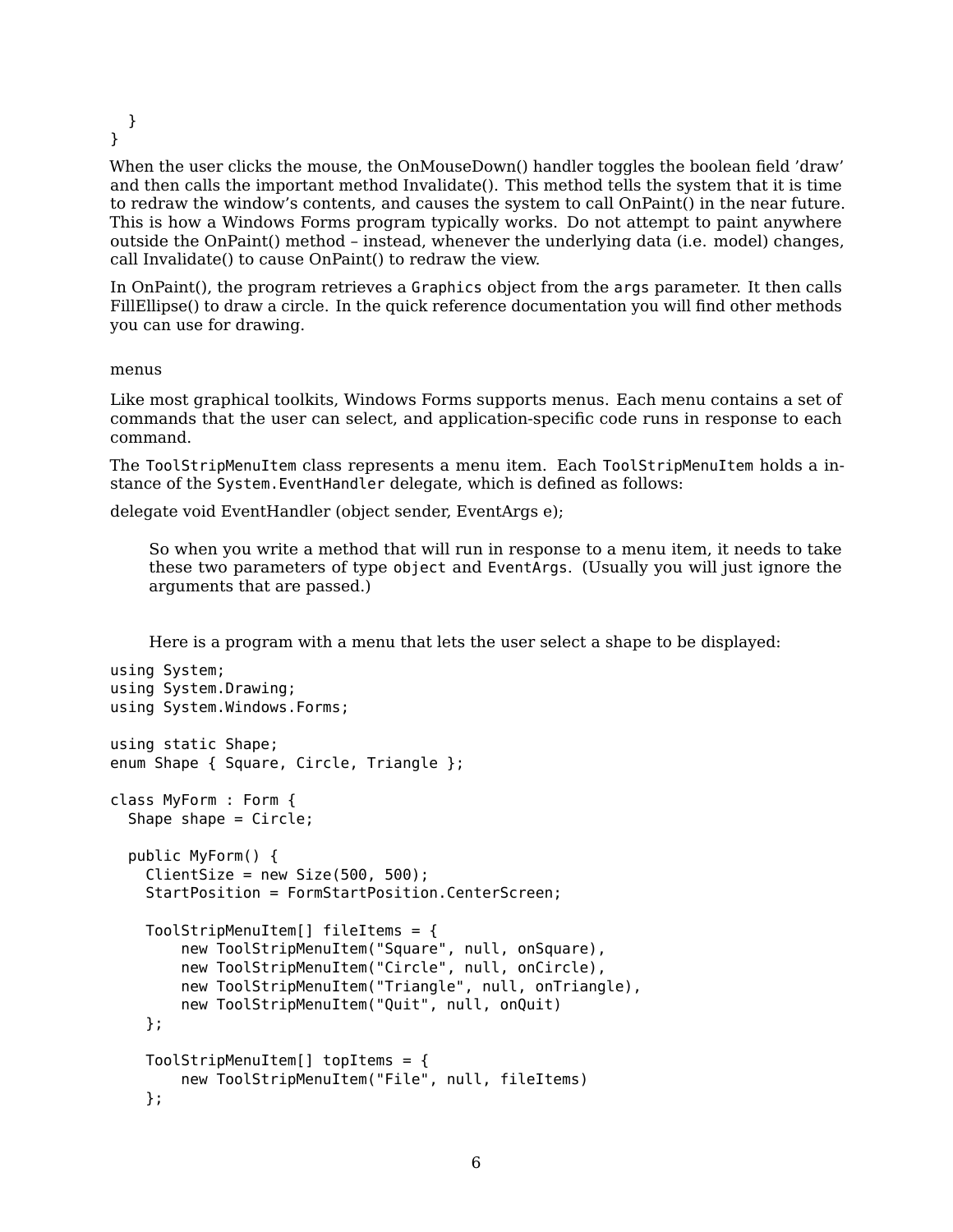```
MenuStrip strip = new MenuStrip();
    foreach (var item in topItems)
      strip.Items.Add(item);
    Controls.Add(strip);
  }
  void onSquare(object sender, EventArgs e) {
    shape = Square; Invalidate();
  }
  void onCircle(object sender, EventArgs e) {
    shape = Circle; Invalidate();
  }
  void onTriangle(object sender, EventArgs e) {
    shape = Triangle; Invalidate();
  }
  void onQuit(object sender, EventArgs e) {
    Application.Exit();
  }
  protected override void OnPaint(PaintEventArgs args) {
    Graphics q = \text{args.Graphics};
    switch (shape) {
        case Square:
            g.FillRectangle(Brushes.Blue, 100, 100, 300, 300); break;
        case Circle:
            g.FillEllipse(Brushes.Blue, 100, 100, 300, 300); break;
        case Triangle:
            g.FillPolygon(Brushes.Blue, new Point[] {
              new Point(250, 100), new Point(100, 400), new Point(400, 400)
            }); break;
    }
 }
}
class Hello {
  [STAThread]
  static void Main() {
    Form form = new MyForm();
    Application.Run(form);
  }
}
```
Exercise: The methods onSquare(), onCircle() and onTriangle() above are all very similar. Figure out how to eliminate this code duplication.

## GTK

First: Most graphical interface toolkits are fairly similar, at least at a high level. And so this introduction to GTK is quite similar to the Windows Forms introduction above – in fact I have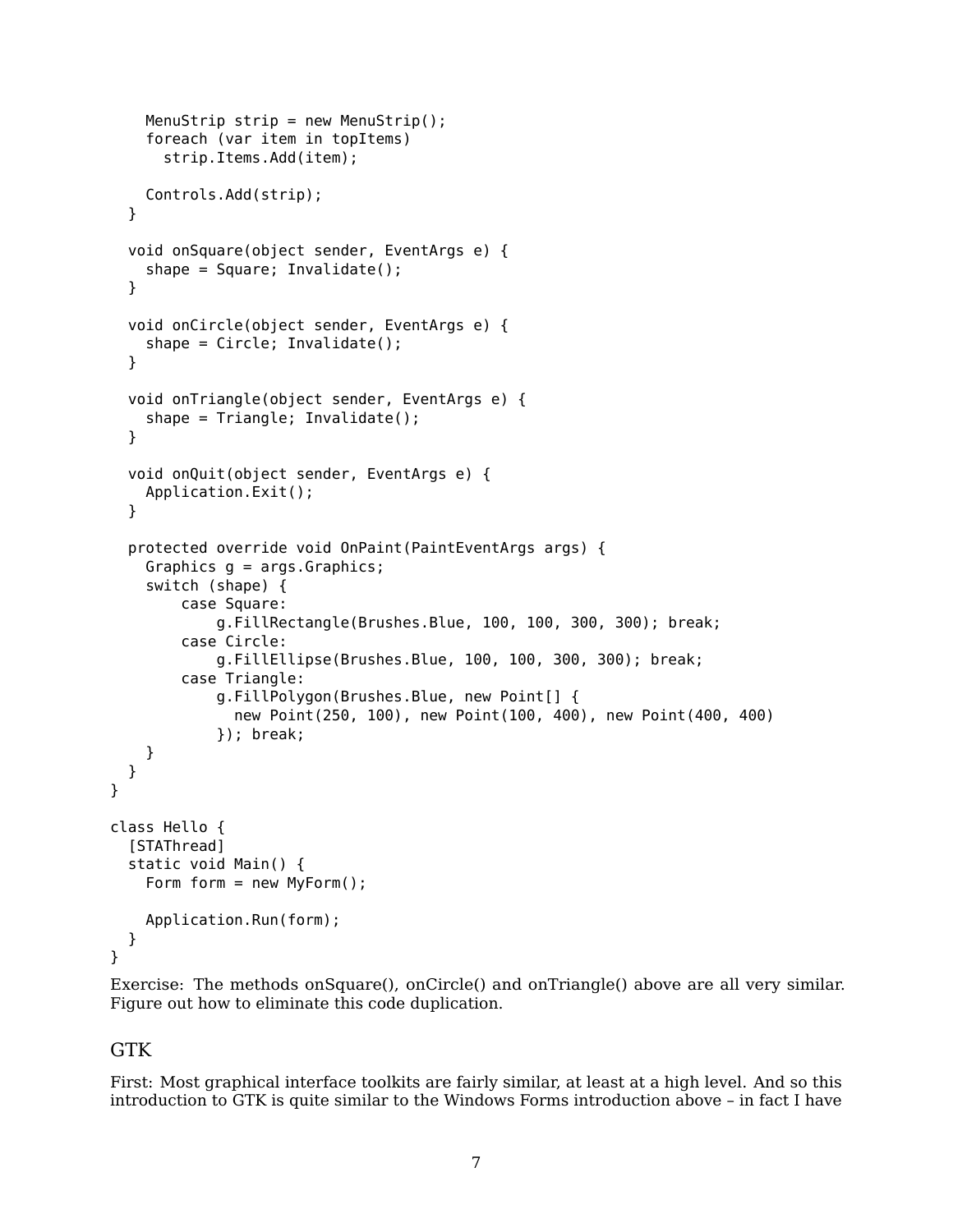copied much of the text, but with the code transformed to GTK!

GTK is a popular toolkit in the Linux world, where it forms the foundation of many desktop applications. For example, the popular Ubuntu distribution includes the GNOME desktop, all of whose applications are written using GTK. GTK was originally a Linux toolkit, but it has been ported to macOS and Windows and is sometimes used on those platforms as well.

GTK can be called from many languages, and the C# binding to GTK is called GTK#. The current version of GTK is GTK 3 but we will use Gtk# 2 since it is well supported by the MonoDevelop IDE and by Visual Studio for Mac. (Gtk# 3 does exist, but it is a bit tricky to get it working, especially on macOS.)

Hereis [a page](https://ksvi.mff.cuni.cz/~dingle/2019-20/prog_2/gtk_sharp_setup.html) that describes how to configure your system to build programs with GTK#. As you can see there, the easiest way is to create a Gtk# project using MonoDevelop or Visual Studio for Mac. If you want to use Visual Studio Code, I recommend that you first create your project using MonoDevelop or Visual Studio, and then you can edit it using Visual Studio Code. In this situation you will want to build your project from the command line using msbuild, not dotnet build.

You can learn about Gtk# by reading the [documentation](https://www.mono-project.com/docs/gui/gtksharp/) on the Mono project site. There are some [tutorials](https://www.mono-project.com/docs/gui/gtksharp/tutorials/) there, though their scope is pretty limited. The Mono site also includes extensive API [reference documentation](http://docs.go-mono.com/monodoc.ashx?link=root:/classlib-gnome) for GTK and many other related libraries.

GTK is enormous: it contains dozens of controls that you can use to build an application, and some of them are complex. We can certainly not study all of these in our course. I have written a [quick reference](https://ksvi.mff.cuni.cz/~dingle/2019-20/prog_2/gtk_sharp_reference.html) page that lists the most important classes and methods that we will be using, and I recommend using this quick reference page rather than the full documentation whenever possible. (You can also find a link to it from our course's home page.)

MonoDevelop includes a visual tool called Stetic that let you build Gtk# interfaces visually by dragging and dropping their elements. In this course we will not study this tool: we will construct graphical interfaces manually in code. (However if you want to learn about this MonoDevelop feature on your own, you are welcome to use it for your work in this class.)

Hello, GTK

```
Here is a "hello, world" program in GTK:
using Gdk;
using Gtk;
using Window = Gtk.Window;
class MyWindow : Window {
    public MyWindow() : base("hello, world") {
    }
    protected override bool OnDeleteEvent(Event ev) {
        Application.Quit();
        return true;
     }
}
class Hello {
    static void Main() {
        Application.Init();
        MyWindow w = new MyWindow();
        w.ShowAll();
        Application.Run();
```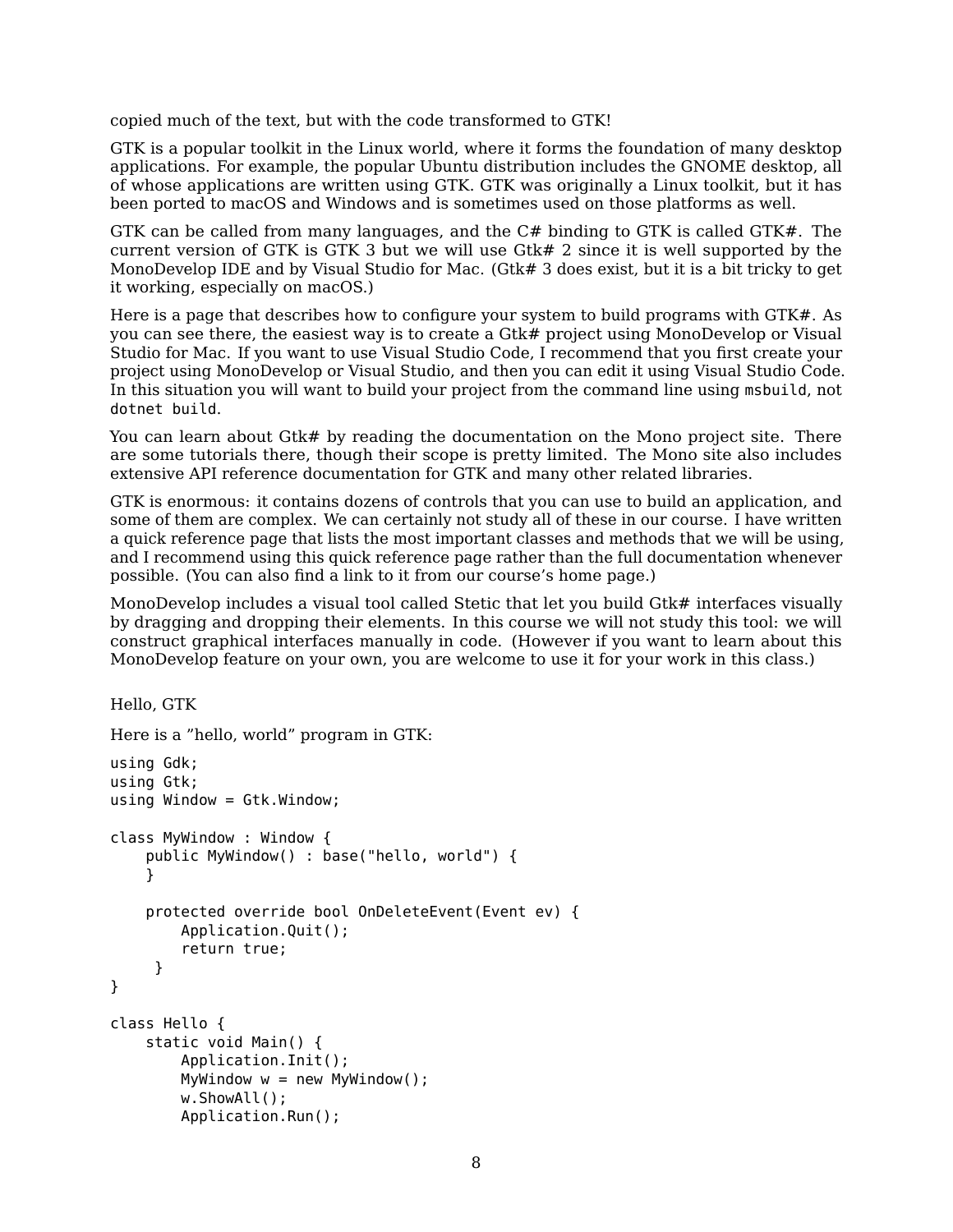}

}

The program displays a blank window with title "hello, world".

Make sure that you can build and run this program on your computer. Here is [a page](https://ksvi.mff.cuni.cz/~dingle/2019-20/prog_2/gtk_sharp_setup.html) describing how to install Gtk# and build Gtk# programs on various operating systems.

At the beginning, the program imports the Gdk and Gtk namespaces. GDK is a lower-level graphics library that underlies GTK. Some of the classes we will use live in the Gdk namespace, so you should always import both Gdk and Gtk.

The next line "using Window = Gtk.Window" is necessary because the namespaces Gdk and Gtk both contain classes called Window, so we must specify which one we want to use.

We next see that our class MyWindow is a subclass of Window. In this subclass, we have an event handling method OnDeleteEvent. This method runs automatically when the user closes the window, which causes a Delete event to occur. In response to this event, we quit the application.

drawing graphics

Like most application toolkits, GTK is an event-driven system. Typically in your Main() method you will call the Application.Run() method, which runs the main event loop. Then, when actions occur such as the user clicking a mouse button, the system fires an event that your code can respond to.

There are two ways to enable your code to run in response to a GTK event. One way is to add a handler to a C# event object. For example, Window is a subclass of Widget, and Widget has a event called ButtonPressEvent that fires when the user presses a mouse button. So if you write an event handler method such as

void buttonHandler(object o, ButtonPressEventArgs args) { … }

then you can register it to run in response to the event, like this:

w.ButtonPressEvent += buttonHandler;

However it is often more convenient to write a subclass of a Window or other type of widget. In addition to C# events, each Gtk# class also contains virtual methods that will run automatically in response to each event type. You can override these methods to add code that will run in response to events, and that is easier than hooking up event handlers using +=. This is the approach we took in the "hello, world" program above, where MyWindow is a subclass of Window.

Here is a Gtk# program that draws a circle. Each time the user clicks the window, the circle toggles on and off:

```
using Cairo;
using Gdk;
using Gtk;
using System;
using Window = Gtk.Window;
class MyWindow : Window {
    bool draw = true;
    public MyWindow() : base("circle") {
        AddEvents((int) (EventMask.ButtonPressMask));
        Resize(500, 500);
    }
```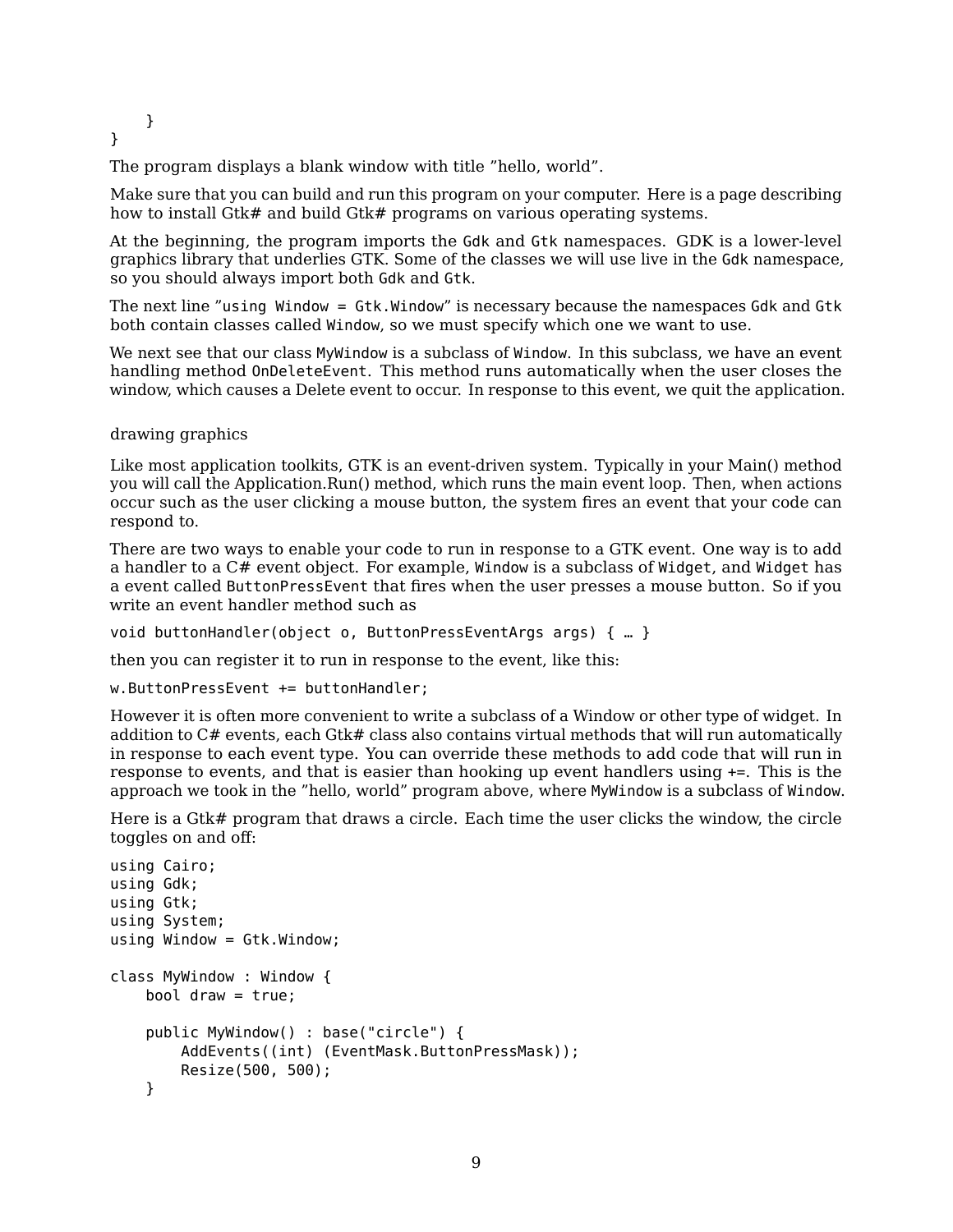```
protected override bool OnButtonPressEvent (EventButton e) {
        draw = !draw;QueueDraw();
        return true;
    }
    protected override bool OnExposeEvent (EventExpose e) {
        if (draw)
            using (Context c = CairoHelper.Create(GdkWindow)) {
                c.SetSourceRGB(0.5, 0.5, 0.0); // olive color
                c.Arc(250, 250, 150, 0.0, 2 * Math.PI);
                c.Fill();
            }
        return true;
    }
    protected override bool OnDeleteEvent(Event ev) {
        Application.Quit();
        return true;
     }
class Hello {
    static void Main() {
        Application.Init();
        MyWindow w = new MyWindow();
        w.ShowAll();
        Application.Run();
    }
```
}

}

At the top of the program we import the Cairo namespace. [Cairo](https://www.cairographics.org/) is a library for drawing 2-dimensional graphics. GTK integrates closely with Cairo, and most GTK applications use Cairo for visual output.

In the MyWindow() constructor we call the important method AddEvents() to tell GTK which input events we wish to receive. In GTK you will not receive any input events unless you ask for them by calling AddEvents(), so don't forget to make this call!

When the user clicks the mouse, the program toggles the boolean field 'draw' and then calls the important method QueueDraw(). This method tells the system that it is time to redraw the window's contents, and causes the system to call OnExposeEvent() in the near future. This is how a GTK program typically works. Do not attempt to paint anywhere outside the OnExposeEvent() method – instead, whenever the underlying data (i.e. model) changes, call QueueDraw() to cause OnExposeEvent() to redraw the view.

In OnExposeEvent(), the program retrieves a Cairo.Context object by calling CairoHelper.Create(). It then calls Arc() to draw a circle. By passing 0.0 and  $2 * \text{Math.PI}$ , we tell Arc() that we want it to go all the way around the center point, drawing a complete circle. (If we had passed 0.0 and Math.PI, we would have gotten a half circle.) In the quick reference documentation you will find other methods you can use for drawing.

Be aware that Arc() and other drawing methods do not immediately draw - they merely add a geometric shape to the current path. After you call these methods, you must call either Stroke() or Fill() to draw to the output surface. Stroke() draws an outline of the current path, and Fill() fills it in.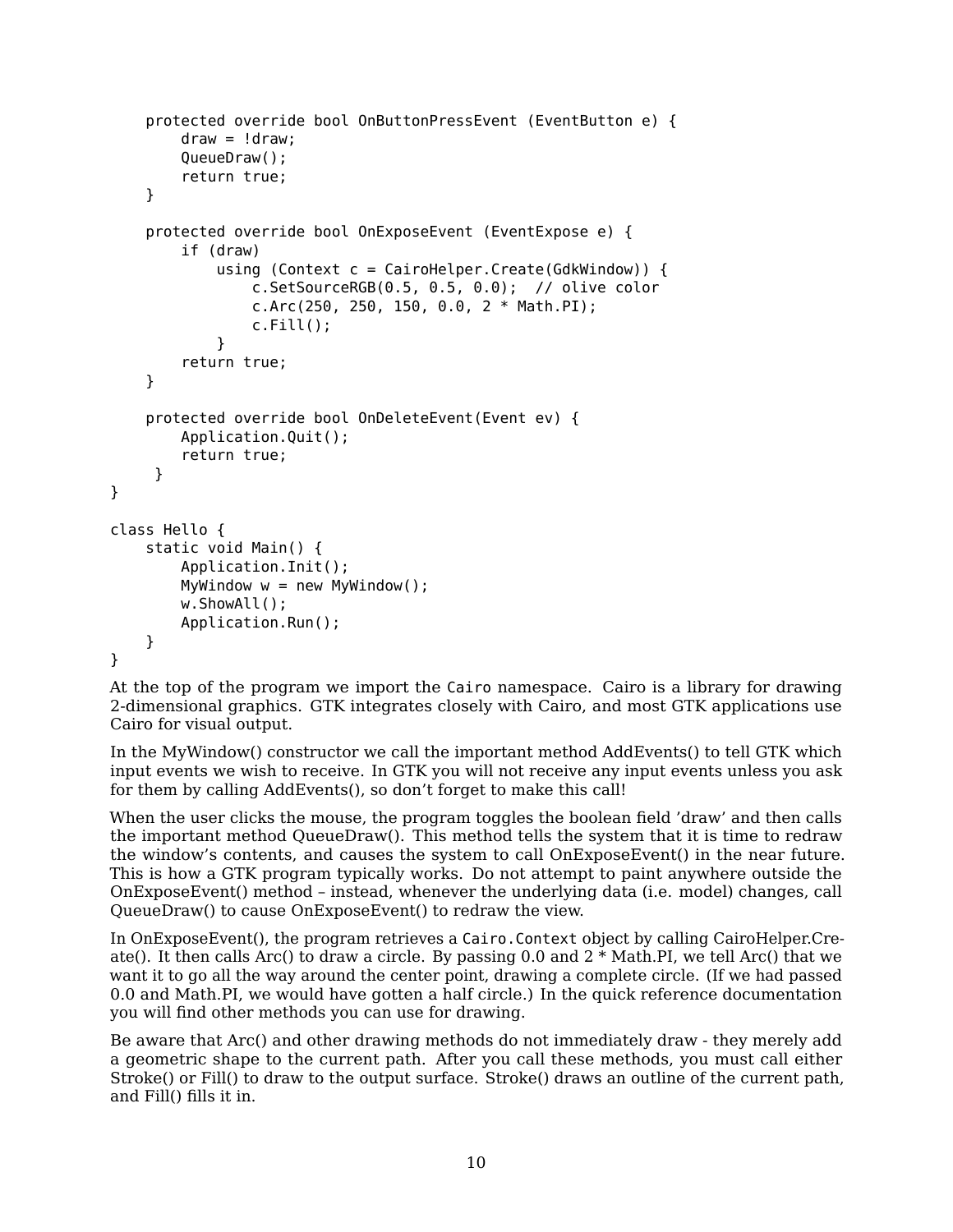menus

Like most graphical toolkits, GTK supports menus. Each menu contains a set of commands that the user can select, and application-specific code runs in response to each command.

The MenuItem class represents a menu item. Each MenuItem holds a instance of the System.EventHandler delegate, which is defined as follows:

delegate void EventHandler (object sender, EventArgs e);

So when you write a method that will run in response to a menu item, it needs to take these two parameters of type object and EventArgs. (Usually you will just ignore the arguments that are passed.)

Here is a program with a menu that lets the user select a shape to be displayed:

```
using Cairo;
using Gdk;
using Gtk;
using System;
using Window = Gtk.Window;
using static Shape;
enum Shape { Square, Circle, Triangle };
class MyWindow : Window {
    Shape shape = Circle;
    public MyWindow() : base("shapes") {
        Resize(500, 500);
        MenuItem makeItem(string name, EventHandler handler) {
            MenuItem i = new MenuItem(name);
            i.Activated += handler;
            return i;
        }
        MenuItem[] items = {
            makeItem("Square", onSquare),
            makeItem("Circle", onCircle),
            makeItem("Triangle", onTriangle),
            makeItem("Quit", onQuit)
        };
        Menu fileMenu = new Menu();
        foreach (MenuItem i in items)
            fileMenu.Append(i);
        MenuItem fileItem = new MenuItem("File");
        fileItem.Submenu = fileMenu;
        MenuBar bar = new MenuBar();
        bar.Append(fileItem);
        VBox vbox = new VBox();
        vbox.PackStart(bar, false, false, 0);
```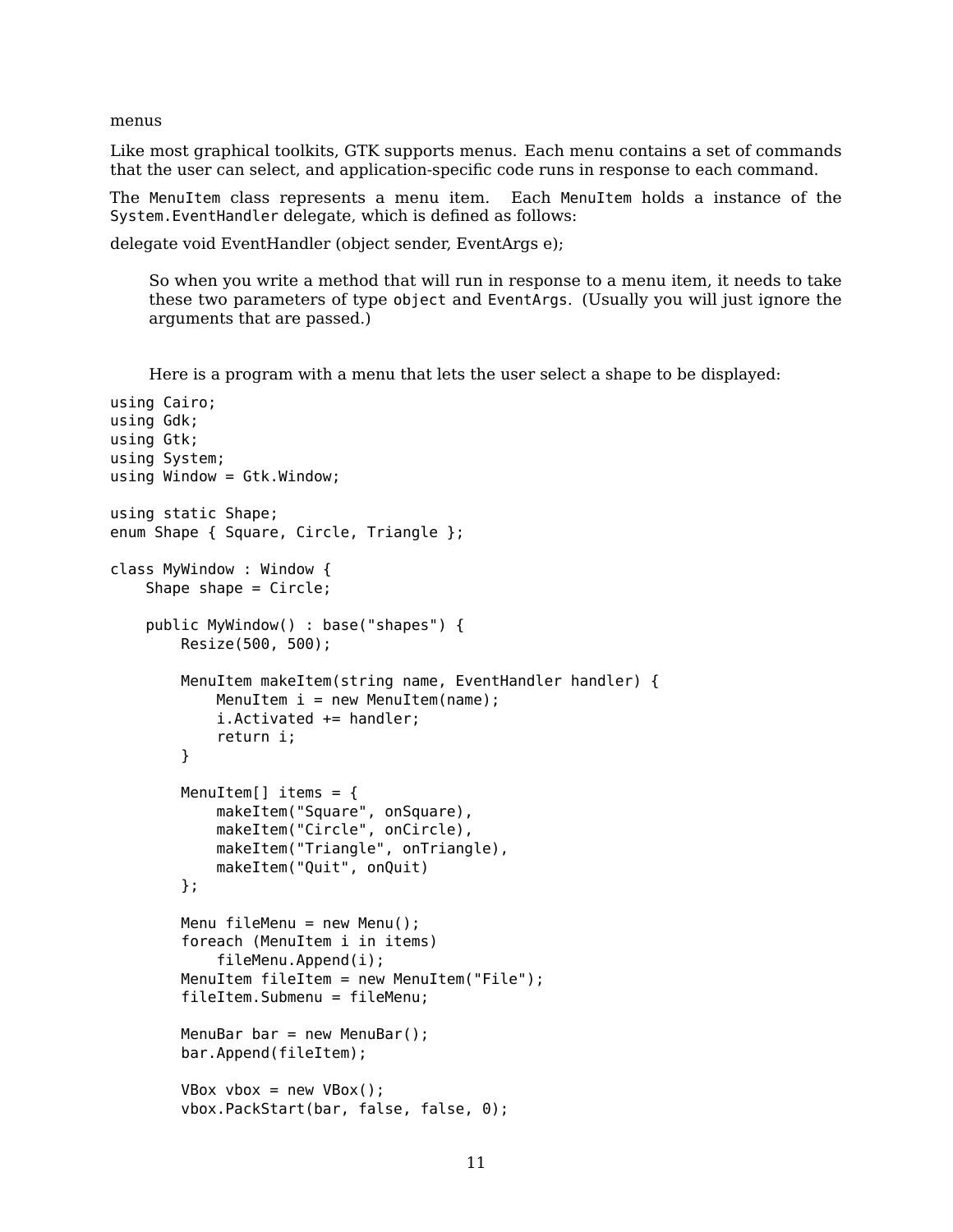```
Add(vbox);
    }
    void onSquare(object sender, EventArgs e) {
        shape = Square; QueueDraw();
    }
    void onCircle(object sender, EventArgs e) {
        shape = Circle; QueueDraw();
    }
    void onTriangle(object sender, EventArgs e) {
        shape = Triangle; QueueDraw();
    }
    void onQuit(object sender, EventArgs e) {
        Application.Quit();
    }
    protected override bool OnExposeEvent (EventExpose e) {
        using (Context c = CairoHelper.Create(GdkWindow)) {
            c.SetSourceRGB(0.1, 0.1, 0.9);
            switch (shape) {
                case Square:
                    c.Rectangle(100, 100, 300, 300); break;
                case Circle:
                    c.Arc(250, 250, 150, 0.0, 2 * Math.PI); break;
                case Triangle:
                    c.MoveTo(250, 100); c.LineTo(100, 400); c.LineTo(400, 400);
                    c.ClosePath(); break;
                }
            c.Fill();
        }
        return true;
    }
    protected override bool OnDeleteEvent(Event ev) {
        Application.Quit();
        return true;
     }
class Shapes {
    static void Main() {
        Application.Init();
        MyWindow w = new MyWindow();
        w.ShowAll();
        Application.Run();
    }
```
Notice how the MyWindow() constructor builds the menu. The top-level MenuBar contains a MenuItem representing the File menu. That MenuItem contains a Menu representing a submenu, which itself contains a series of MenuItem objects (named "Square", "Circle" and so on).

}

}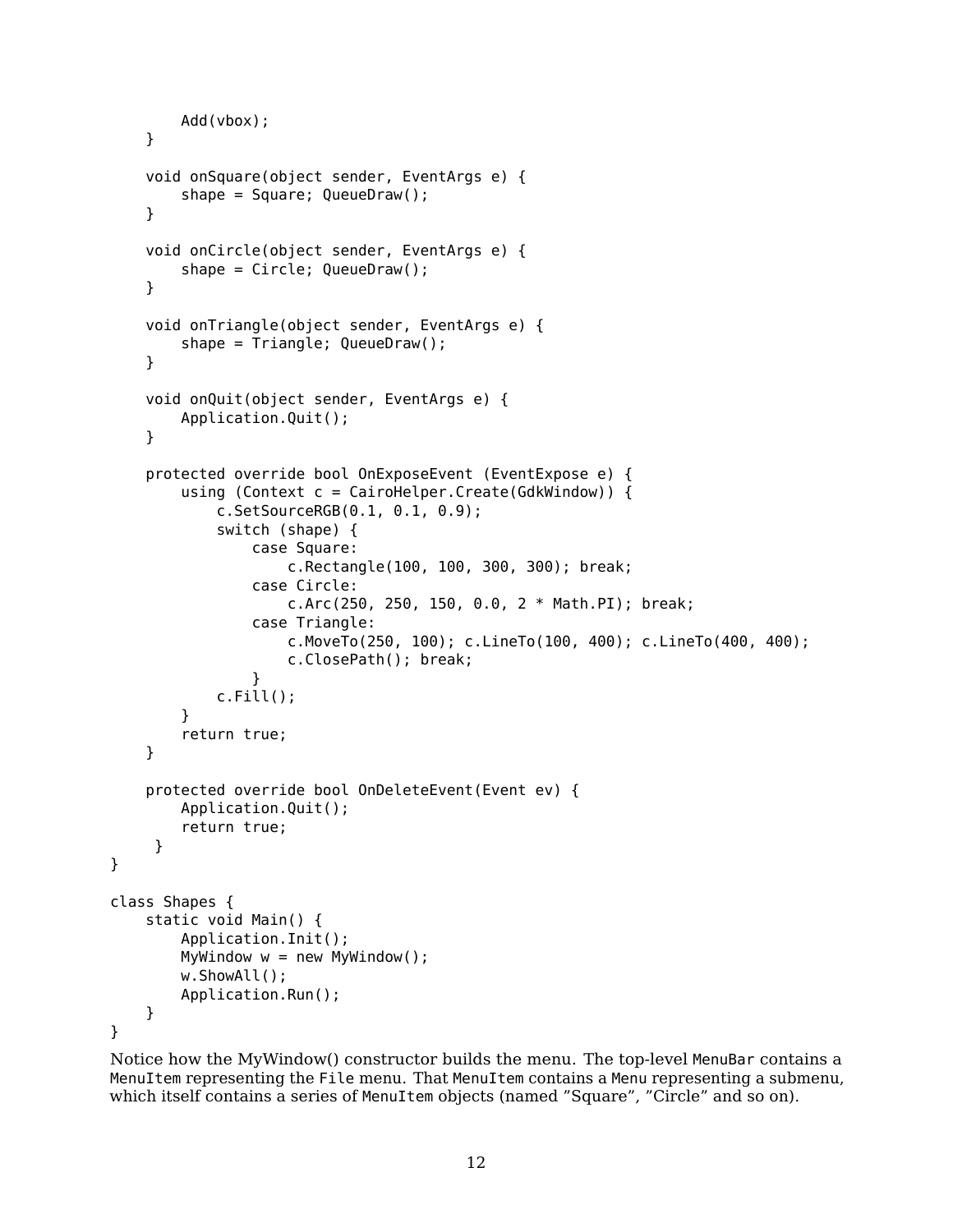To place the menu at the top of the window, the program places the MenuBar into a VBox, which is a container widget that arranges one or more child widgets in a vertical column. In this case the VBox contains only a single child widget, namely the MenuBar. We add the MenuBar to the VBox by calling PackStart() which places it at the beginning, i.e. at the top. The two false arguments to PackStart() indicate that the MenuBar should not grow to occupy the available space below it, which exists because we don't add any more widgets to the VBox. Finally, the constructor calls Add() to add the VBox to the window itself.

Exercise: The methods onSquare(), onCircle() and onTriangle() above are all very similar. Figure out how to eliminate this code duplication.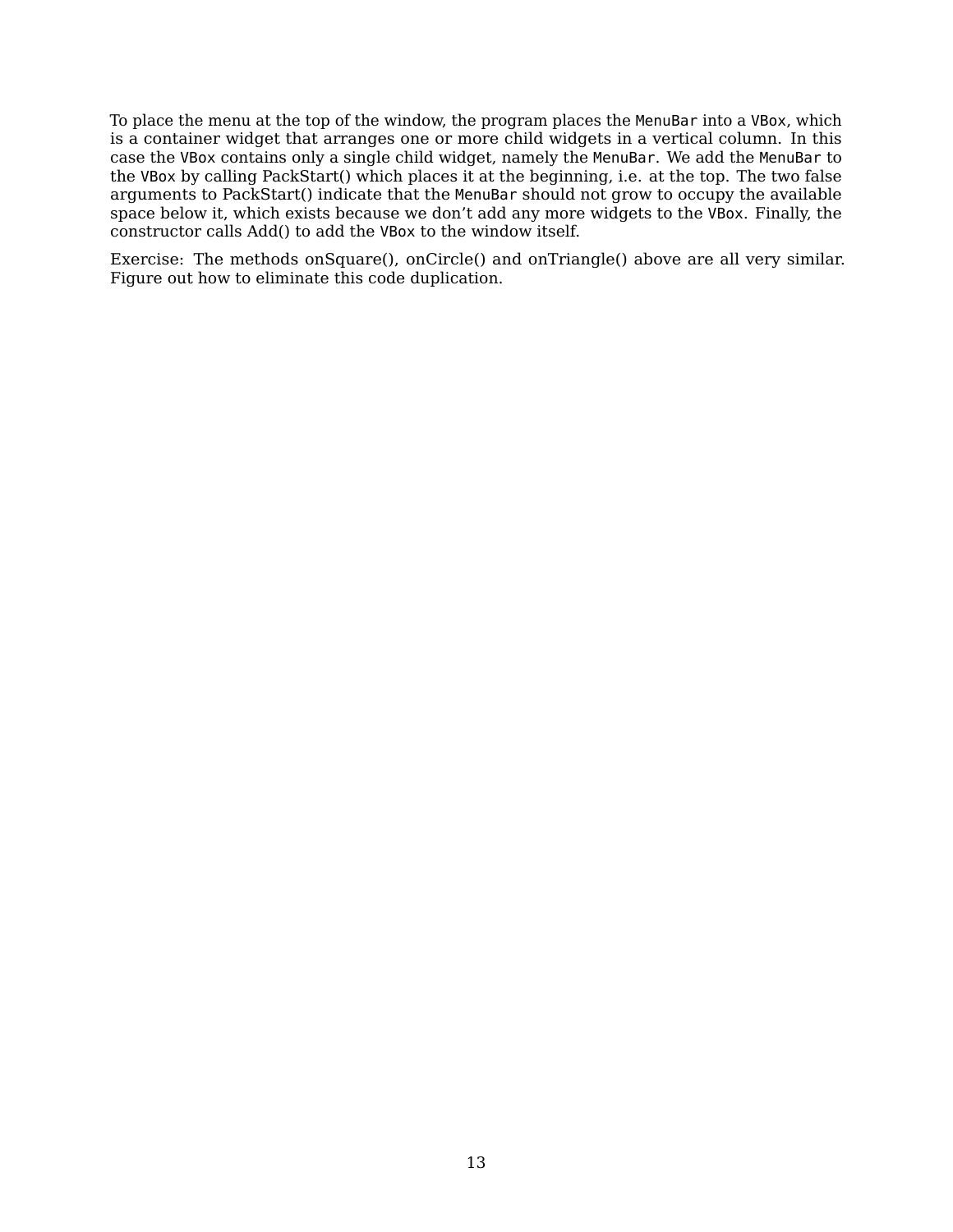## Week 9: Notes

There was no lecture or tutorial this week.

Our topics this week are covariance and contravariance and iterators.

You can read about our C# topics in [Essential C# 7.0:](https://www.pearson.com/us/higher-education/program/Michaelis-Essential-C-7-0-6th-Edition/PGM1654205.html)

- Chapter 12 "Generics": Covariance and Contravariance
- Chapter 17 "Building Custom Collections": Iterators

They are also covered in [Programming C# 8.0:](https://www.oreilly.com/library/view/programming-c-80/9781492056805/)

- Chapter 5 "Collections": Implementing IEnumerable<T> with Iterators
- Chapter 6 "Inheritance": Covariance and Contravariance

Here are some more notes on these topics.

### covariance

In C# we have studied both generics and inheritance. Now we will examine the phenomenon of covariance, which arises from the combination of generic and inheritance in  $C\#$  (and also in related languages such as Java).

The fundamental question in covariance is this: Suppose that Foo<T> is a generic class, and that B is a subclass of A. Should Foo<B> be considered a subtype of Foo<A>? You might think that the answer is obviously yes, but the question is not so simple.

For example, suppose that we've written a generic class DynArray representing a dynamic array:

```
class DynArray<T> {
  T[] a = new T[1];
  int count;
  public int length { get { ... } set { ... } }
  public void add(T t) \{ ... }
  public T this[int index] { get { ... } set { ... } }
  …
}
```
And suppose that we have an abstract class Shape with subclasses Rectangle, Circle and Triangle:

```
abstract class Shape {
  public abstract double area { get; }
}
class Rectangle : Shape {
  public double width, height;
  public Rectangle(double width, double height) { … }
  public override double area { get => width * height; }
}
```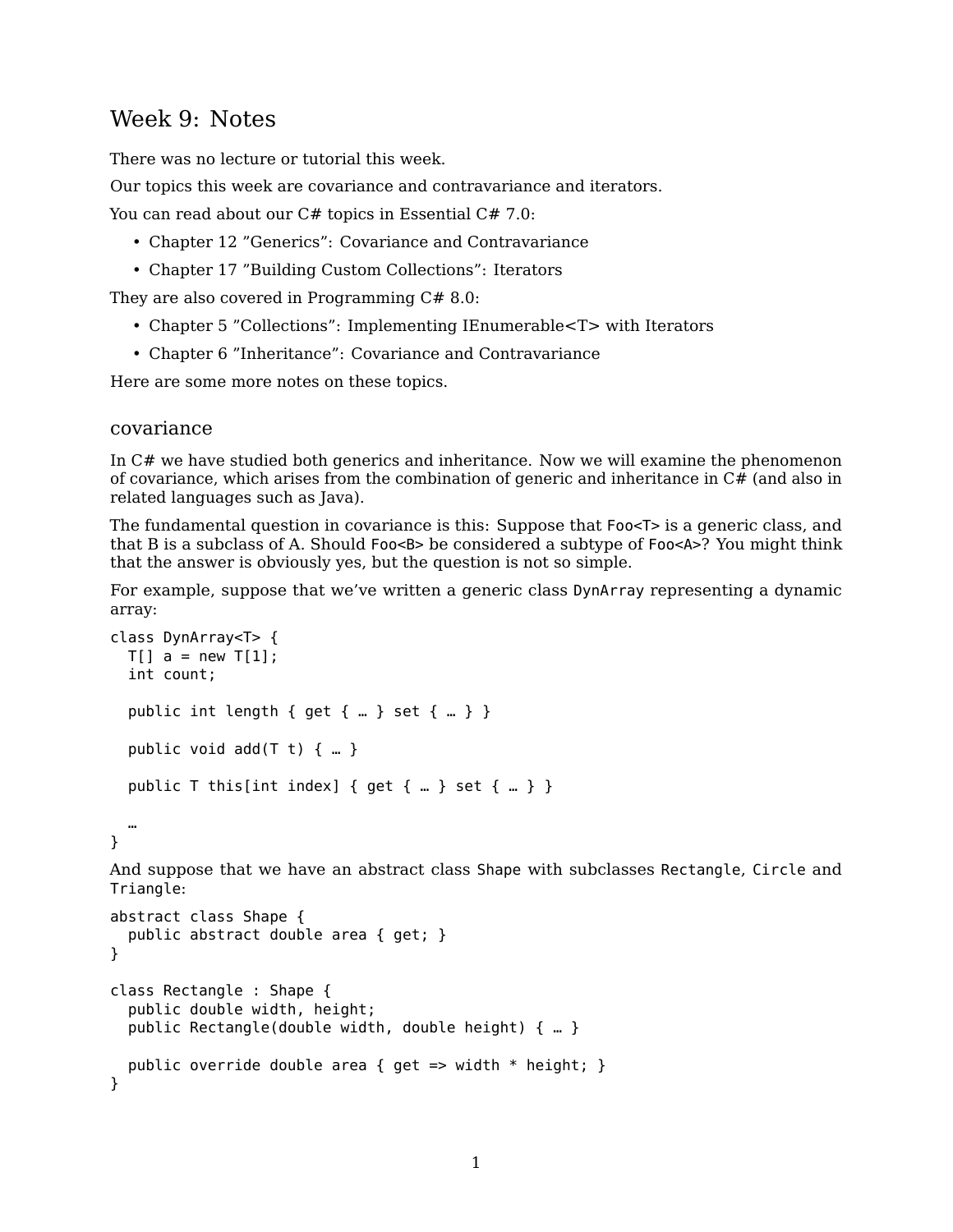class Circle : Shape { … }

class Triangle : Shape { … }

Finally, suppose that we have a method areaSum that adds the area of all Shapes in a dynamic array:

```
public static double areaSum(DynArray<Shape> a) {
 double sum = 0;
  for (int i = 0; i < a. length; +i)
    sum += a[i].area;
  return sum;
}
```
We might like to use the areaSum method to add up the areas of a set of rectangles:

```
DynArray < Rectangle > r = new DynArray < Rectangle > ();
r.add(new Rectangle(10, 2));
r.add(new Rectangle(20, 4));
double a = \text{areaSum}(r); // is this allowed?
```
Is the call to areaSum() above legal? That is to say, is DynArray<Rectangle> a subtype of DynArray<Shape>, so that we can implicitly convert it to that type?

Actually this call to areaSum will not compile because DynArray<Rectangle> is not a subtype of DynArray<Shape>. To put it differently, the class DynArray<T> is not covariant.

Again, this might surprise you. Why does the compiler disallow this? Suppose that DynArray<Rectangle> were convertible to DynArray<Shape>. Then we could make the following call:

```
public static void addCircle(DynArray<Shape> a) {
 a.add(new Circle(5.0));
}
```

```
DynArray < Rectangle > r = new DynArray < Rectangle > ();
addCircle(r); // ???
```
This call would add a circle to a dynamic array of rectangles, which makes no sense. In other words, the compiler must disallow this conversion because it would be unsafe.

In fact in  $C#$  class types such as DynArray  $T$  can never be covariant. However,  $C#$  allows generic interface types to be covariant. When you declare a generic interface, you can mark a type parameter T using the keyword out to indicate that the interface is covariant in T. For example, here is an interface with an covariant type parameter:

```
interface ReadOnlyArray<out T> {
  int length { get; }
  T this[int index] { get; }
}
```
An interface that is covariant in T may only produce values of type T, e.g. as return values from methods. It may never receive values of type T, e.g. as values passed to methods. The compiler will check this. This constraint allows covariant type conversions to be safe.

Suppose that the DynArray class above implements this interface:

class DynArray<T> : ReadOnlyArray<T> { … }

And suppose that we modify areaSum to take a ReadOnlyArray<Shape> as its argument:

public static double areaSum(ReadOnlyArray<Shape> a) {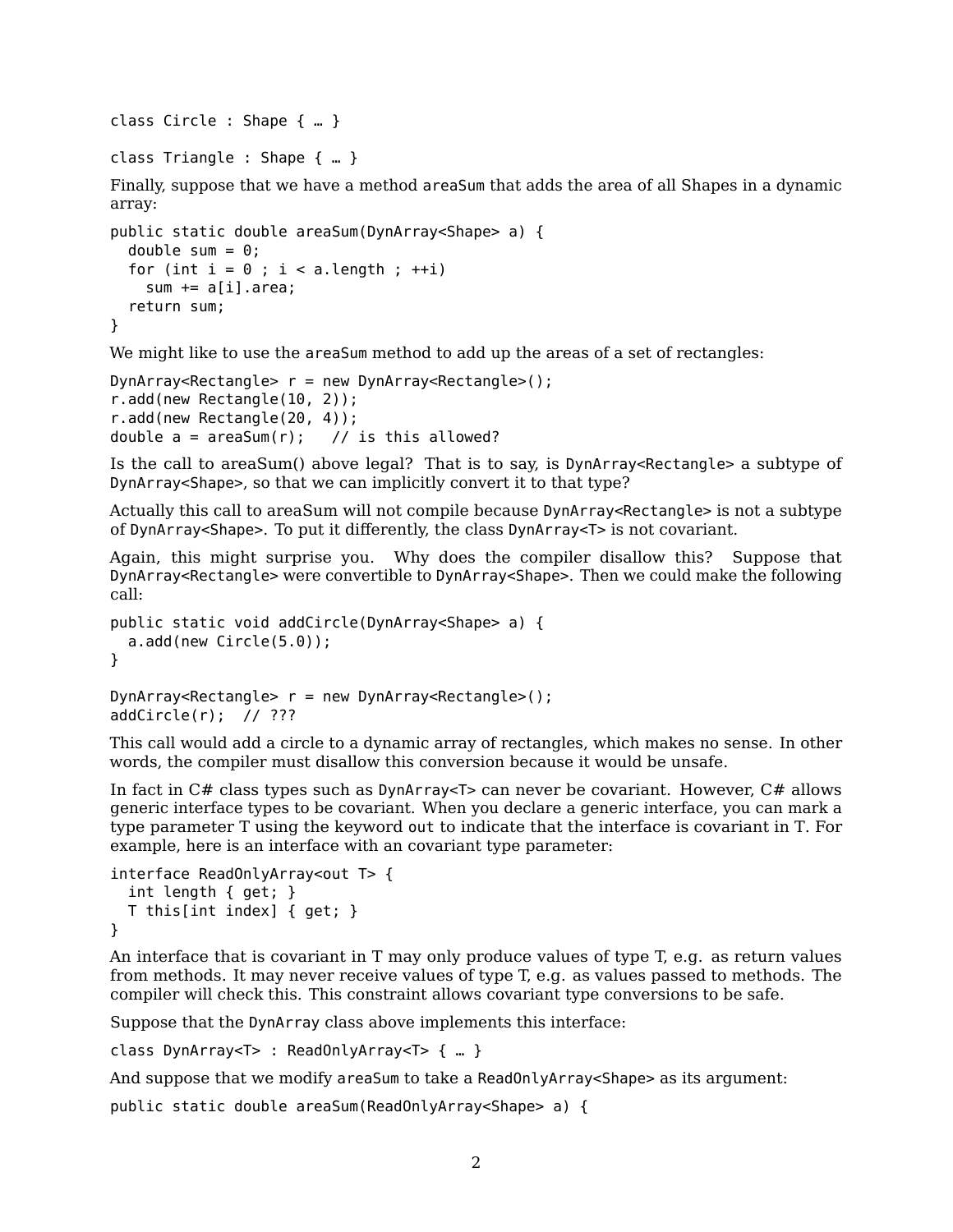```
double sum = 0;
  for (int i = 0; i < a. length; ++i)
    sum += a[i].area;
  return sum;
}
```
Now we may pass a DynArray<Rectangle> to areaSum:

```
DynArray < Rectangle > r = new DynArray < Rectangle > ();
r.add(new Rectangle(10, 2));
r.add(new Rectangle(20, 4));
double a = \text{areaSum}(r); // will now compile
```
This works because we can convert a DynArray<Rectangle> to a ReadOnlyArray<Shape>, which works because ReadOnlyArray<T> is covariant.

You will get a compile-time error if you attempt to mark the following interface's type parameter T as covariant, since the interface's methods and properties receive values of type T:

```
interface Arr<T> {
  int length { get; set; }
  void add (T t);
  T this[int index] { get; set; }
}
```
### contravariance

Contravariance is a complement to covariance. You can mark an interface's type parameter T as contravariant using the in keyword, which means that the interface only receives (never produces) values of type T.

Covariance and contravariance work in opposite directions. Suppose that Foo<T> is a generic interface, and that B is a subtype (e.g. a subclass) of A. If Foo is covariant in T, then a Foo $\leq$ B $>$ is also a subtype of Foo<A>, so we can implicitly convert a Foo<B> to a Foo<A>. If Foo is contravariant in T, then this goes the other way: Foo $\leq A$  is a subtype of Foo $\leq B$  >!

That might seem pretty abstract, so let's look at an example of a contravariant interface. Here is an interface type for a dictionary that maps values of type K to type V. The interface is contravariant in the type parameter K:

```
interface Dictionary<in K, V> {
    V get(K key);
    void set(K key, V val);
}
```
Continuing the example from above, suppose that I have a Dictionary<Shape, Color> that maps a bunch of Shape objects to their color. Because Dictionary is contravariant in K, I can pass this Dictionary to a method squareColors() that expects a Dictionary<Square, Color>. That is safe, because squareColors() will only pass Square objects as keys, which will work in this Dictionary. The type conversion is allowed because the interface is contravariant and Square is a subtype of Shape. Again, notice that this is the opposite direction from a covariance conversion.

By the way, the interface IDictionary<K,  $V$  in the standard  $C#$  class library is not actually contravariant in K. That's because it has methods such as Keys() that allow the caller to receive values values of type K from a IDictionary.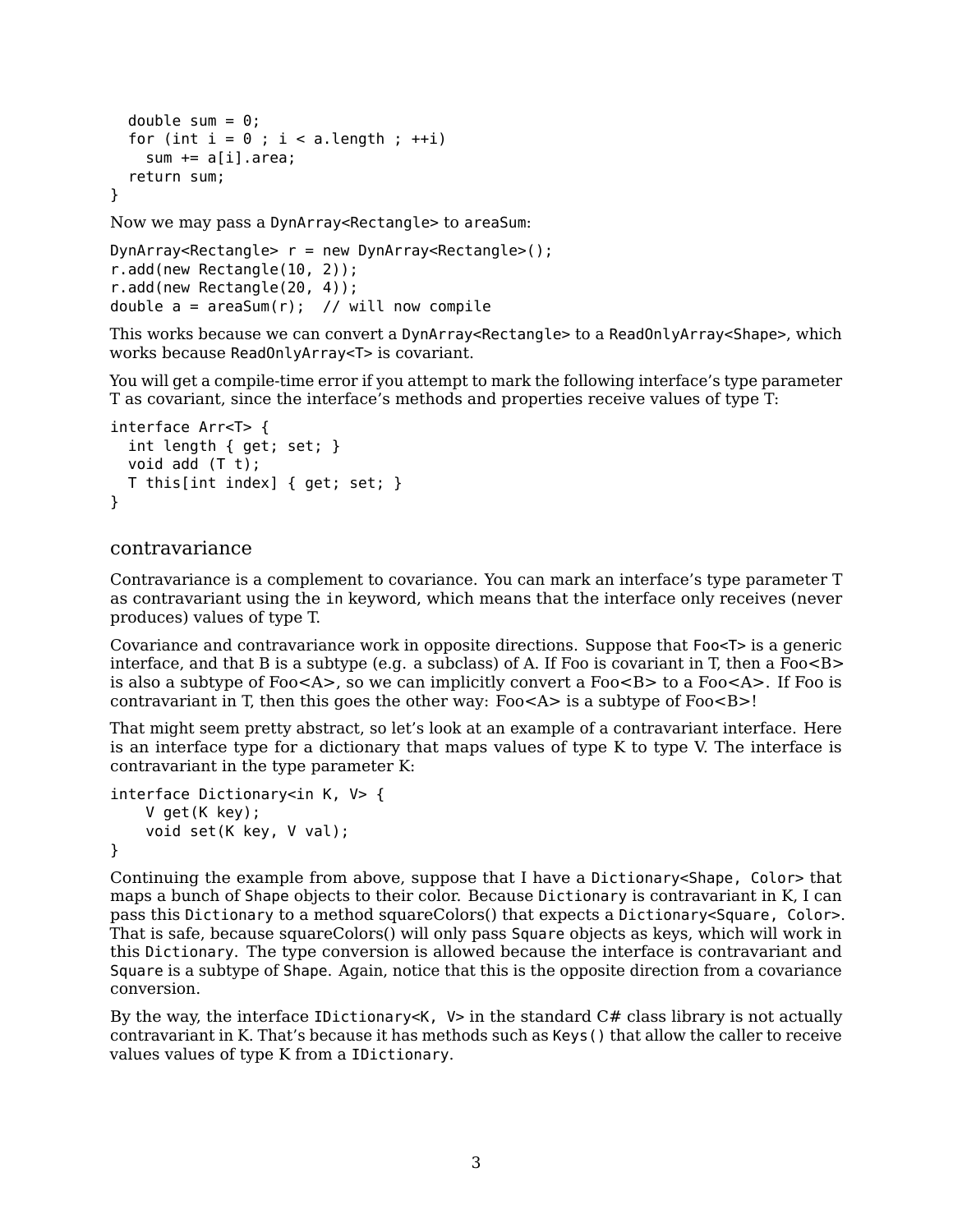### array covariance

Surprisingly, arrays in C# are covariant. For example, the following code will compile:

 $Rectangle[] a = new Rectangle[5];$ Shape[] b = a; // Rectangle[] is convertible to Shape[]  $b[0]$  = new Circle(4.0);

But the last statement above will fail at run time since b is actually a Rectangle[] and a Circle cannot be added to a Rectangle[].

I (and many other people) believe that this array covariance is a design flaw in the C# language. It exists for historical reasons (largely because Java arrays are also covariant, and the early design of C# imitated Java). Array covariance has the following negative consequences:

- Every assignment to an array of a reference type (such as a Shape[] above) must check at run time that the value being assigned is compatible with the destination array. This may have a significant performance cost.
- Code that assigns an incompatible element to an array may fail at run time rather than at compile time. In other words, array covariance is not type safe: it allows code to compile that may yield a run-time type error.

## iterators

C# supports a special type of method called iterators. An iterator produces a sequence of values by returning them one at a time. If that sounds familiar, that's because we have seen the same concept before, namely in Python, where these are called generators!

Here is an iterator method in  $C#$  that produces a sequence of squares of integers:

```
static IEnumerable<int> squares(int start, int end) {
for (int i = start; i \le end; +i)
   yield return i * i;
}
```
Notice the yield return statement that returns a single value in the sequence. (In Python this statement was called yield.)

The method returns an IEnumerable<int>, representing a sequence of integers. We can iterate over this sequence with foreach:

```
static void Main() {
     foreach (int i in squares(1, 5))
        WriteLine(i); // writes 1, 4, 9, 16, 25
}
```
The sequence of values returned by an iterator is lazy: they are computed only on demand. Each time the caller requests the next value in the sequence, an iterator's code runs until it calls the yield return statement, which yields the next value in the sequence. At that point the iterator's execution is suspended until the caller requests the next value, at which point its code continues executing until the next yield return statement, and so on. When execution reaches the end of the iterator method body, the sequence is complete.

An iterator must have return type IEnumerable<T> (or the related type IEnumerator<T>) for some (concrete or generic) type T.

We can use iterators to construct sequences of non-numeric values as well. For example, this iterator yields a sequence of strings representing all lines in a file: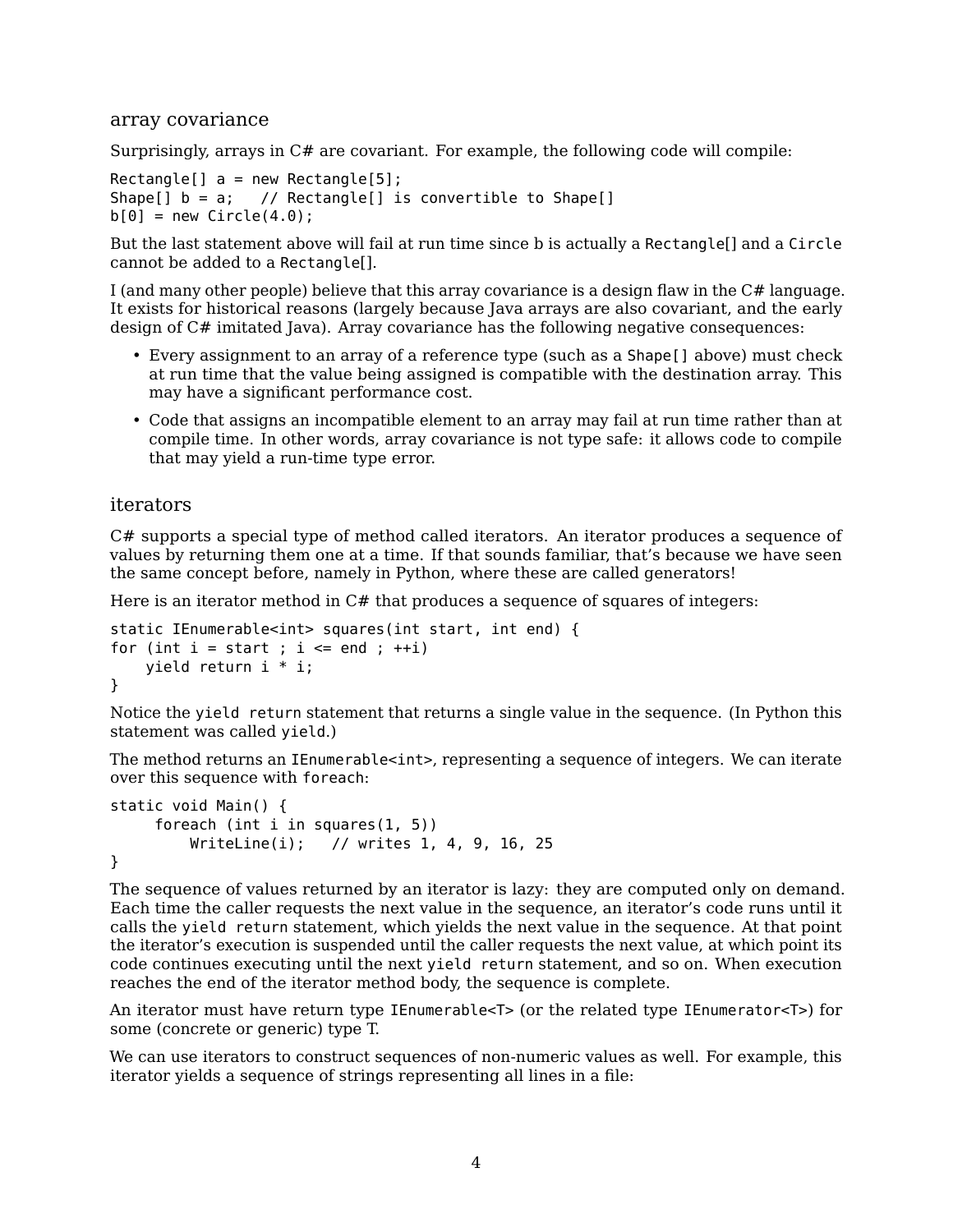```
static IEnumerable<string> lines(string filename) {
    using (StreamReader r = new StreamReader(filename)) {
       while (r.ReadLine() is string s)
            yield return s;
    }
}
```
Note that an iterator may even return an infinite sequence of values! Here is an iterator that returns the infinite Fibonacci sequence:

```
static IEnumerable<int> fibs() {
  int a = 1, b = 1;
  while (true) {
       yield return a;
       (a, b) = (b, a + b);}
}
```
Let's add up the first 10 Fibonacci numbers:

```
static void Main() {
    int count = 0, sum = 0;
    foreach (int k in fibs()) {
        sum += k;count += 1;if (count >= 10)
            break;
    }
   WriteLine(sum);
}
```
Making classes enumerable

Using iterators, we can easily make any class enumerable, so that the foreach statement will work on instances of the class. All we have to do is implement a method with the special name GetEnumerator(). The method should return a sequence of type IEnumerable<T>, and the easiest way to write it is using an iterator. For example, here is an enumerable linked list class:

```
class LinkedList<T> {
    class Node {
        public T val;
        public Node next;
        public Node(T val, Node next) {
            this.val = val; this.next = next;
        }
    }
   Node head;
   void prepend(T val) {
        head = new Node(val, head);}
```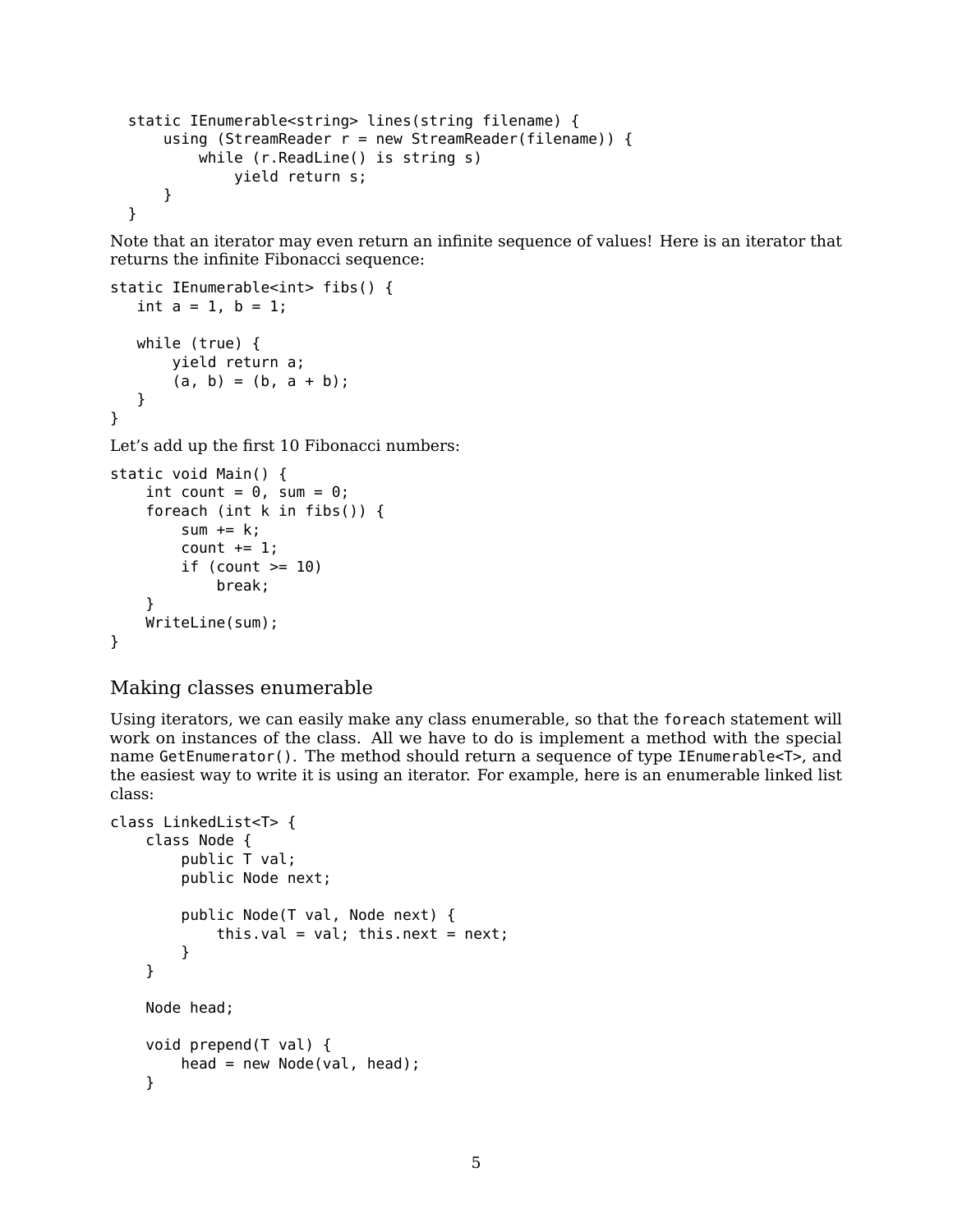```
public IEnumerable<T> GetEnumerator() {
    for (Node n = head; n == null; n = n.next)
        yield return n.val;
}
```
}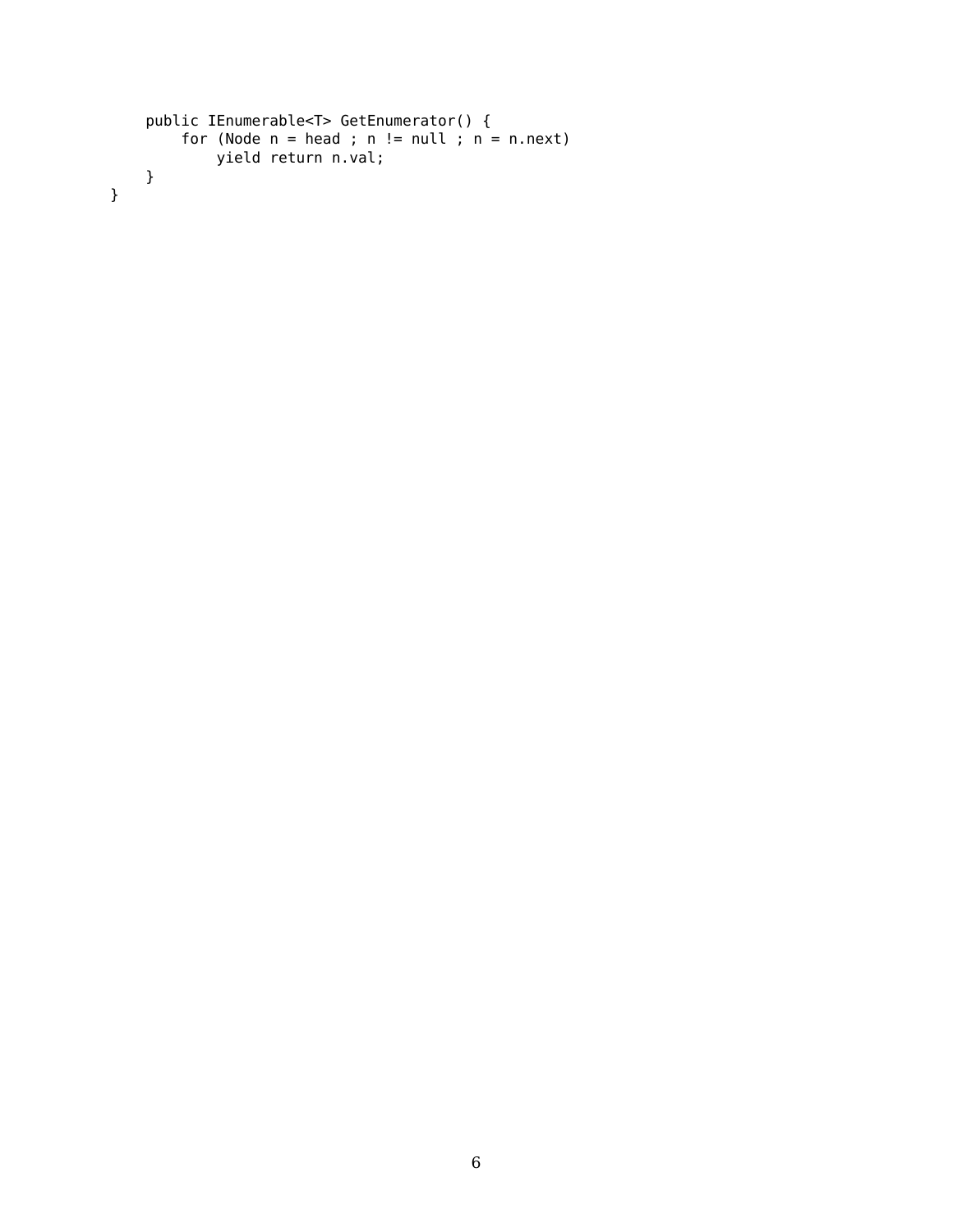# Week 10: Notes

There was no lecture or tutorial this week.

Our topic this week is generating sequences using recursion.

## Generating sequences using recursion

In the last lecture of Introduction to Algorithms last semester, we briefly discussed how to use recursion to generate sequences such as permutations and combinations of a set. However we didn't have time to explore that topic much, and I did not include it on the Intro to Algorithms exam. In this course we will return to this important topic and will explore it more deeply.

As a first example, suppose that we'd like to generate all subsets of the set  $\{1, 2, ..., N\}$ . As you know from studying discrete mathematics, there are  $2<sup>N</sup>$  such subsets. Let's actually try to write a slightly more general C# method subsets that takes integers a and b and returns a sequence of subsets of {a, …, b}. For now, we will represent each subset as a string, e.g. "1 3 4" for the set {1, 3, 4}.

When we are faced with any recursive problem like this, we need to find a way to first recursively solve a subproblem and then transform the subproblem solution into a solution to the entire problem. It may help to write down the entire solution and a subproblem solution for a specific example. For example, suppose that our goal is to generate subsets of {1, 2, 3}. There are 8 such subsets:

```
(empty set)
1
2
1 2
3
1 3
2 3
1 2 3
```
Suppose that we recursively generate subsets of {2, 3}. We will get 4 subsets:

```
(empty set)
2
3
2 3
```
We must find a way to transform these into the 8 subsets above. We can now make these key observations:

- Every subset of  $\{2, 3\}$  is itself a subset of  $\{1, 2, 3\}$ .
- In addition, we can prepend the original value (1) to each subset of {2, 3} to obtain another subset of {1, 2, 3}.

This is the recursive pattern we were seeking. With this understanding, we can now write the method subsets():

```
// Return all subsets of \{a, a + 1, ..., b\}.
static IEnumerable<string> subsets(int a, int b) {
    if (a > b)yield return "";
    else {
        foreach (var s in subsets(a + 1, b)) {
            yield return s;
```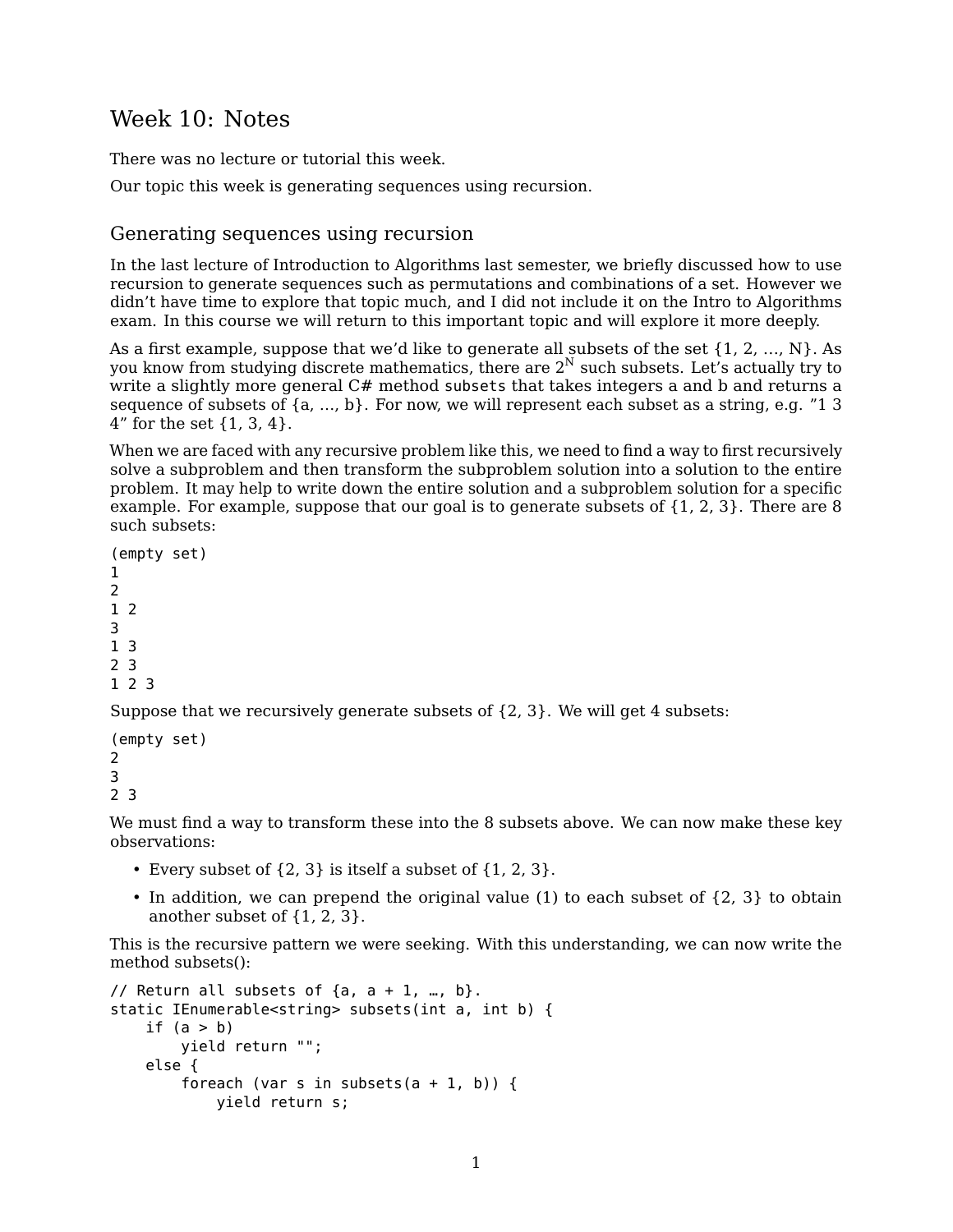```
yield return a + " " + s;}
    }
}
```
We can call the method like this:

```
foreach (string s in subsets(1, 4))
   WriteLine(s);
```
This will print

Let's study this method in detail. First, if  $a > b$  then the set  $\{a, a + 1, ..., b\}$  is the empty set. How many subsets of the empty set exist? Be careful: there actually is one, namely the empty set itself. And so if  $a > b$  we return the empty string, representing the empty set. That is the base case.

For the recursive case, we recursively generate all subsets of  ${a + 1, ..., b}$ . Following the recursive pattern we discovered above, for each such subset s we both return s, and also a subset that contains 'a' prepended to s:

```
yield return s;
yield return a + " " + s;
```
Generating subsets using linked lists

Let's generalize the subsets() method above in two ways:

- We like to be able to generate subsets of any set of values, not just the integers  $\{a \,..\, b\}$ .
- Instead of representing each subset as a string, we'd like to store it as some kind of set of values that we can manipulate programmatically.

We will write our generalized method using linked lists, which are a good choice of data structure here because we want to be able to prepend elements efficiently (i.e. in O(1) time). Here is our implementation:

```
class Node<T> {
    public T val;
    public Node<T> next;
    public Node(T val, Node<T> next) {
        this.val = val; this.next = next;
    }
}
// Return a sequence of subsets of the given list.
static IEnumerable<Node<T>> subsets<T>(Node<T> list) {
    if (list == null)
        yield return null; // empty set
    else {
        foreach (Node<T> n in subsets(list.next)) {
            yield return n;
```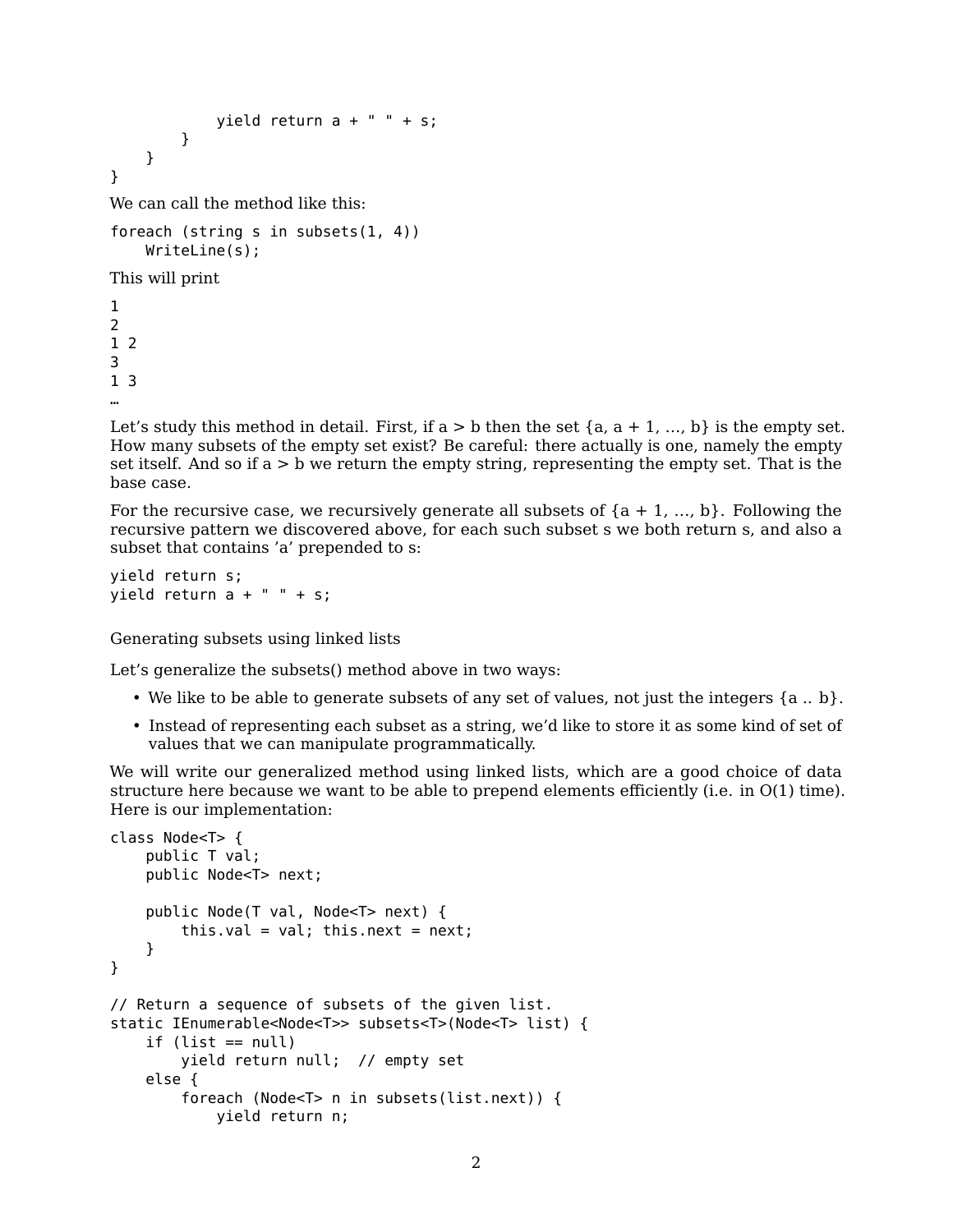```
yield return new Node<T>(list.val, n);
        }
    }
}
```
Notice the similarities between this method and the subsets() method on integers above.

Generating compositions of an integer

Consider the problem of generating all compositions of an integer. A composition of an integer N is a sequence of positive integers that add up to N. Order matters: two distinct compositions of N might contain the same set of integers in a different order. For example, the compositions of 4 are

An integer N has  $2^{N-1}$  compositions. To see this, consider a rod of length N. If we want to cut the rod into pieces with integral lengths, then there are  $(N - 1)$  places we can cut the rod. In each of those places we can either cut or not cut, which are 2 possibilities. So there are  $2^{N-1}$ possible sets of cuts, each of which corresponds to a unique composition.

Once again we must find a recursive pattern. Here it is: given any integer N, let's first choose some value K to be the first element of a composition that we want to generate. We can recursively generate all compositions of the what's left, i.e. of  $(N - K)$ . For each such composition, we can prepend K to get a composition of N. We must repeat this process for every possible K.

To put it differently, we can rewrite the compositions of 4 above as follows:

```
4
3 + (compositions of 1)
2 + (compositions of 2)
1 + (compositions of 3)
```
With this pattern in mind, we can write the code. We represent each composition as a string:

```
static IEnumerable<string> compositions(int n) {
   if (n == 0)yield return "";
   else
       for (int i = 1; i \le n; ++i)
            foreach (string s in compositions(n - i))
                yield return i + " " + s;
```
}

Once again note the base case carefully. How many compositions exist of  $N = 0$ ? There is one – the empty set. That's because the empty set is (vacuously) a set of positive integers that add up to 0.

Also note the strategy that we used to find the recursive pattern here. We chose a first element of the target sequence, subtracted it out, then recursively dealt with the rest. This strategy is often useful for this sort of problem.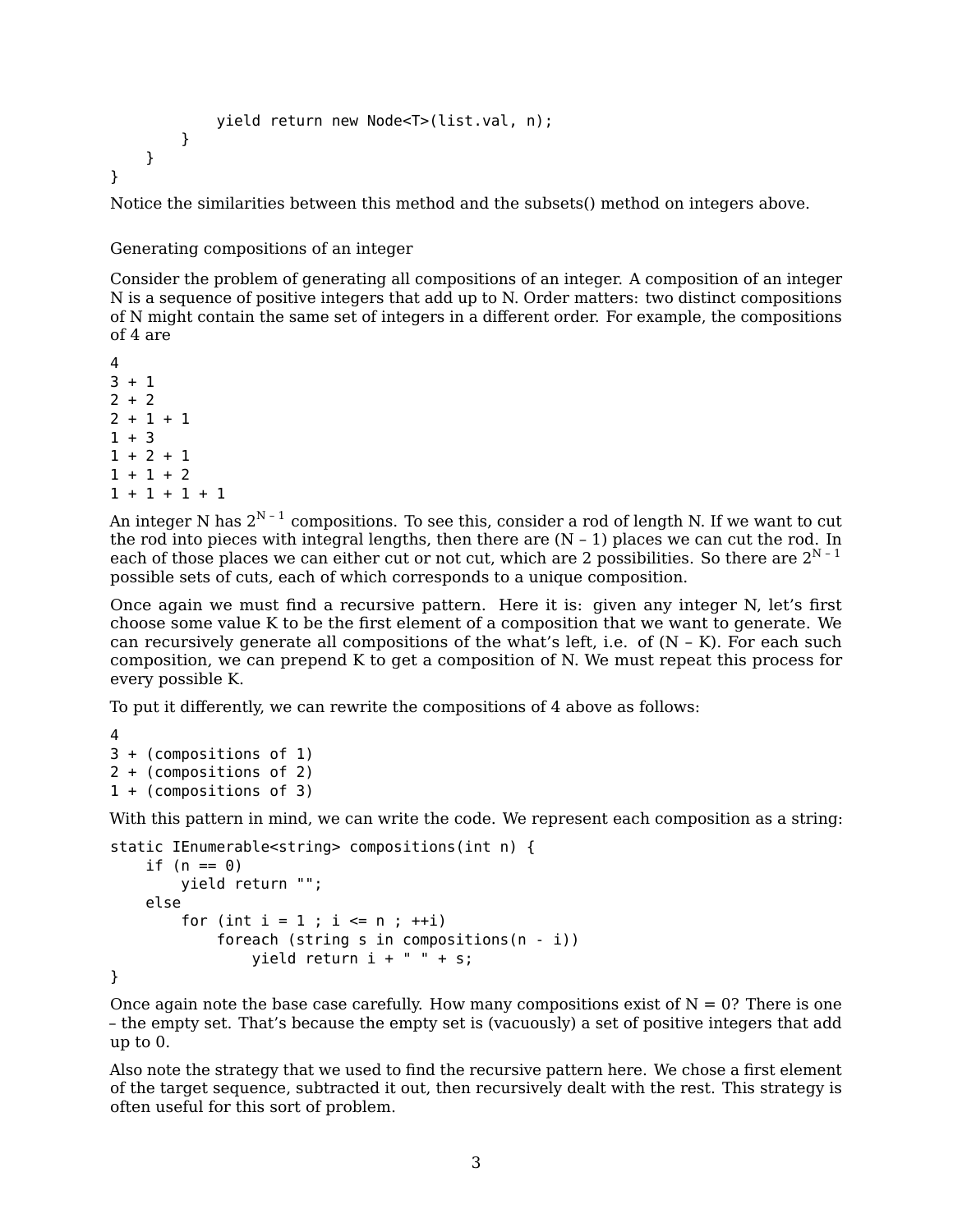Generating partitions of an integer

Now consider the problem of generating partitions of an integer. A partition of an integer N is a set of positive integers that add up to N. Order does not matter:  $\{2, 4\}$  and  $\{4, 2\}$  are the same set, so they count as only a single partition of 6.

There are 11 partitions of the integer 6:

Unlike compositions, no closed formula is known for the number of partitions of a given integer N.

Let's try to write a function that will generate all partitions of an integer N. We will write the numbers in each partition in non-increasing order (so that each partition can be written in exactly one way). In theory, we could generate all compositions of N, and then select only those that are in non-increasing order. That would generate the partitions, but would be highly inefficient, so we would like to find a better approach.

A recursive pattern may not be immediately obvious. For example, it is certainly not true that we can prepend 2 to any non-increasing partition of 4 to yield a non-increasing partition of 6. For example, 3 1 is a non-increasing partition of 4, but "2 3 1" is not valid in our schema, since it is not non-increasing (and hence duplicates the partition "3 2 1").

In looking at the partitions of 6 above, we may notice the following pattern. In each partition that begins with 2, the rest of the numbers are a partition of 4 in which every number is at most 2.

This suggests that we need to generalize the problem in order to solve it recursively. Specifically, we will write a recursive function that takes integers N and K and generates the partitions of N that contain only values that are  $\leq$  K, with all numbers in decreasing order.

```
static IEnumerable<string> partitions(int n, int k) {
   if (n == 0)yield return "";
   else if (n > 0)for (int i = k; i \ge 1; -i)
           foreach (string s in partitions(n - i, i))
               yield return i + " " + s;}
```

```
static IEnumerable<string> partitions(int n) => partitions(n, n);
```
Note the following:

• When the function calls itself recursively, it passes i as the next value for k. That is so all subpartitions that it generates will contain only values that are  $\leq i$ , which ensures that even after i is prepended, the resulting partition will contain numbers in non-increasing order.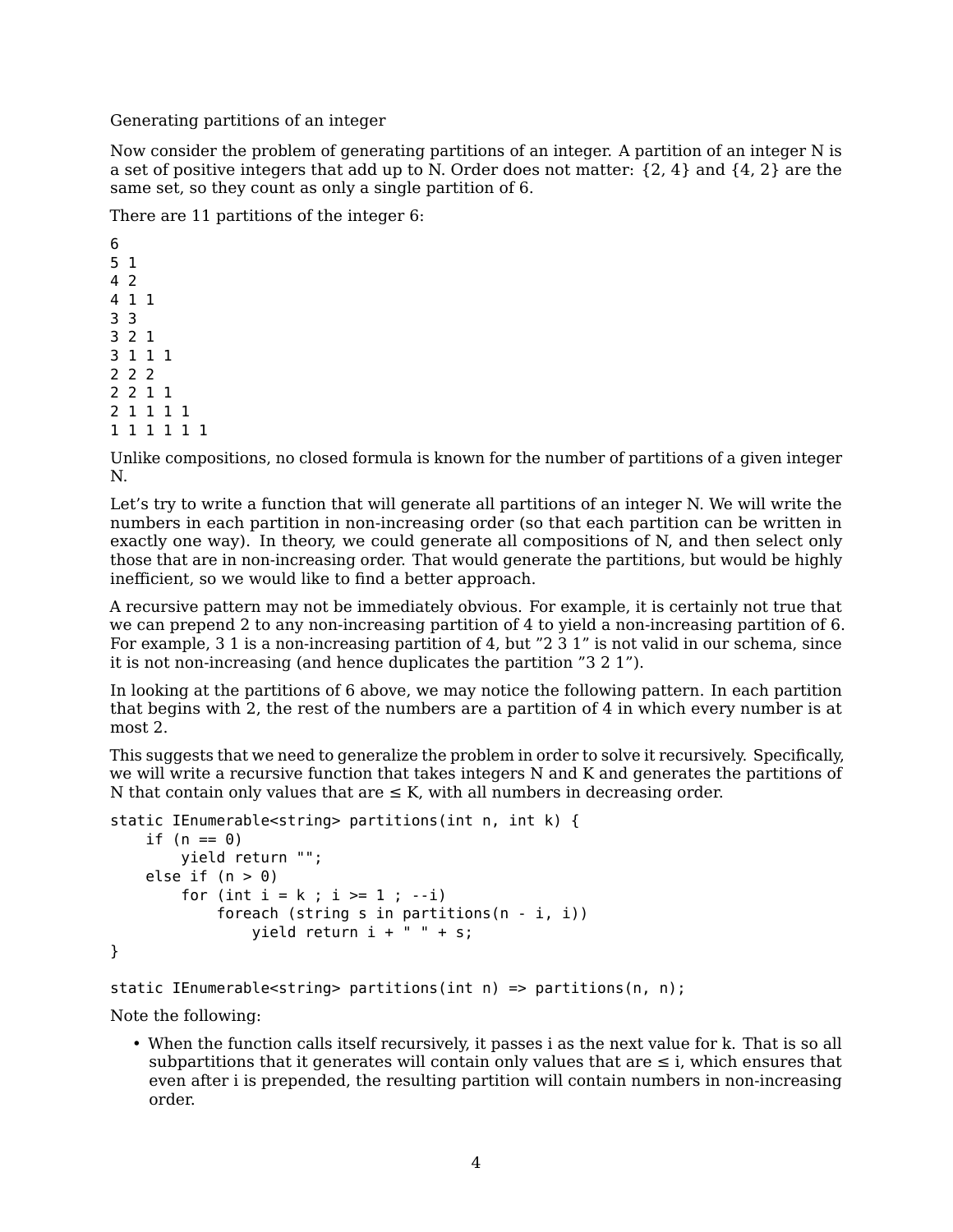• The check if (n > 0) is very important. That's because at the moment the function calls itself recursively, it's possible that i > n and so (n – i) is negative, so in the recursive call we will have n < 0. In that case the function must return no results. Without the check for  $(n > 0)$ , it would recurse forever.

Now, alternatively you could write the for loop like this:

for (int  $i = Math.Min(k, n)$ ;  $i >= 1$ ;  $-i)$ 

As a final note, note that the situation we saw here is common: many problems can be solved recursively only when generalized. When you cannot solve a problem using direct recursion, look for a way to generalize it that will let you solve a useful subproblem recursively.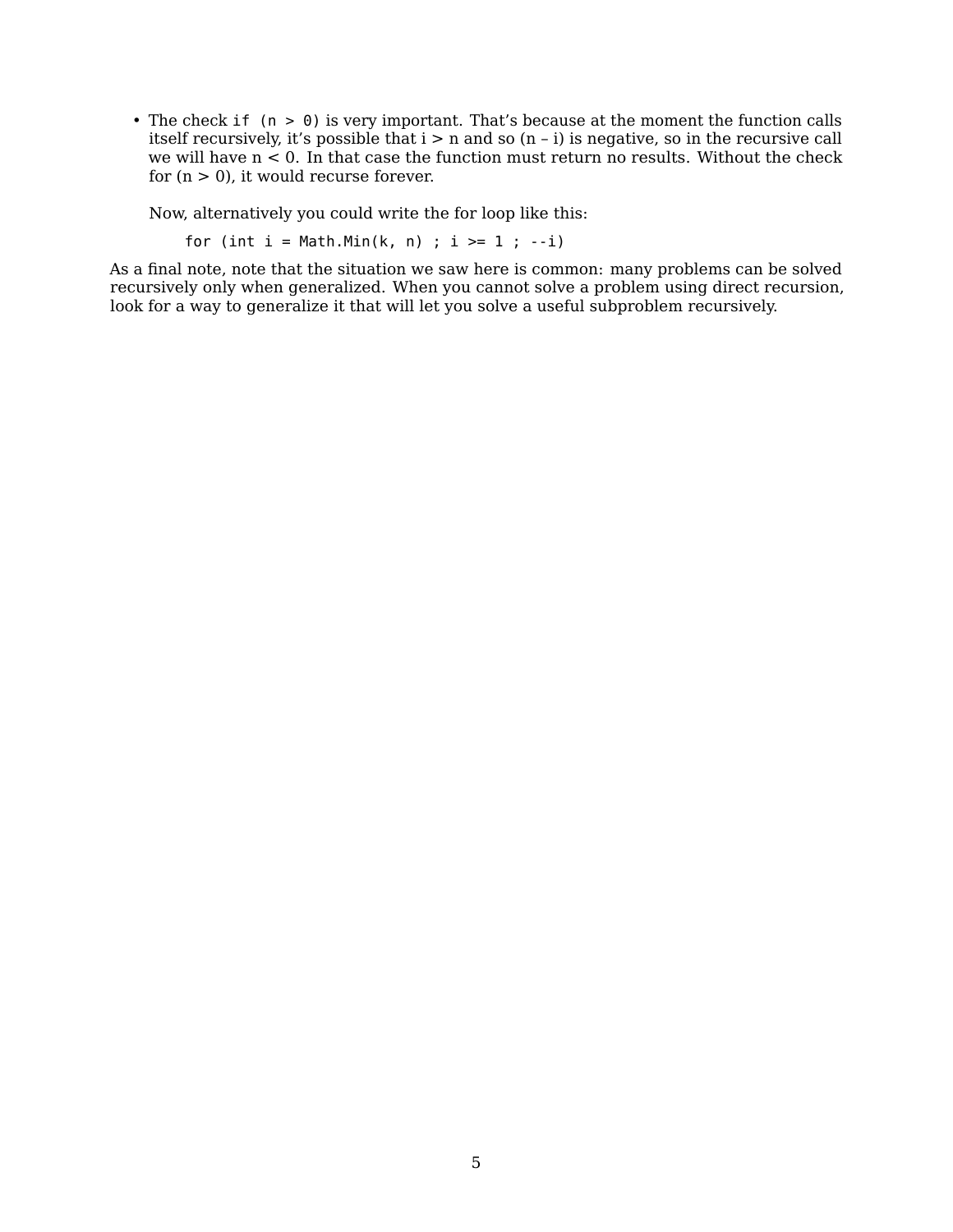# Week 9: Notes

There was no lecture or tutorial this week.

Our topics this week include searching using recursion and dynamic programming.

You can read about dynamic programming in chapter 15 "Dynamic Programming" of [Introduc](https://mitpress.mit.edu/books/introduction-algorithms-third-edition)[tion to Algorithms.](https://mitpress.mit.edu/books/introduction-algorithms-third-edition)

Here are some more notes on these topics:

## searching using recursion

In Programming 1, we learned how to search a graph using a depth-first or breadth-first search. We also noted that we can use these algorithms to search through other spaces with a graph-like structure, such as a chessboard, which we can think of as a graph where each square is a vertex with up to 8 neighbors.

In fact, we can use a similar approach to solve an enormous number of other problems. In some cases we have a physical structure that looks like a graph. And in some cases we are searching through a state space, where there is a starting state and from each state there are a set of possible transitions that can take us to other states. For example, if we are trying to unscramble a Rubik's Cube, the start state is the intiial (scrambled) position of the cube, and each transition is a move that we can make that takes us to another state. The goal state is the position in which the cube is unscrambled.

For problems like this, we can use recursion to perform an exhaustive search of the state space. When we do this, we are really performing a depth-first search, since recursion naturally performs a depth-first search of a tree. Depending on the nature of the problem, we may sometimes want to keep a visited set, to prevent us from walking around in circles. For some problems, we may need to stop searching in a certain direction when we reach a contradiction or some other indication that no solution in that direction is possible. It is difficult to give a general set of rules for solving problems like this, since they vary in nature, and the best way to learn how to tackle them is to practice solving various examples. The key idea to keep in mind is that recursion is a powerful tool for exploring an exponential space. In some cases you may want to use a breadth-first search instead of recursion, such as when you need a shortest path through a state space, but in most cases recursion will give the most straightforward solution.

As an example, let's look at a classic problem of this nature. Can we place N queens on an N-by-N chessboard such that none of them attack any other? (Recall that in chess queens can move and attack horizontally, vertically and diagonally, and can move by any number of squares).

Suppose that  $N = 8$ . As a first, naive approach to the problem, we could generate all possible positions of 8 queens on an 8-by-8 chessboard, and check each such position to see whether any two queens attack each other. Since no two queens can occupy the same square, the number of possible positions is 64 choose 8, or  $(64!)/(56!)(8!)$ . That number equals about 4.4 billion. That's a pretty big number, and especially for larger values of N this approach will be infeasible.

A far more efficient approach is possible. We know that each column can hold at most one queen. So we can first place a queen somewhere in column 1; there are 8 possible ways to do so. Then we can place a queen in column 2, and so on. With this approach, the number of ways to place queens is  $8^8$ , or about 16.8 million, which is a much smaller number than with the previous approach where we were placing queens everywhere.

However we certainly should not generate all 16.8 million of these possibilities, and check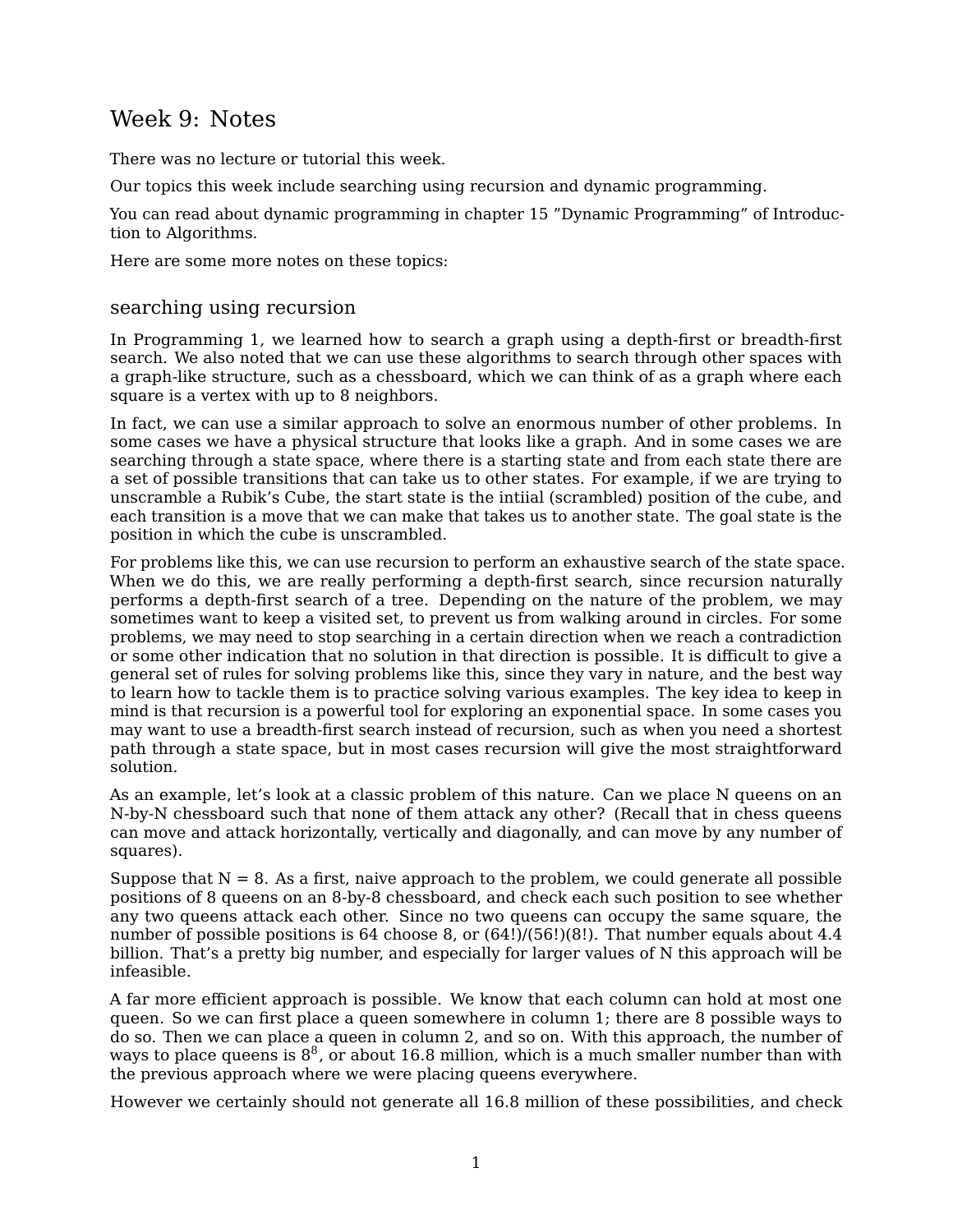each one individually to see if any queens attack each other. Instead, as we place queens, we will cut off the search at any point where two queens attack each other. To put it differently, we will never consider any path in which a queen is placed in a position that attacks another queen. As a trivial example, if we place the first queen at  $(1, 1)$ , i.e. row 1 and column 1, then we will not even consider placing the next queen at  $(1, 2)$ . This search pruning technique dramatically decreases the effective search space, and is widely applicable to many problems.

Below is a C# program that finds and prints a solution to the 8 queens problem. Notice that the queens() method is recursive, and uses an array to keep track of all the positions where queens have been placed so far. Study the program to understand how it works. When we run the program, it prints

```
Q . . . . . . .
. . . . . . Q .
. . . . Q . . .
. . . . . . . Q
. Q . . . . . .
. . . Q . . . .
. . . . . Q . .
. . Q . . . . .
== queens.cs ==using static System.Console;
using static System.Math;
class Queens {
    // Print the board.
    static void print(int[] a) {
        for (int r = 0; r < a. Length; ++r) {
            for (int c = 0; c < a. Length; ++c)
                Write(a[c] == r ? "0 " : "."WriteLine();
        }
    }
    // Return true if we can set a[k] = row without attacking any of the k queens
    // that have already been placed.
    static bool valid(int row, int k, int[] a) {
        for (int i = 0 ; i < k ; ++i)
            if (a[i] == row || Abs(a[i] - row) == k - i)return false;
        return true;
    }
    // Find a solution, given that k queens have already been placed.
    // a[i] holds the row number of the queen in column i.
    static bool queens(int k, int[] a) {
        if (k == a.length) {
            print(a); // found a solution
            return true;
        }
        for (int row = 0; row < a. Length; ++row)
            if (valid(row, k, a)) {
                a[k] = row;
```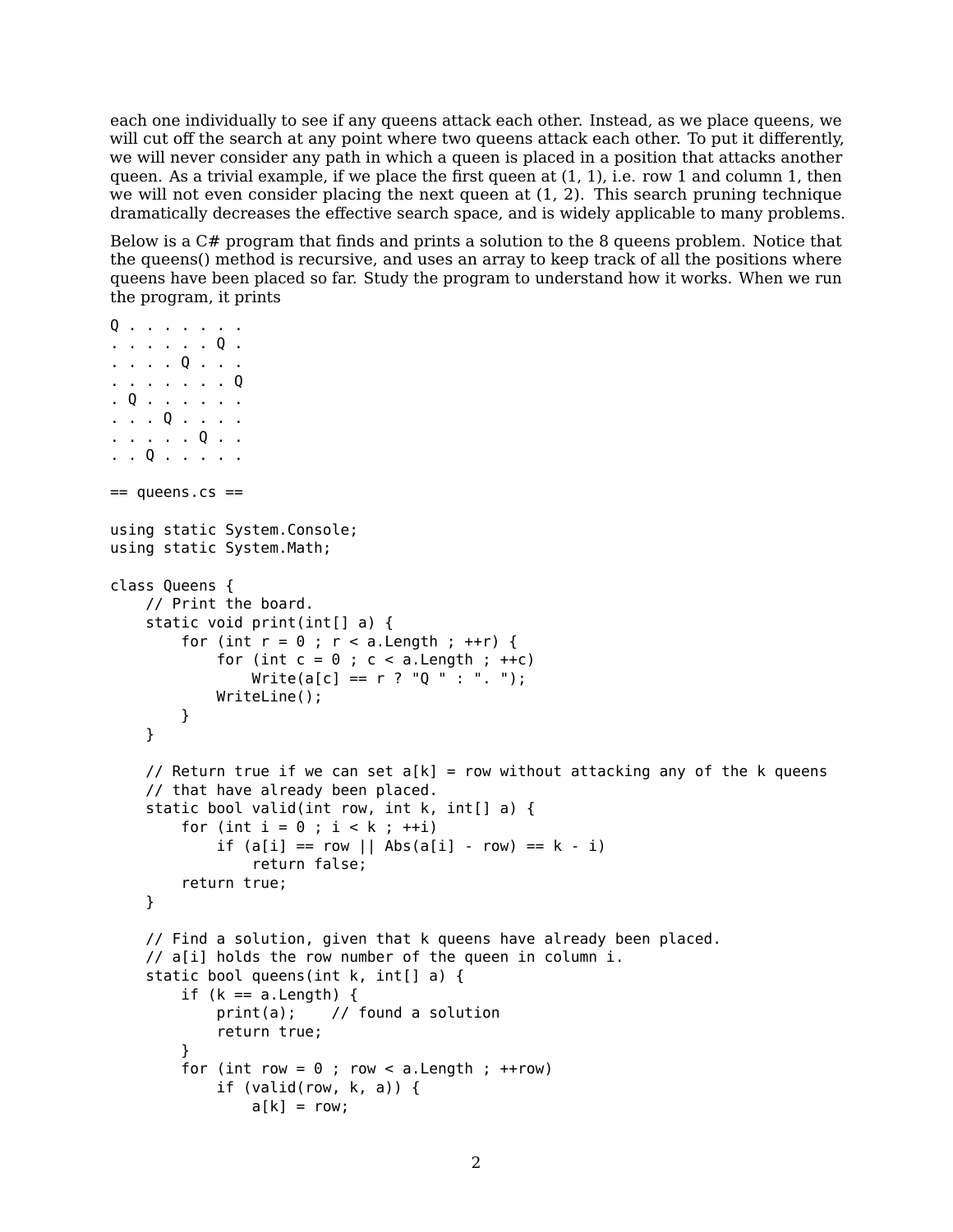```
if (queness(k + 1, a))return true;
                }
        return false;
    }
    static void Main() {
        const int n = 8;
        queens(0, new int[n]);
    }
}
```
### compositions, revisited

Last week we saw that we can use iterators in  $C#$  to recursively generate sequences of subsets, combinations, permutations, and so on. For example, here is a method we saw last week to generate all compositions of an integer. (Recall that a composition of an integer N is a sequences of positive integers whose sum is N.)

```
static IEnumerable<string> compositions(int n) {
    if (n == 0)yield return "";
    else
        for (int i = 1 ; i \le n ; +i)
            foreach (string s in compositions(n - i))
                yield return i + " " + s;}
static void printCompositions(int n) {
    foreach (string s in compositions(n))
        WriteLine(s);
}
```
In fact, we can generate and print any of these kinds of sequences without using iterators at all. Here is a similar recursive method that will print all compositions of an integer, without using an iterator:

```
static void compositions(string prefix, int n) {
   if (n == 0)WriteLine(prefix.Trim());
   else
        for (int i = 1; i \le n; +i)
            compositions(prefix + " " + i, n - i);}
static void printCompositions(int n) {
   compositions("", n);
}
```
The method uses a string parameter "prefix" to accumulate all integers in a composition that it has seen so far. (This is somewhat similar to the parameter int[] a in the queens() method in the previous example.) When it reaches the end of a composition, it prints out the string. (If you like, you can think of this as a state space search, where in the initial state we have no integers in the composition, and at each step we choose an integer i to add to the composition until the composition is complete.)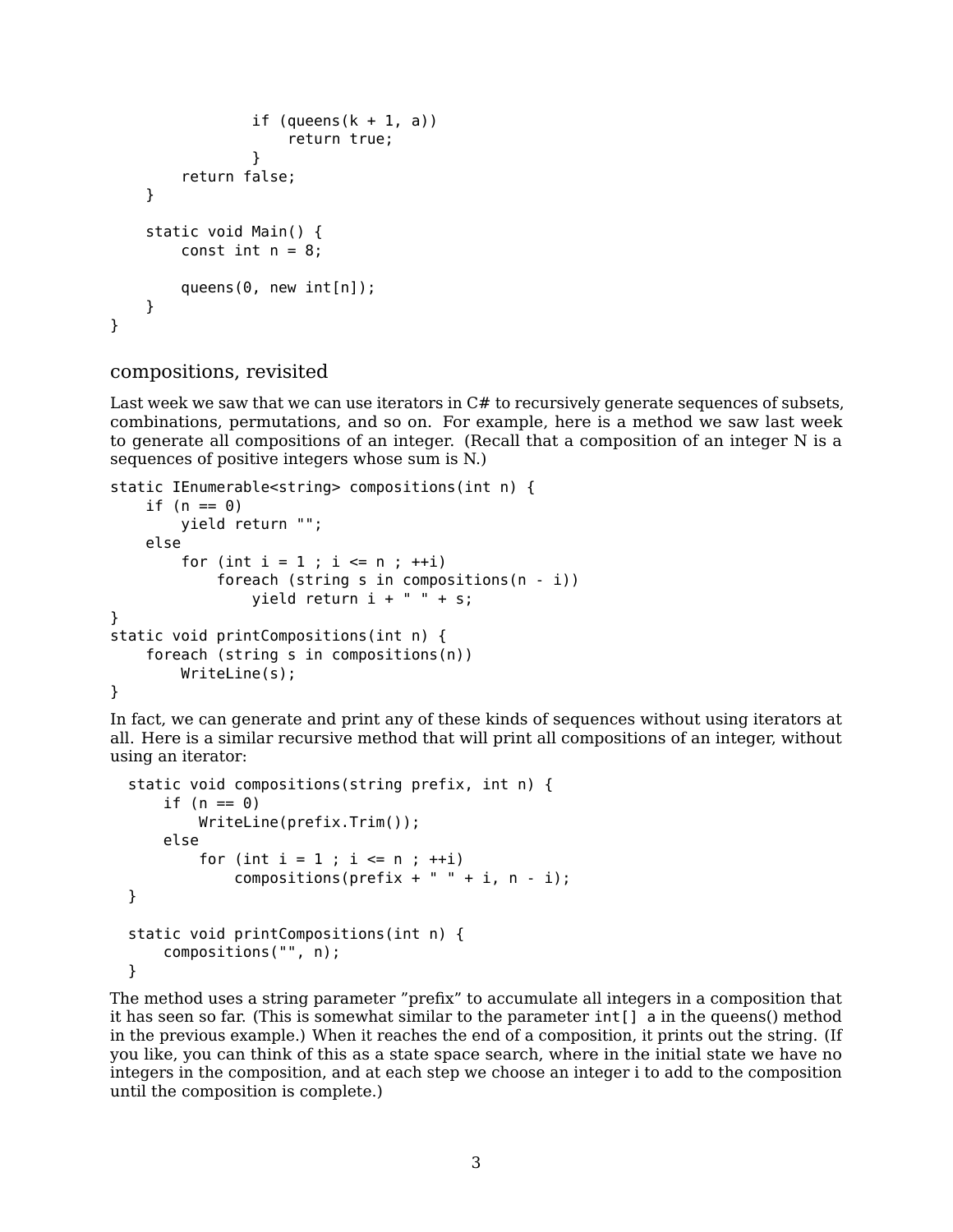Which approach is better - using an iterator, or a string prefix? The approach with an iterator is more general, since it returns a sequence of compositions and the caller can do anything they like with that sequence. (This is a more "functional" approach to the problem). But the string prefix approach is arguably simpler, since it gets the job done without using any fancy iterator machinery. Eiter approach might be appropriate depending on the problem you are trying to solve and on your programming style.

## dynamic programming

You will learn about dynamic programming both in this class and also in Algorithms and Data Structures 1. As with some other topics, the discussion in ADS 1 will be a bit more theoretical, and in this class we will focus more on writing code to solve particular problems.

Dynamic programming is a general technique that we can use to solve a wide variety of problems. Many of these problems involve optimization, i.e. finding the shortest/longest/best solution to a certain problem.

Problems solvable using dynamic programming generally have the following characteristics:

- They have a recursive structure. In other words, the problem's solution can be expressed recursively as a function of the solutions to one or more subproblems. A subproblem is a smaller instance of the same problem.
- They have overlapping subproblems. A direct recursive implemention solves the same subproblems over and over again, leading to exponential inefficiency.

Usually we can dramatically improve the running time by arranging so that each subproblem will be solved only once. There are two ways to do that:

- In a top-down implementation, we keep the same recursive code structure but add a cache of solved subproblems. This technique is called memoization.
- In a bottom-up implementation, we also use a data structure (typically an array) to hold subproblem solutions, but we build up these solutions iteratively.

Generally we prefer a bottom-up solution, because

- A bottom-up implementation is generally more efficient.
- The running time of the bottom-up implementation is usually more obvious.

This week we will study one-dimensional dynamic programming problems, which have a straightforward recursive structure. Next week we will look at two-dimensional problems, which are a bit more complex.

### Fibonacci numbers

Computing the Fibonacci number  $F_n$  is a trivial example of dynamic programming. Recall that the Fibonacci numbers are defined as

- $F_1 = 1$
- $F_2 = 1$
- $F_n = F_{n-1} + F_{n-2}$  (n  $\geq 3$ )

yielding the sequence 1, 1, 2, 3, 5, 8, 13, 21, …

Here is a recursive function that naively computes the n-th Fibonacci number:

static int fib(int n) =>  $n < 3$  ? 1 : fib(n - 1) + fib(n - 2);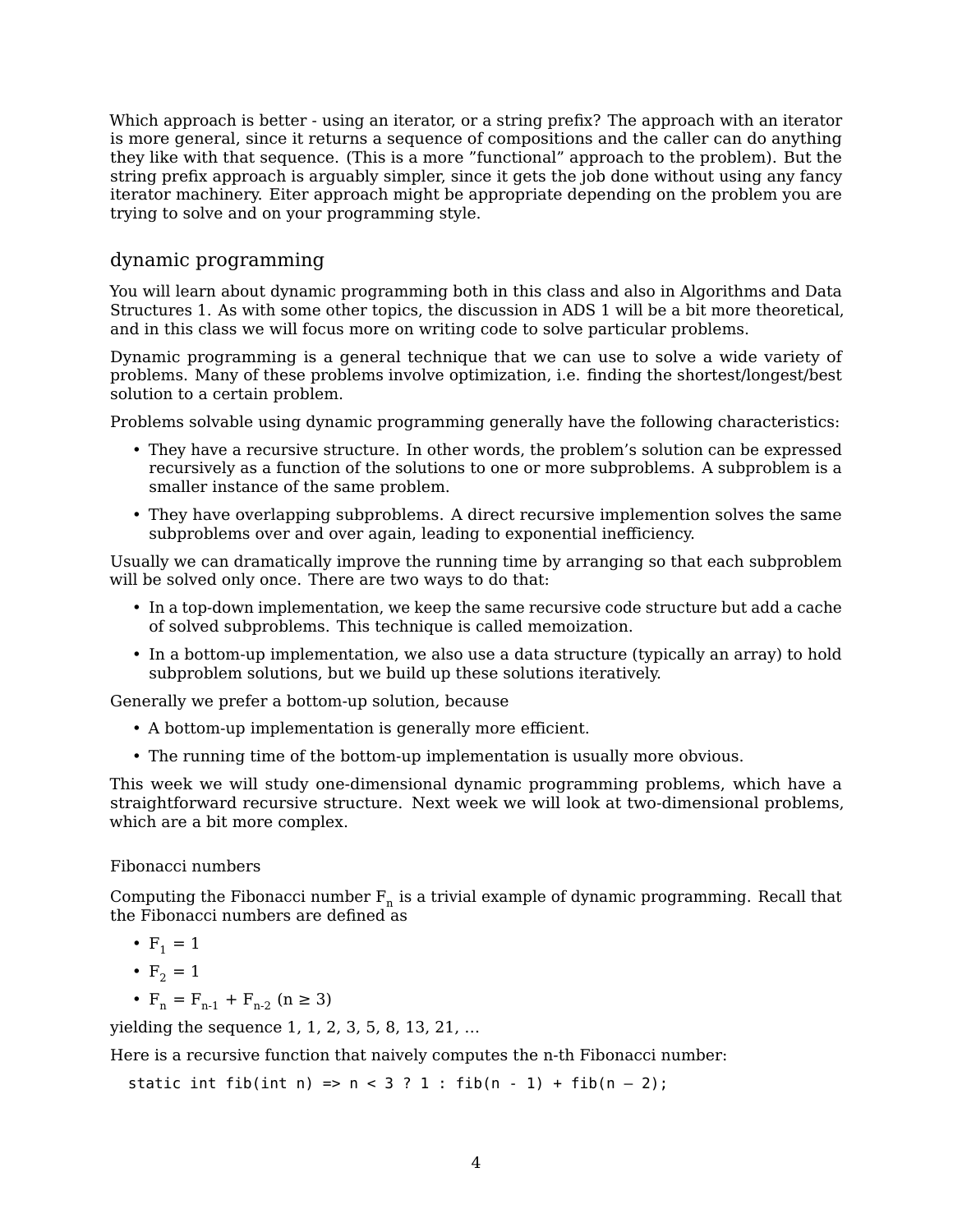What is this function's running time? The running time T(n) obeys the recurrence

 $T(n) = T(n - 1) + T(n - 2)$ 

This is the recurrence that defines the Fibonacci numbers themselves! In other words,

 $T(n) = O(F_n)$ 

The Fibonacci numbers themselves increase exponentially. It can be shown mathematically that

 $F_n = O(\varphi^n)$ 

where

 $\varphi = (1 + \text{sqrt}(5)) / 2$ 

So fib runs in exponential time! That may come as a surprise, since the function looks so direct and simple. Fundamentally it is inefficient because it is solving the same subproblems repeatedly. For example, fib(10) will compute fib(9) + fib(8). The recursive call to fib(9) will compute  $fib(8) + fib(7)$ , and so we see that we already have two independent calls to fib(8). Each of those calls in turn will solve smaller subproblems over and over again. In a problem with a recursive structure such as this one, the repeated work multiplies exponentially, so that the smallest subproblems (e.g. fib(3)) are computed an enormous number of times.

top-down dynamic programming (memoization) As mentioned above, one way we can eliminate the repeated work is to use a cache that stores answers to subproblems we have already solved. This technique is called memoization. Here is a memoized implementation of fib, using a local function:

```
static int fib(int n) {
      int[] cache = new int[n + 1];int f(int i) {
          if (cache[i] == 0)cache[i] = i < 3 ? 1 : f(i - 1) + f(i - 2);return cache[i];
      }
      return f(n);
  }
```
Above, the cache array holds all the Fibonacci numbers we have already computed. In other words, if we have already computed  $F_i$ , then cache[i] =  $F_i$ . Otherwise, cache[i] = 0.

This memoized version runs in linear time, because the line

runs only once for each value of i. This is a dramatic improvement!

bottom-up dynamic programming In this particular recursive problem, the subproblem structure is quite straightforward: each Fibonacci number  $F_n$  depends only on the two Fibonacci numbers below it, i.e.  $F_{n-1}$  and  $F_{n-2}$ . Thus, to compute all the Fibonacci numbers up to  $F_n$  we may simply start at the bottom, i.e. the values  $\mathrm{F_{1}}$  and  $\mathrm{F_{2}}$ , and work our way upward, first computing  $F_3$  using  $F_1$  and  $F_2$ , then  $F_4$  and so on. Here is the implementation:

```
static int fib(int n) {
   int[] a = new int[n + 1];
   a[1] = a[2] = 1;for (int k = 3; k \le n; ++n)
       a[k] = a[k - 1] + a[k - 2];
```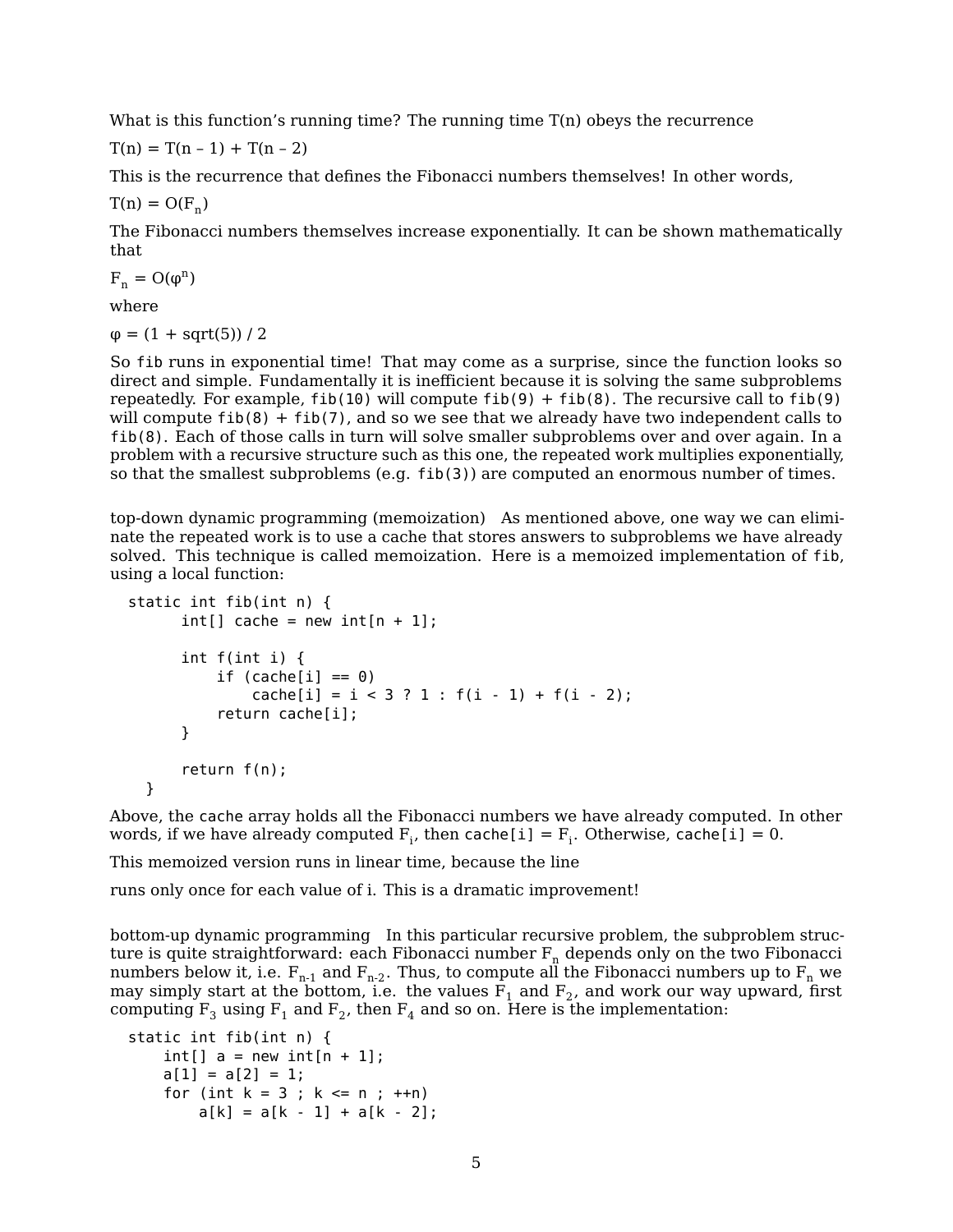```
return a[n];
```
Clearly this will also run in linear time. Note that this implementation is not even a recursive function. This is typical: a bottom-up solution consists of one or more loops, without recursion.

This example may seem trivial. But the key idea is that we can efficiently solve a recursive problem by solving subproblem instances in a bottom-up fashion, and as we will see we can apply this idea to many other problems.

rod cutting

}

The rod cutting problem is a classic dynamic programming problem. Suppose that we have a rod that is n cm long. We may cut it into any number of pieces that we like, but each piece's length must be an integer. We will sell all the pieces, and we have a table of prices that tells us how much we will receive for a piece of any given length. The problem is to determine how to cut the rod so as to maximize our profit.

We can express an optimal solution recursively. Let prices[i] be the given price for selling a piece of size i. We want to compute profit(n), which is the maximum profit that we can attain by chopping a rod of length n into pieces and selling them. Any partition of the rod will begin with a piece of size i cm for some value  $1 \le i \le n$ . Selling that piece will yield a profit of prices [i]. The maximum profit for dividing and selling the rest of the rod will be profit $(n - i)$ . So profit $(n)$ , i.e. the maximum profit for all possible partitions, will equal the maximum value for  $1 \le i \le n$ of

 $prices[i] + profit(n - i)$ 

naive recursive solution Here is a naive recursive solution to the problem:

```
// Return the best price for cutting a rod of length n, given a table
// with the prices for pieces from lengths 1 .. n.
static int profit(int n, int[] prices) {
   int best = 0:
    for (int i = 1; i \le n; +i)
        best = Max(best, prices[i] + profit(n - i, prices));return best;
}
```
This solution runs in exponential time, because for each possible size k it will recompute profit(k, prices) many times.

bottom-up dynamic programming This solution uses bottom-up dynamic programming:

```
// Return the best price for cutting a rod of length n, given a table
// with the prices for pieces from lengths 1 .. n.
static int profit(int n, int[] prices) {
   int[] best = new int[n + 1]; // best possible price for each size
   for (int k = 1 ; k \le n ; ++k) {
        // Compute the best price best[k] for a rod of length k.
        best[k] = 0;for (int i = 1 ; i <= k ; ++i)
            best[k] = Max(best[k], prices[i] + best[k - i]);}
    return best[n]; // best price for a rod of length n
```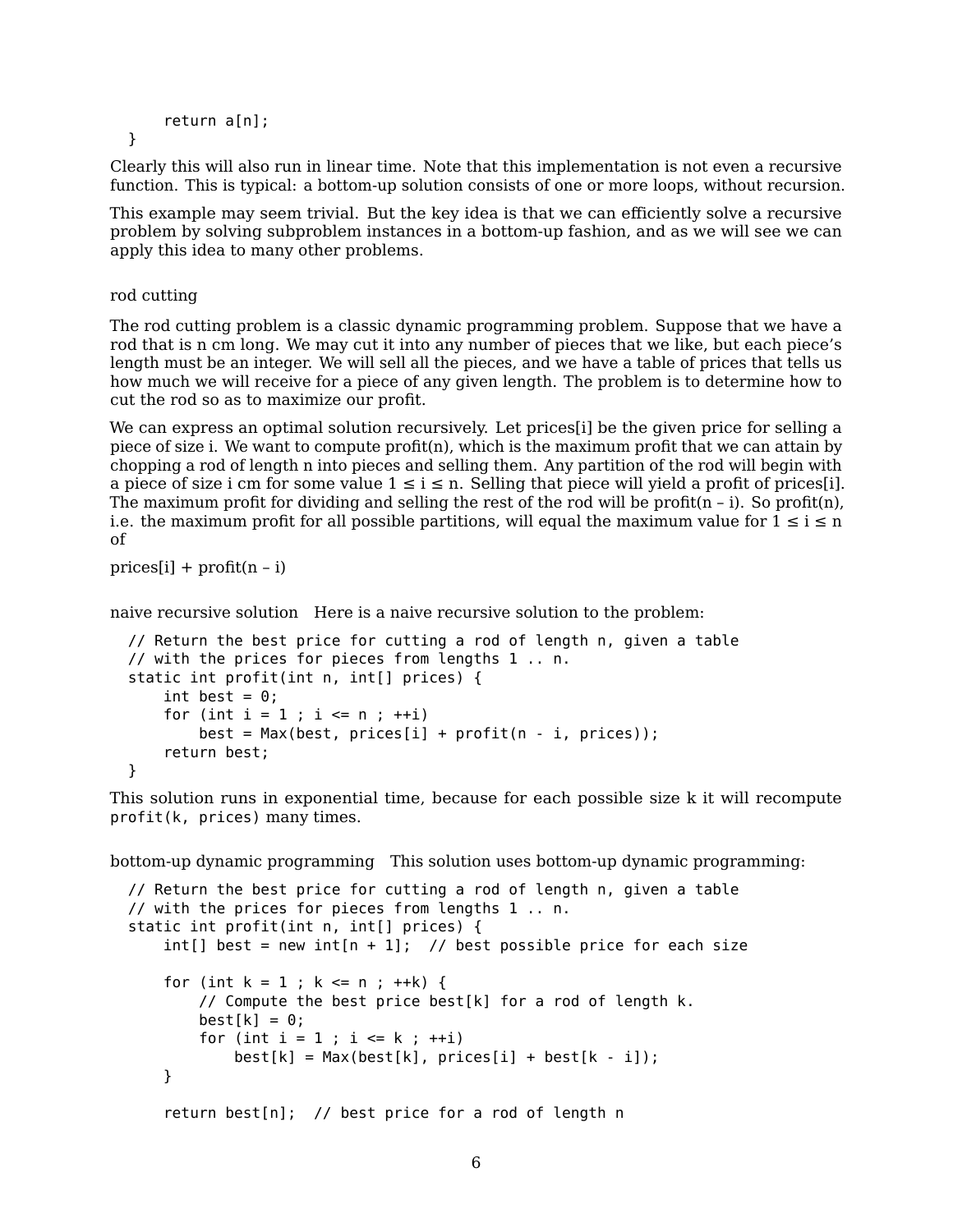}

Once again, this bottom-up solution is not a recursive function. Notice its double loop structure. Each iteration of the outer loop computes best[k], i.e. the solution to the subproblem of finding the best price for a rod of size k. To compute that, the inner loop must loop over all smaller subproblems, which have already been solved, looking for a maximum possible profit.

This version runs in  $O(N^2)$ .

bottom-up dynamic programming, extended Often when we use dynamic programming to solve an optimization problem such as this one, we want not only the value of the optimal solution, but also the solution itself. For example, the function in the previous section tells us the best possible price that we can obtain for a rod of size n, but it doesn't tell us the sizes of the pieces in which the rod should be cut!

So we'd like to extend our solution to return that information. To do that, for each size  $k < n$ we must remember not only the best possible prices for a rod of size k, but also the size of the first piece that we should slice off from a rod of that size in order to obtain that price. With that information, we can reconstruct the solution at the end:

```
// Return the best price for cutting a rod of length n, given a table
// with the prices for pieces from lengths 1 .. n.
static int profit(int n, int[] prices, out int[] sizes) {
    int[] best = new int[n + 1]; // best possible price for a given rod size
    int[] cut = new int[n + 1]; // size of first piece to slice from a given rod size
    for (int k = 1 ; k \le n ; \text{++k}) {
        best[k] = 0;for (int i = 1 ; i <= k ; ++i) { // for every size <= k
            int p = prices[i] + best[k - i];if (p > best[k]) {
                best[k] = p;cut[k] = i; // remember the best size to cut
            }
       }
    }
    List<int> l = new List<int>l</sup>;
    for (int s = n; s > 0; s = \text{cut}[s])
        l.Add(cut[s]);
    sizes = 1.ToArray();return best[n];
}
```
Study this function to understand how it works. Like the preceding version, it runs in  $O(N^2)$ .

## smallest number of coins

Here is another classic dynamic programming problem. We would like to write a method int numCoins(int sum, int[] coins) that takes a integer and an array of coin denominations. The method should determine the smallest number of coins needed to form the given sum. A sum can contain an arbitrary number of coins of each denomination. For example, if sum  $= 34$ and coins  $= \{ 1, 15, 25 \}$ , the method will return 6, since

 $34 = 15 + 15 + 1 + 1 + 1 + 1$ 

and it is not possible to form this sum with a smaller number of coins.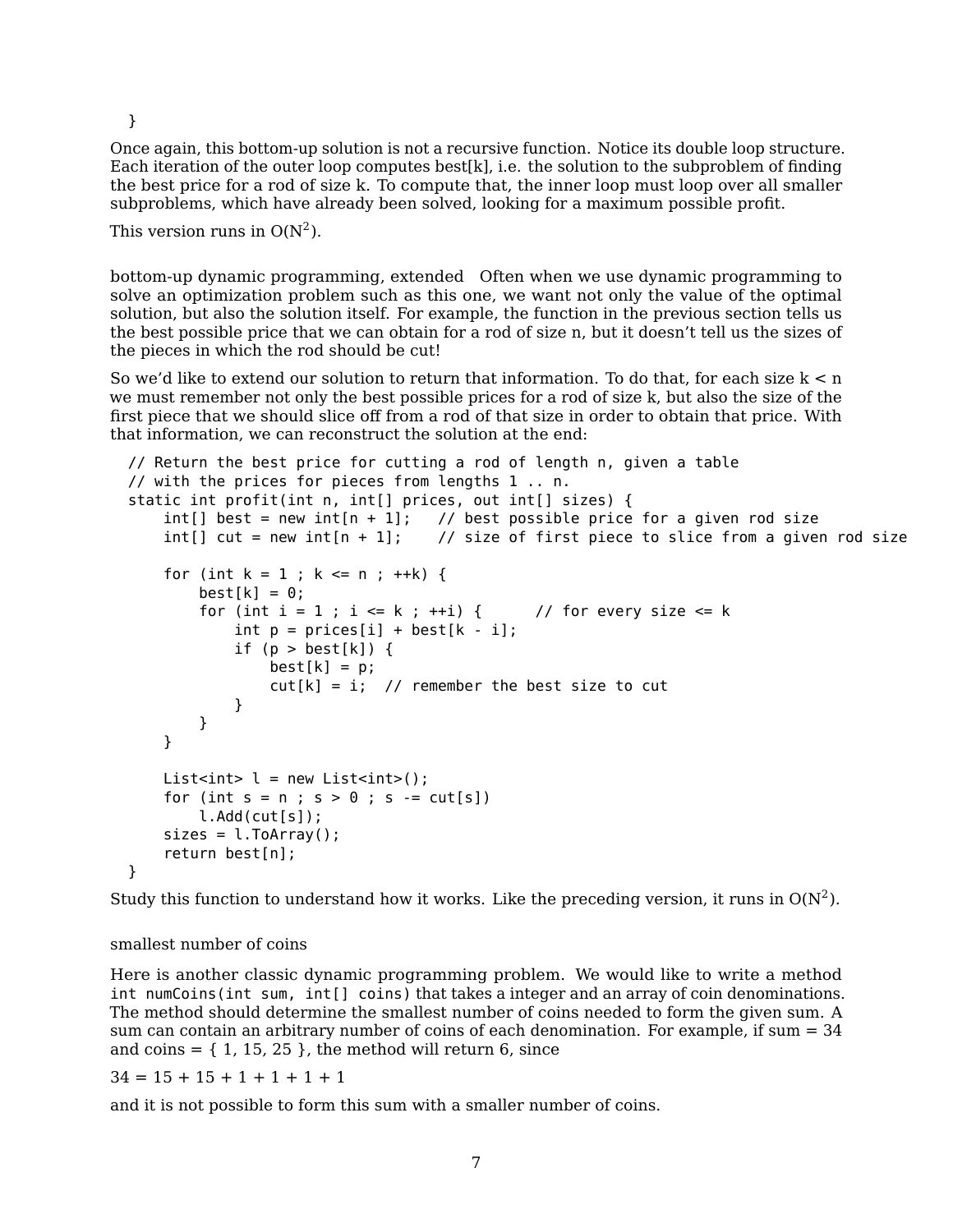If we cannot form the given sum using the given denominations of coins, our method will return int.MaxValue.

By the way, you will recall that in a recent homework exercise we wrote a recursive program that can generate all possible ways of forming a sum from a set of coins. So one way to find the smallest number of coins would be to generate all those possible ways, and see which one uses the smallest number. However that will be hopelessly inefficient, because there may be an exponential number of ways to form the sum. Dynamic programming will give us a more efficient solution.

naive recursive solution First, here is a naive recursive solution to the problem:

```
// Return the smallest number of coins needed to form (sum).
static int numCoins(int sum, int[] coins) {
    if (sum == 0) return 0;
    int min = int.MaxValue;
    foreach (int c in coins)
        if (c \leq sum)min = Min(min, numCoins(sum - c, coins));
    return min == int.MaxValue ? int.MaxValue : min + 1;
}
```
This will run in exponential time.

bottom-up dynamic programming Here is a solution using bottom-up dynamic programming. Its structure is similar to the previous rod-cutting solution.

```
// Return the smallest number of coins needed to form (sum).
static int numCoins(int sum, int[] coins) {
    int[] min = new int[sum + 1];for (int k = 1 ; k \le m ; \pm \pm k) {
        // Compute min[k], the minimum number of coins needed to add up to k.
        int m = int.MaxValue;
        foreach (int c in coins)
            if (c \le k)m = Min(m, min[k - c]);min[k] = m == int.MaxValue ? int.MaxValue : m + 1;}
    return min[sum];
}
```

```
This version runs in O(N^2), where N = sum.
```
bottom-up dynamic programming, extended This version returns an array with the values of the coins that form the sum.

```
static int[] numCoins2(int sum, int[] coins) {
    int[] min = new int[sum + 1];
    int[] first = new int[sum + 1];
    for (int k = 1; k \leq sum; ++k) {
        // Compute min[k], the minimum number of coins needed to add up to k.
```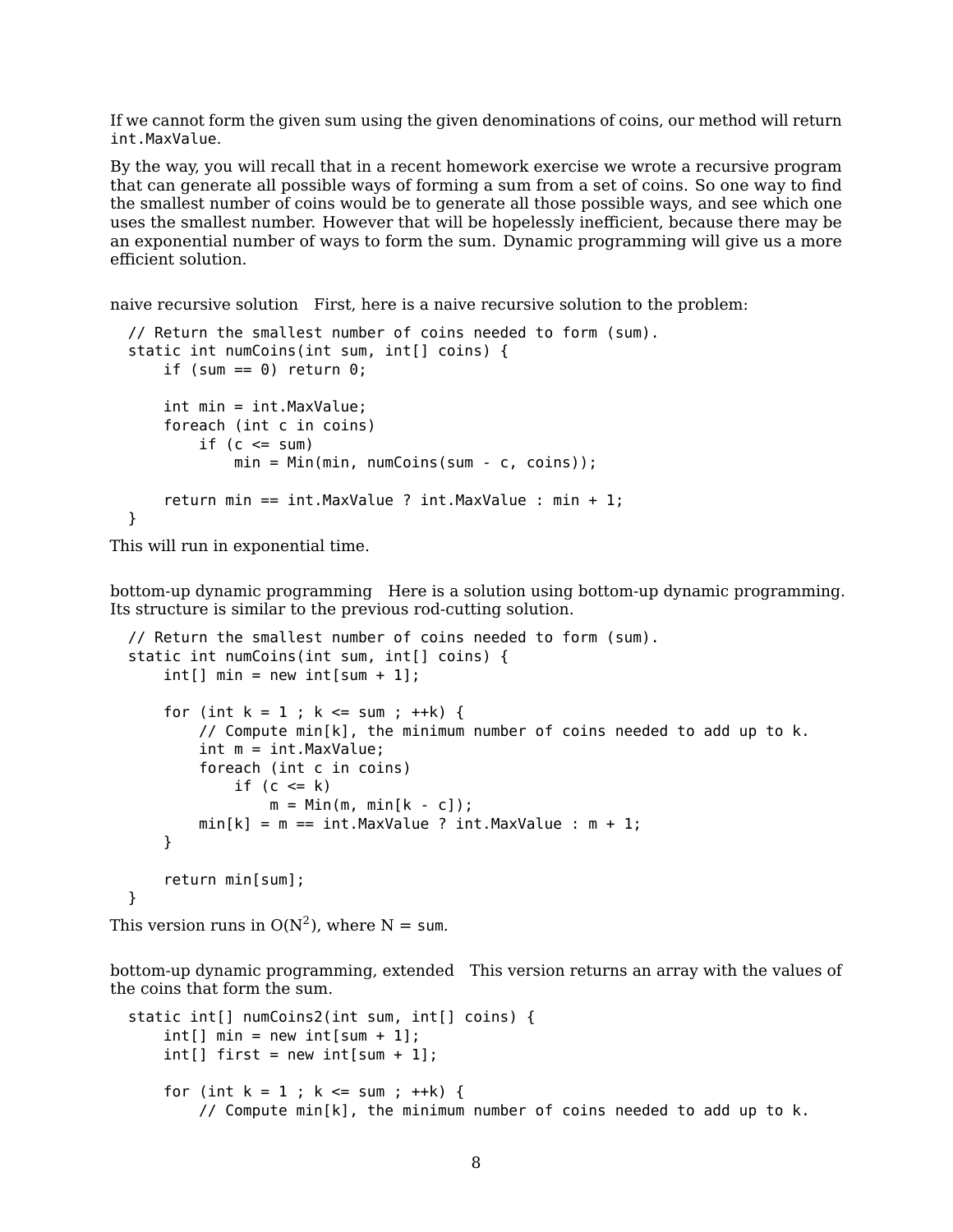```
// Also remember first[k], the first coin to use in forming the sum k.
       int m = int.MaxValue;
        foreach (int c in coins)
            if (c <= k && min[k - c] < m) { // best so far
               m = min[k - c];first[k] = c;}
       min[k] = m == int.MaxValue ? int.MaxValue : m + 1;}
   List<int> l = new List<int>l</sup>;
    for (int s = sum; s > 0; s = first[s])
       l.Add(first[s]);
   return l.ToArray();
}
```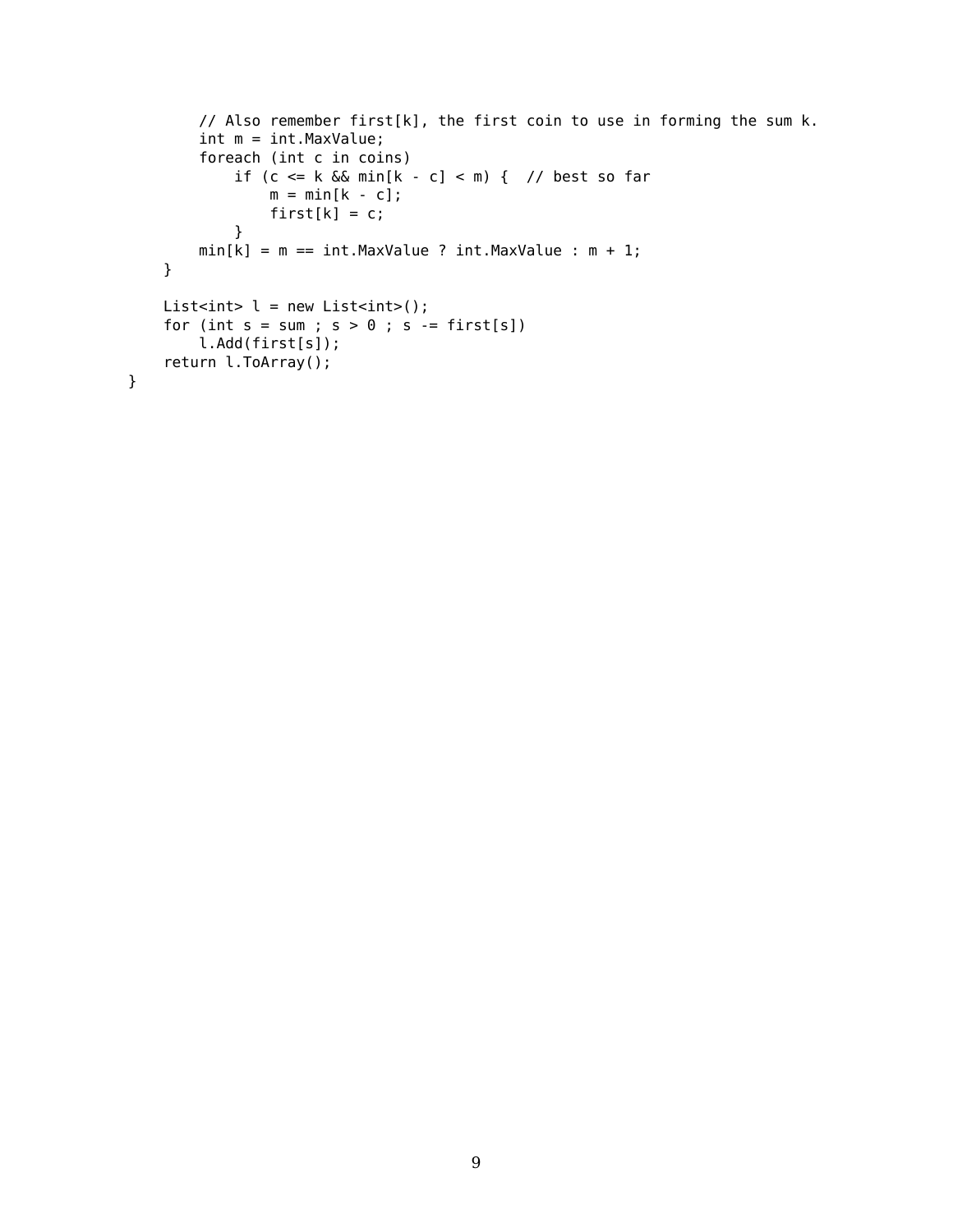## Week 12: Notes

There was no lecture or tutorial this week.

Our topics this week is dynamic programming, continued.

You can read about dynamic programming in chapter 15 "Dynamic Programming" of [Introduc](https://mitpress.mit.edu/books/introduction-algorithms-third-edition)[tion to Algorithms.](https://mitpress.mit.edu/books/introduction-algorithms-third-edition)

Here are some more notes on the subject:

## 2-dimensional dynamic programming problems

Last week we began our study of dynamic programming. The dynamic programming problems we saw last week had a 1-dimensional structure. That means that each of those problems could be solved by writing a recursive function with 1 argument. The naive recursive solution was exponentially inefficient, since it solved the same subproblems over and over again. We found that we could solve these problems much more efficiently by filling in a 1-dimensional array in a certain order. This array recorded the solution to each subproblem, so that it was immediately available to use in solving other, larger, subproblems.

For example, last week we studied the rod-cutting problem. The naive recursive solution looked like this:

```
// Return the best price for cutting a rod of length n, given a table
// with the prices for pieces from lengths 1 .. n.
static int profit(int n, int[] prices) {
   int best = 0;
   for (int i = 1; i \le n; +i)
        best = Max(best, prices[i] + profit(n - i, prices));
    return best;
}
```
Notice that profit() is a function of a single argument "int n" (ignoring the constant array prices[], which could just be stored as a field outside the function). To compute the result more efficiently, we used a bottom-up approach that filled in a 1-dimensional array called best[], where best[i] held the best possible profit for a rod of size i, i.e. the value that would be returned by profit(i, prices).

This week we will study slightly more challenging dynamic programming problems that have a more general 2-dimensional structure. For these problems, a naive recursive solution will be a function with 2 arguments. Once again, this naive solution will run in exponential time. We can solve these problems more efficiently using bottom-up dynamic programming in which we fill in a 2-dimensional array or array-like data structure. We will need to be careful about the order in which we fill in the array elements. The solution to any subproblem instance will depend on the solutions to smaller instances, so we need to fill in the array in some order that guarantees that the dependent solutions will already be available when we compute any subproblem solution.

As always, some examples will make these ideas clearer. Let's consider the problem of finding the longest palindromic subsequence of a given string. For example, consider the string "watermelon stew". The string "wteretw" is a longest palindromic subsequence:

W A T E R M E L O N S T E W W TER E T

That's because this subsequence is a palindrome (i.e. it reads the same forwards and backwards), and there is no longer palindromic subsequence in the string. Note that the longest palindromic subsequence is not necessarily unique: "wtemetw" is another possibility.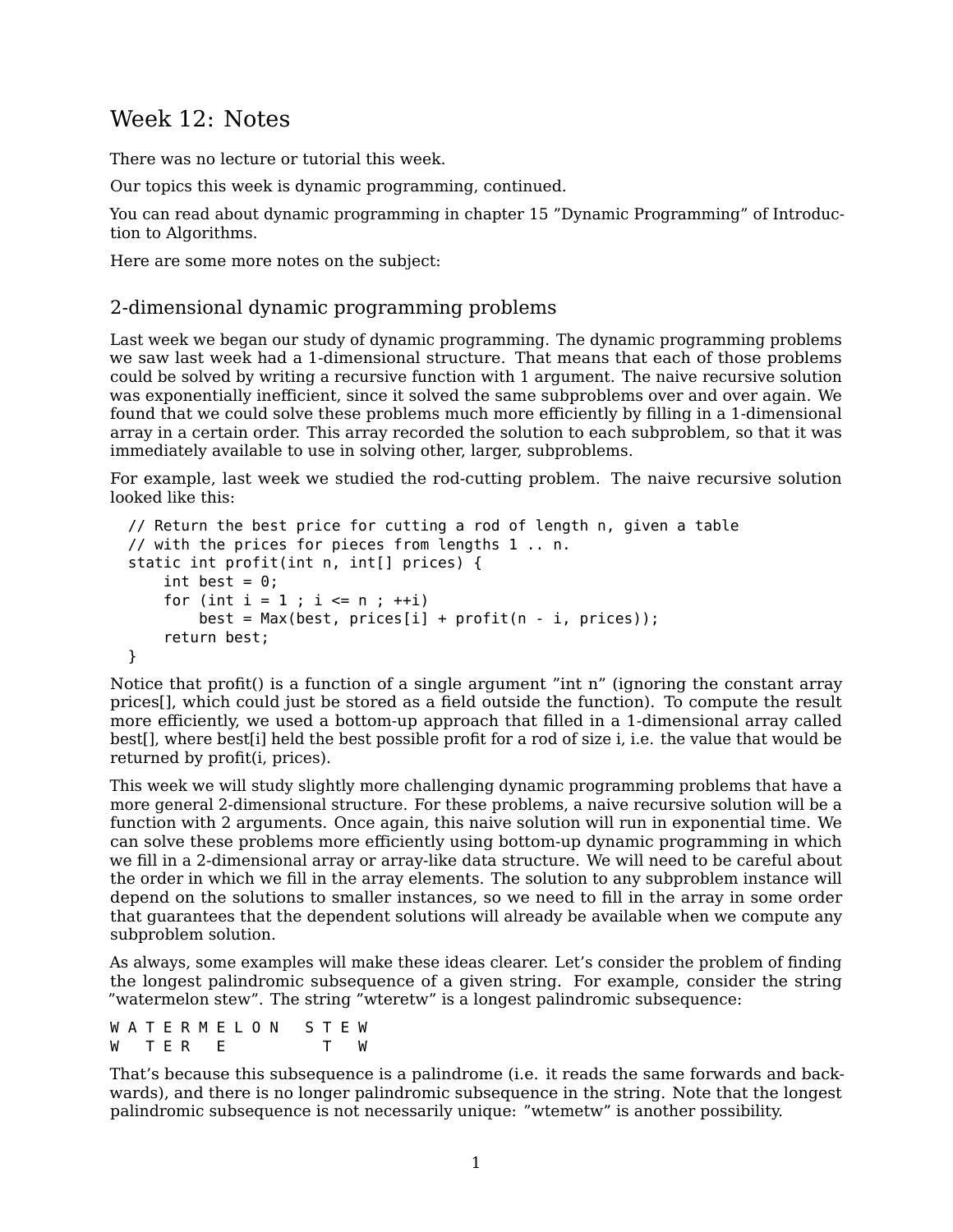We can solve this problem using two-dimensional dynamic programming. Suppose that the input string s has length N, with character indices from 0 to  $(N - 1)$ . Let  $L(i, j)$  be the length of the longest palindromic subsequence of s[i .. j].

We must first find a recursive formulation of the problem that will allow us to compute  $L(i, j)$ recursively for any i and j. Our base case is straightforward: if  $i = j$ , then clearly  $L(i, j) = 1$ , since any 1-character string is a palindrome. In fact it will be useful to have an additional base case that is even smaller: if  $j < i$ , then s[i .. j] is empty, so  $L(i, j) = 0$ .

Now suppose that  $i < j$ , which will be the recursive case. We may consider two possibilities:

- First suppose that  $s[i] = s[i]$ . Then some longest palindromic subsequence of  $s[i]$ . if must include both s[i] and s[j]. To see this, let  $c = s[i] = s[j]$ , and consider any palindromic subsequence s[i .. j]. If it does not begin and end with c, then it is not as long as possible, since we could prepend and append c to it to make a longer palindromic subsequence beginning at s[i] and ending at s[j]. Now suppose that the subsequence begins and ends with c. Then certainly some version of it can begin at s[i] and end at s[i] (though there may also be other identical versions that are contained at inner positions). So in this case
- Now suppose that  $s[i] \neq s[j]$ . Then the longest palindromic subsequence of  $s[i]$ . if does not include both s[i] and s[j], since if it did, it would begin with s[i] and would end with s[j] and would not be a palindrome. Therefore the longest palindromic subsequence of s[i .. j] must either be a palindromic subsequence of  $s[i]$  .. j - 1], or of  $s[i + 1]$  .. j] (or possibly of both). So in this case

Since we have found a recursive pattern, we may now write a recursive function to compute  $L(i, j)$ :

```
// Compute the length of the longest palindromic subsequence of s[i \dots j].
static int len(string s, int i, int j) {
    if (j < i) return \theta;
    if (i == j) return 1;
    return s[i] == s[j] ? len(s, i + 1, j - 1) + 2
                         : Max(len(s, i, j - 1), len(s, i + 1, j));
}
```
It works:

```
string s = "watermelon stew";
WriteLine(lpsLength(s, \theta, s.Length - 1)); // writes 7
```
However this function will run in exponential time.

To solve this problem more efficiently, we will use bottom-up dynamic programming to fill in a 2-dimensional array len[], where len[i, j] =  $L(i, j)$ . As mentioned above, we need to be careful about the order in which we fill in the array. Specifically, when we compute len[i, j] we must already know len<sup>[j +</sup> 1, j] and len<sup>[j]</sup>, j - 1] and len<sup>[j +</sup> 1, j - 1]. An illustration will help here. Supposed that  $s =$  "india". Here is a table showing the values of len[i, j]:

Notice the following:

- Every entry on the diagonal is 1, since len[i, i] = 1 for all i.
- Every entry below the diagonal is 0, since len[i, j] = 0 whenever  $j < i$ .
- len $[0, 3] = 3$ , since the longest palindromic subsequence of  $s[0..3] =$  "indi" has length 3. When we recursively compute len[0, 3], we will need the values of len[0, 2], len[1, 2] and len[1, 3], as illustrated by the arrows above. I've only drawn these arrows for this one cell, but all cells in the table will have the same dependency pattern.
- len $[0, 4]$  = 3. This is the top-level answer we are seeking.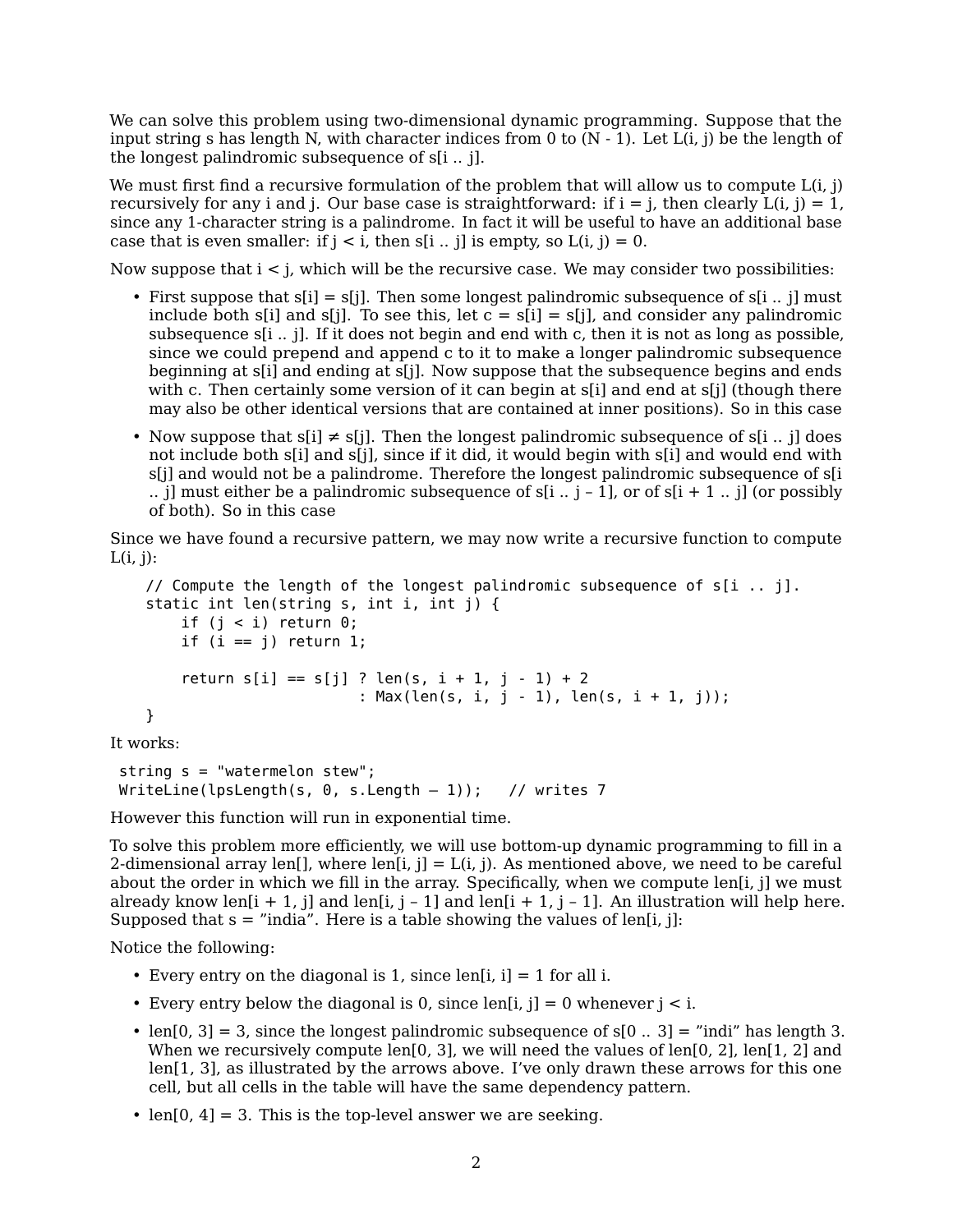Now, we certainly cannot fill in this rows in this table from top to bottom, because then as we computed each row we would not already have the values below it. One possible order for filling in the rows is bottom to top, left to right:

When we fill in this order, as we encounter each cell  $(i, j)$  we will already know the value of its neighbors below, to the left, and diagonally below and to the left. And so we will be able to compute len[i, j].

Now, there is really no need for us to iterate over all the cells below the diagonal in the table above, since they all have value 0 and will be initialized to that value when we create our array. So instead we can fill in the table from bottom to top, proceeding rightward from the diagonal position in each row:

We now have a strategy, so let's write code to fill in the array:

```
// Compute the length of the longest palindromic subsequence of s.
static int longestPalindromic(string s) {
   // len[i, j] is the length of the longest palindromic subsequence of
   // s[i .. j].
   int[,] len = new int[s.Length, s.Length];
    int i, j;
    for (i = s.length - 1 ; i >= 0 ; --i) {
        len[i, i] = 1;for (j = i + 1 ; j < s.length ; ++j)len[i, j] =s[i] == s[j] ? len[i + 1, j - 1] + 2: Max(len[i, j - 1], len[i + 1, j]);
      }
    return len[0, s.length - 1];
}
```
Our function will run in  $O(N^2)$ , where N = s. Length. This is a huge improvement over the exponential version.

Of course, we may want to know not only the length of the longest palindromic subsequence, but also the subsequence itself! So we'd like to extend our code to return that string. Here is one possible approach: after we have filled in the table above we can use the values in it to reconstruct the string we want. To do that, we start at the upper right, i.e. the value len[0, s.Length – 1]. We can reconstruct a path through the table that explains how that value was derived, and that path will reveal the string itself. At any cell  $(i, j)$ , if  $s[i] = s[i]$  then we know that s[i] and s[j] are included in the string we want, and we can record those characters and proceed to  $(i + 1, j - 1)$ . Otherwise, we proceed either to  $(i, j - 1)$  or to  $(i + 1, j)$ , choosing the cell with the larger value. Here is an extended version of the function above that can reconstruct the string in this way:

```
// Compute the longest palindromic subsequence of s.
static string longestPalindromic(string s) {
   // len[i, j] is the length of the longest palindromic subsequence of
   // s[i .. j].
   int[,] len = new int[s.length, s.length];… same code as above for filling in the table …
   // Now len[0, s.Length - 1] is the length of the longest palindromic
   // subsequence. We now want the subsequence itself. We need to build
   // the sequence from the outside inward, so we use two strings a and b
   // and will return (a + b).
```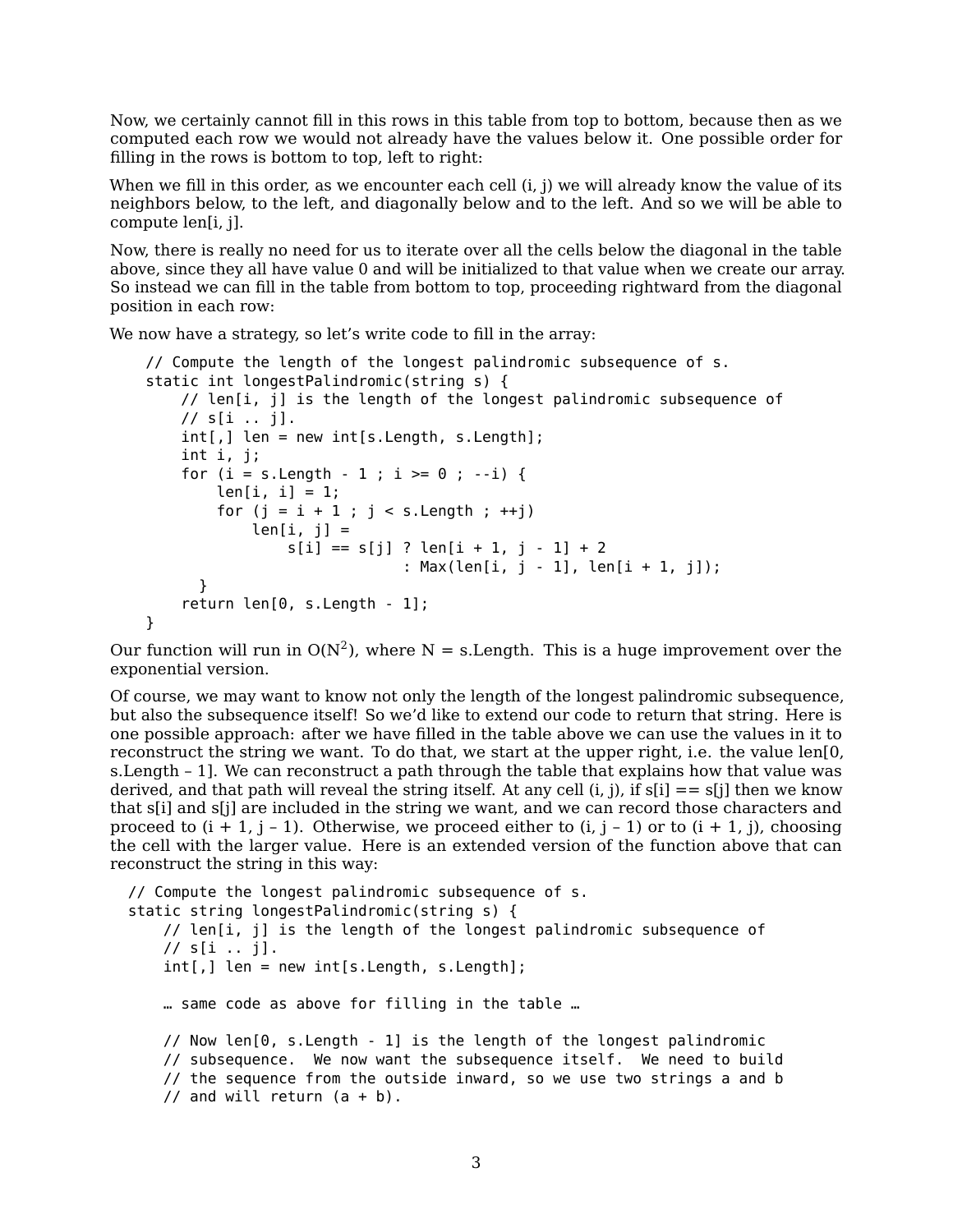```
string a = "", b = "";i = 0;j = s. Length - 1;
    while (j >= i) {
        if (j == i) {
            a == s[i];break;
        }
        if (s[i] == s[j]) {
            a = a + s[i];b = s[j] + b;++i;--j;
        } else if (len[i, j - 1] > len[i + 1, j])
            --j;
          else ++i;
    }
  return a + b;
}
```
Study the function to understand how it works.

This code for constructing the longest palindromic subsequence may seem like a chore, and so you may be wondering if there is an easier way. Actually there is. When we build the table, instead of storing the length of the longest palindromic subsequence of s[i .. j] in each table cell, we can store the longest palindromic subsequence itself:

```
// Compute the longest palindromic subsequence of s.
static string longestPalindromic(string s) {
    // p[i, j] is the longest palindromic subsequence of s[i, j].
    string[,] p = new string[s.length, s.length];
    int i, j;
    for (i = s.length - 1 ; i >= 0 ; --i) {
        p[i, i] = s[i]. To String();
        for (j = i + 1 ; j < s. Length ; ++j)
            if (s[i] == s[j])p[i, j] = s[i] + p[i + 1, j - 1] + s[j];else {
                string t = p[i, j - 1], u = p[i + 1, j];p[i, j] = t.length > u.length ? t : u;}
    }
    return p[0, s.Length - 1];
}
```
That was easier! This seems like a nicer solution for this problem.

For some other dynamic programming problems, however, it may be easier or more efficient to store intermediate values in the table and the reconstruct the final solution at the end. (Actually we did that for a couple of one-dimensional dynamic programming problems last week.)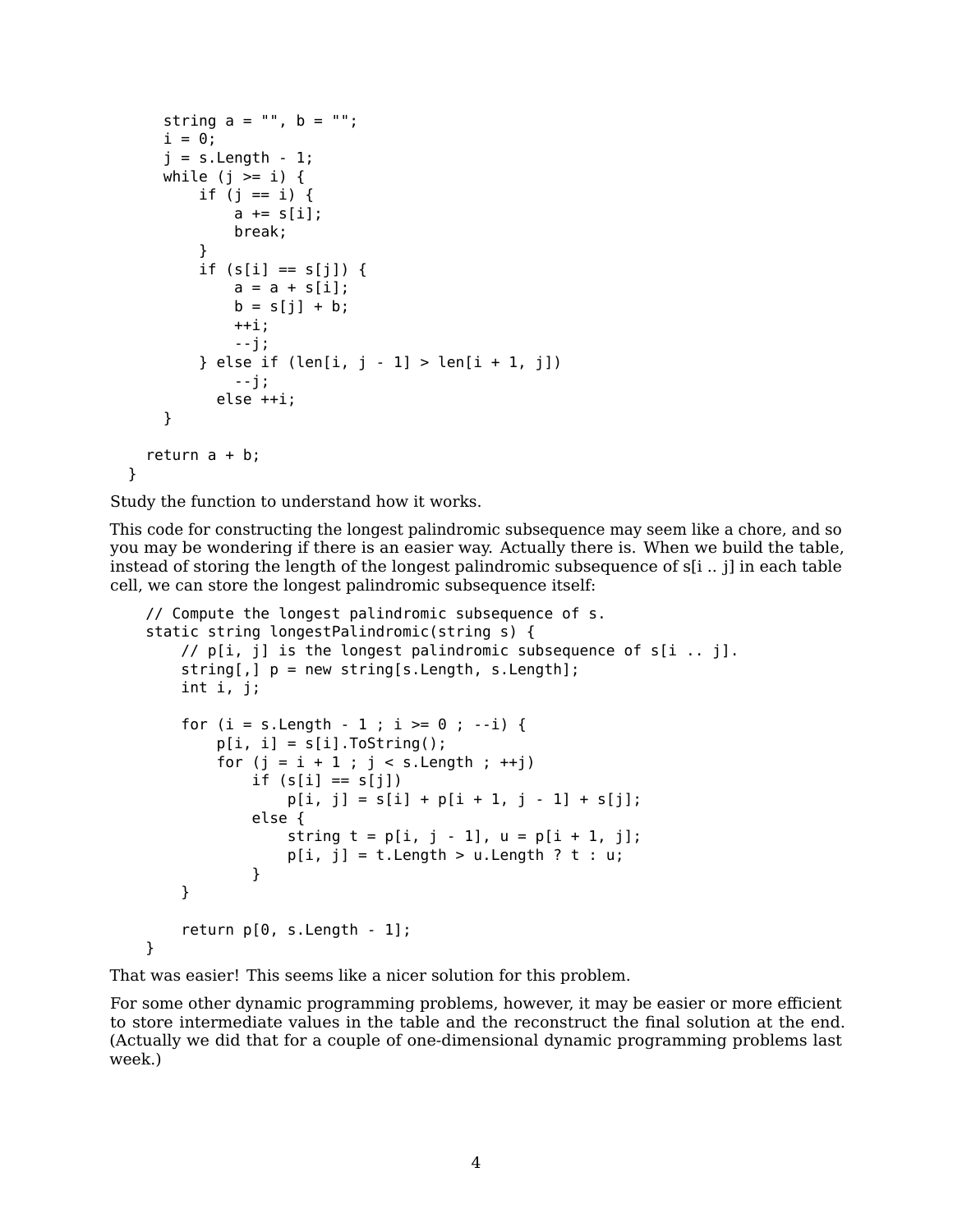## The subset sum problem

Let's look at another classic problem that we can solve using two-dimensional dynamic programming: the subset sum problem. Given a set of positive integers and an integer k, we wish to determine whether any subset of the given set has sum k.

As usual, we'd first like to come up with a recursive formulation of the problem. As a clue to how to do that, recall how a couple of weeks ago we wrote a function that generated all subsets of a given set. Here is the general approach we took. Given a set S, we can take any element x from the set, and let S' be the remaining elements in S. If we recursively generate all subsets of S', then each subset is itself a subset of S. In addition, we can add x to any of those subsets to form a subset of S.

So now suppose that we are given a set of positive integers S and an integer k, and we'd like to know whether any subset of S has the sum k. Take any integer x from S, and let S' be the remaining integers in S. If any subset of S' has sum k, then that is a subset of S which has sum k. In addition, if any subset of S' has sum  $(k - x)$ , then we can add x to that subset to obtain a subset of S which has sum k.

We can use this idea to solve the problem recursively:

```
// Return true if any subset of a[0... (i - 1)] has sum k.
static bool hasSum(int[] a, int i, int k) {
    if (k == 0)return true; // the empty set is a subset, and has sum k
    if (i == 0)return false; // set is empty, cannot have non-zero sum<br>return hasSum(a, i - 1, k) // we can make k without
                                                // we can make k without a[i - 1]|| a[i - 1] <= k &&
            hasSum(a, i - 1, k - a[i - 1]); // we can make k by adding a[i - 1]
}
```
static bool hasSum(int[] a, int k) => hasSum(a, a.Length, k);

As usual, this native recursive solution may take exponential time to run.

The function hasSum above takes two parameters i and k (in addition to the constant array a). That is a sign that we can solve this problem using two-dimensional dynamic programming. We will need a two-dimensional array that holds the boolean value has Sum(a,  $i$ , k) for every possible value of i and k. In our bottom-up implementation, we will also call this array hasSum. Specifically, has Sum [i, k] will be true if any subset of  $a[0 \ldots (i - 1)]$  has sum k, just like in the recursive function above.

Once again we must consider the order in which we will fill the array elements. When we compute has Sum [i, k], we may need to know the value of has Sum [i - 1, j] for any value j in the range  $0 \le j \le k$ . That shows that we should fill the array in increasing order of i. It does not matter whether we fill each array column in increasing or decreasing order of k, since the computation of hasSum[i, k] does not depend on any other values in the same column.

After we have filled in the array, if it turns out that there was some subset with sum k, we would like to generate that subset. As in other dynamic programming problems, we can use an iterative loop to reconstruct the solution from the array. Suppose that has Sum[i, k] is true for some i and k, so we know that some subset of  $a[0 \dots (i - 1)]$  has sum k. We would like to generate that subset. If has Sum  $[i - 1, k]$  is true, we don't need to include  $a[i - 1]$  in the solution, so we can proceed to has Sum[i - 1, k]. If has Sum[i - 1, k] is false, then we know that  $a[i - 1]$  is in the solution set, so we can record it and proceed to has  $Sum[i - 1, k - a[i]$  $-1$ ]].

Combining these ideas, here is our bottom-up solution: